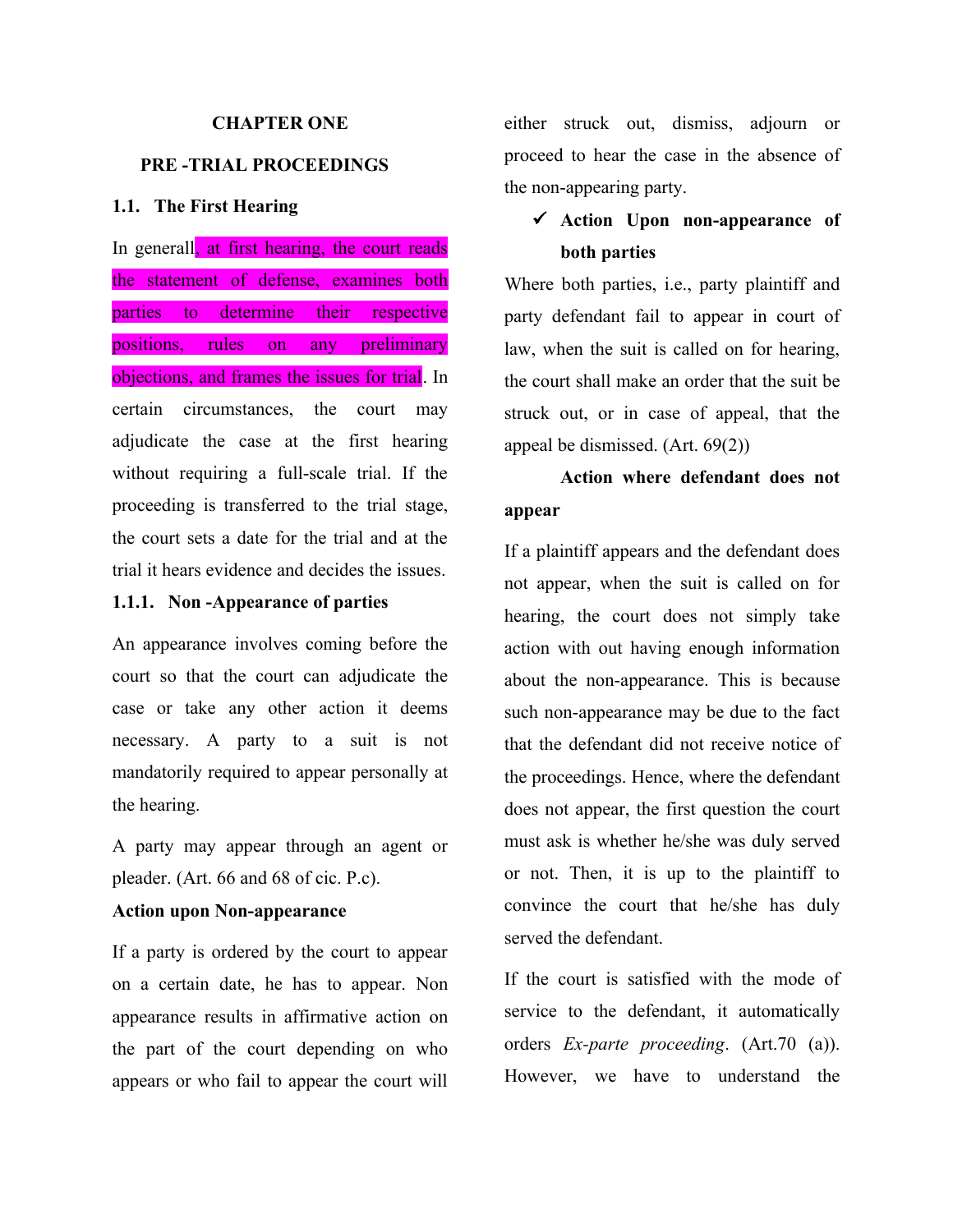distinction between *Ex-parte proceeding* made according to Article 70 of the Ci.Pr.C

# **Action where plaintiff does not appear**

Where the defendant appears and the plaintiff does not, when the suit is called for hearing, the court shall make an order that the suit be dismissed, unless and otherwise the defendant, in his/her statement of defense, admits all or part of the claim.

If there is admission, even though the plaintiff fails to appear, the court shall pass a decree based on that admission. If no admission by the defendant, the dismissal is mandatory, and the defendant cannot demand the suit to continue. But, sometimes the defendant may assert a claim of counterclaim or set off. In such a case, the court will proceed to hear that part of the case, since as to such counterclaim or setoff, the defendant occupies the position of plaintiff, and the rules relating to the nonappearance of the defendant apply.

### **1. Effect of Non-appearance**

1. The suit may be *struck out*; (Art. 69(2) or 70(d))(where the case is struck out; the plaintiff may as of right bring a fresh action on the payment of full court fees. On the

other hand, if he satisfies the court that there was a sufficient cause for his/her nonappearance, the original suit may continue and the plaintiff is relieved from payment of court fee.)

2. The suit may be *dismissed*; (Art. 73, 69(2) (2) 70(d) or 73) (Where the plaintiff's suit has been dismissed, he/she will be precluded from bringing a fresh suit in respect of the same cause of action. However, if the plaintiff can show good cause for his nonappearance within one month from the dismissal, the court may, after giving notice of application to the opposite party, order setting aside the dismissal upon such terms and costs as it thinks fit. Accordingly, the court shall appoint a day for proceeding with the existing suit.)

3. The court may proceed *ex-parte*; (Art.  $70(a)$ ) (The very effect of such order is not default decree. Rather, the court will proceed to adjudicate the suit in the absence of the non-appearing party. In effect, the non-appearing party will not have the right to participate in the process of litigation. Whereas, if a third party defendant does not appear, the court enters a default decree.) However, Art. Will apply.

4. The court may issue a *default Proceeding;* (Art. 233) (The effect of such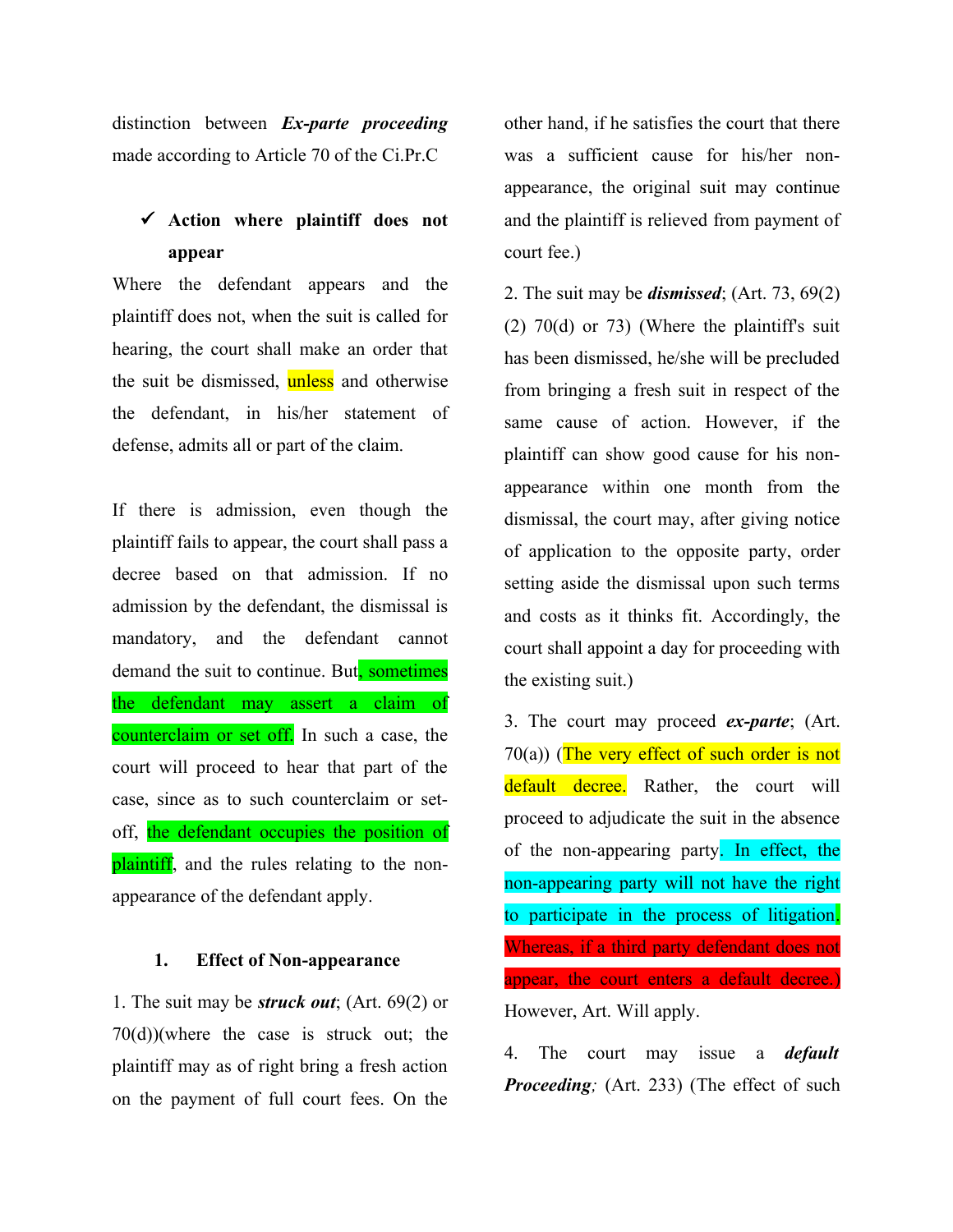order is not equal to ex-parte proceeding. In ex-parte proceeding, the party whom an order is made against him will not have the right to be involved in the litigation proceedings following the order. Whereas in default proceeding, the non-appearing party, i.e; the defendant, should not be refused to be a party to the litigation. The only effect of such order is that he will be precluded to exercise the procedural rights that should be exercised on the date of his nonappearance.)

We regard to several parties failing to appear read on page 11. Art, 75. Dave.

# **1. Sufficient Cause**

Once the court has ordered following the non-appearance of a party, it does not mean that it is final and there is no ground for reviewing it.

A party whose interest is affected due to the order up on non -appearance may apply to the court to set aside the order, provided that he has sufficient reason to justify his/her non appearance.

## **1.1.2. Examination of Parties**

If the *issue* of appearance is decided and the case can be proceeded, the next task of the court in the first hearing will be examination of parties. Where the parties appear in person, the court verifies their identity. It

# then reads the pleadings and asks the parties on the pleadings.

The defendant may deny or admit the allegations in his statement of defense or at the examination. See Article 241 and 242 of the Cv.Pr.C

The main purpose of the examination at the first hearing is to help the court clarify and develop the issues for trial. The court examines each party, or where the party does not appear, the person accompanying the pleader for the purpose of answering such questions. Since the examination must be conducted by the court and only for this purpose it would not be proper for the court to put a party on the stand, examine him on the entire case and allow the other party to cross-examine him. The examination is simply to determine what admissions and denials are made by the defendant which assists the court in framing the issues.

If a party admits in the pleadings or on the oral examination, the other party may apply to the court for such judgment or order as he may be entitled to as a result of the admissions made by the parties. See Article  $242$  of the Cv.Pr.C

### **1.1.3 Ruling on Preliminary Objections**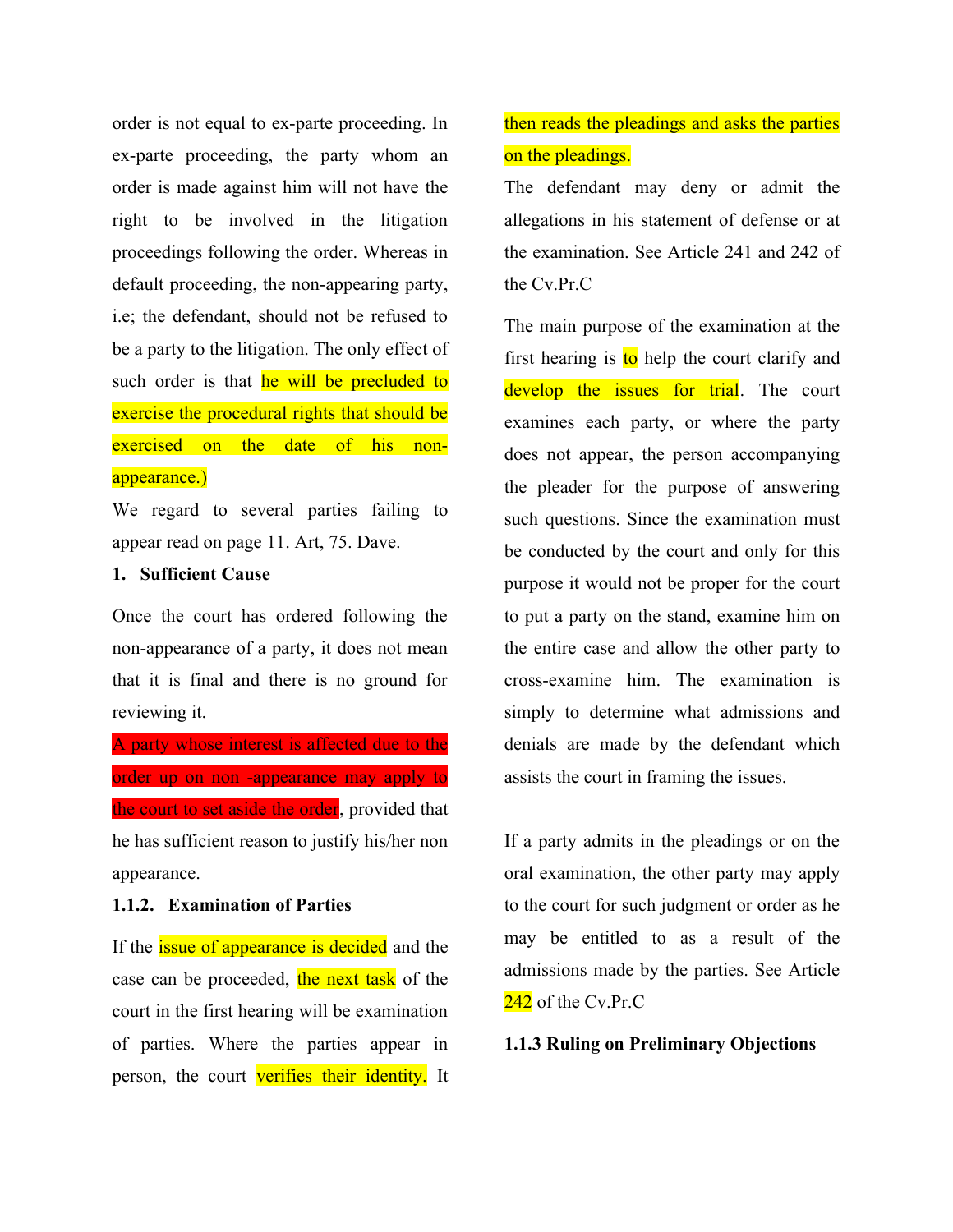After the court has examined the parties, it proceeds to decide any preliminary objections that have been raised.

Some preliminary objections are listed in Art 244 (2) also sets forth certain preliminary objections. So, when such objections are raised the court is to proceed in accordance with the provisions of Art. 245.

Generally, the acceptance of an objection has two effects. In other words, if a court sustains an objection, the effect on the suit may be dismissal of the suit or the suit may only be struck out.

Where the court sustains an objection on the ground that the subject matter of the suit is *res judicata* (that the suit has already been decided by a court previously) or the suit is barred by limitation, the suit will be dismissed.

In other cases, the order that sustains the objection would ordinarily result in striking out the suit. For example, if the court sustains an objection on jurisdiction, plaintiff has the opportunity to file a fresh suit in a court that has local or material or judicial jurisdiction. On the other hand, where the court sustains an objection on pendency, the suit will be struck out and the plaintiff would continue the prior suit.

#### **1.1.4 Framing of Issues**

After preliminary objections, if any, have been decided, the court shall ascertain upon what material propositions of *fact or* of *law* the parties are a *variance*, and shall thereupon proceed to *frame and record the issues* on which the right decision of the case appears to depend. However, if the defendant, at the first hearing of the suit, makes no defence the court will not be compelled to frame and re-cord issues. An issue is something on which the right decision of the case appears to depend. This may be framed **based on the material** proposition of fact or of law affirmed by one party and denied by the other.

In framing the issues, the court considers the allegations in the pleadings, the contents of the documents produced by either party, and the oral allegations made by the parties or their pleadings or persons present on their behalf. See Cv.Pr.C Article 248

The very advantage of framing issues is to limit the scope of litigation of the parties during the trial proceedings. Hence, the court must frame the correct issues, in order for the trial to proceed expeditiously and the parties will be prepared to produce evidence on those issues. Otherwise, if the court fails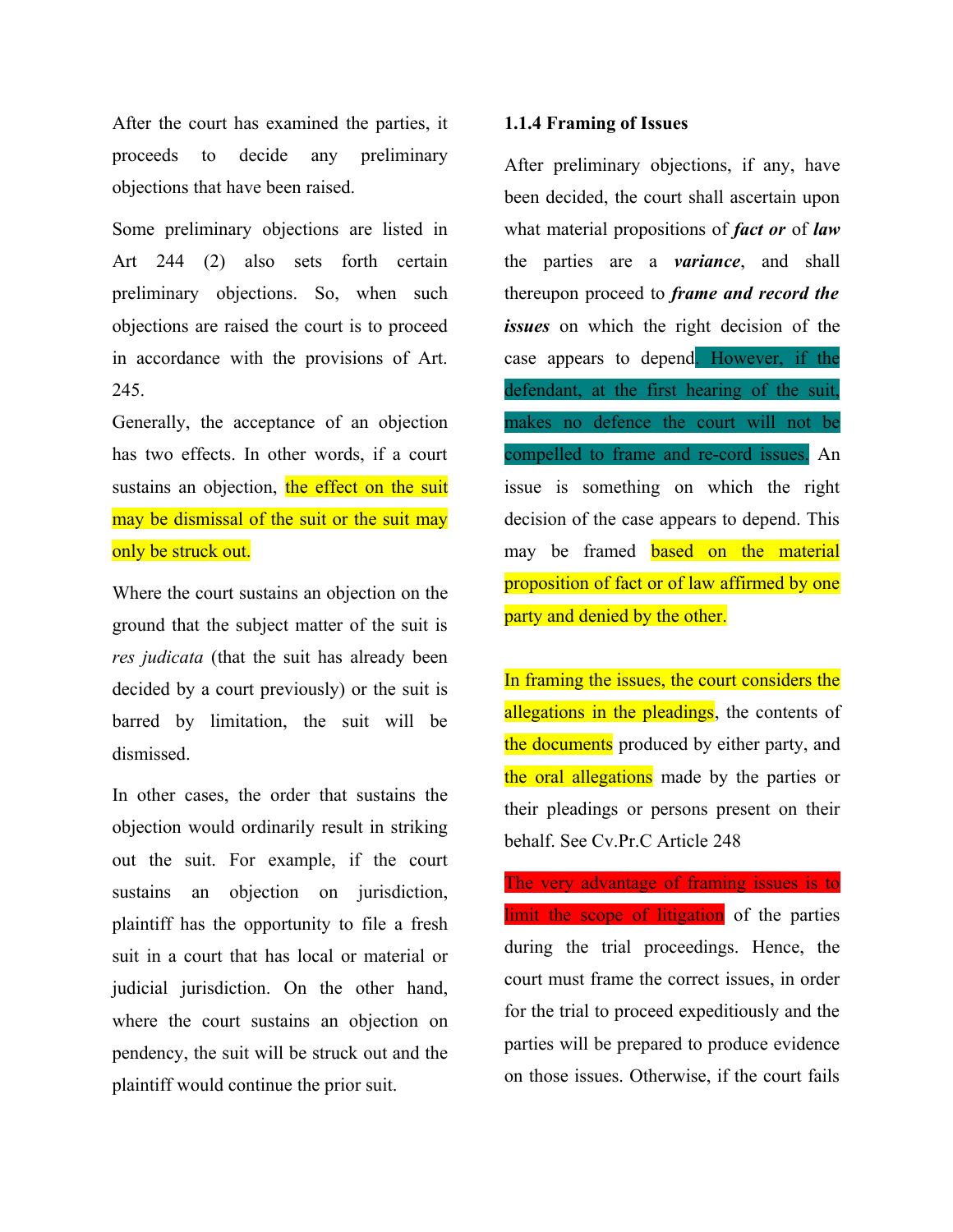to do that, delay and inconvenience are likely to result.

### **1.2 Adjudication without Trial**

## **1.1.3. Agreement on Issue**

Art. 252: - Questions of fact or law may be stated in form of issues

**Where the parties agree as to the question of fact or of law to be decided** between them, they may state the same in the form of an issue, and **enter into an agreement in writing** that, upon the finding of the court in the affirmative or the negative of such issue:

(A) a sum of money specified in the agreement or to be ascertained by the court, or in such manner as the court may direct, shall be paid by one of the parties to the other of them, or that one of them be declared entitled to some right or subject to some liability specified in the agreement: or

(B) some property specified in the agreement and in dispute in the suit shall be delivered by one of the parties to the other of them, or as that other may direct; or

(C) One or more of the parties shall do or abstain from doing some particular act specified in the agreement and relating to the matter in dispute.

You have to note here that agreement on an issue plays a great role in facilitating the trial proceeding of the suit. Because, in doing that, parties will have the opportunity to compromise on some issues of the litigation and point out those issues which needs the decision of the court.

#### **1.1.4. Parties Not at Issue**

The primary purpose of the pleadings and the first hearing or proceedings prior to trial is to develop the issues for trial. As a result of such proceedings, there do not appear to be any such issues; the court may pronounce judgment at the first hearing. This rule is provided under Art. 254 of the Civil Procedure Code.

# **1.2.3 Deposition of issues at the First Hearing**

Unlike what we have seen above, some times parties may be at issue but their issue could be adjudicated with out the need for full-scale trial. i.e., it may be easy to dispose the issue at the first hearing. This happens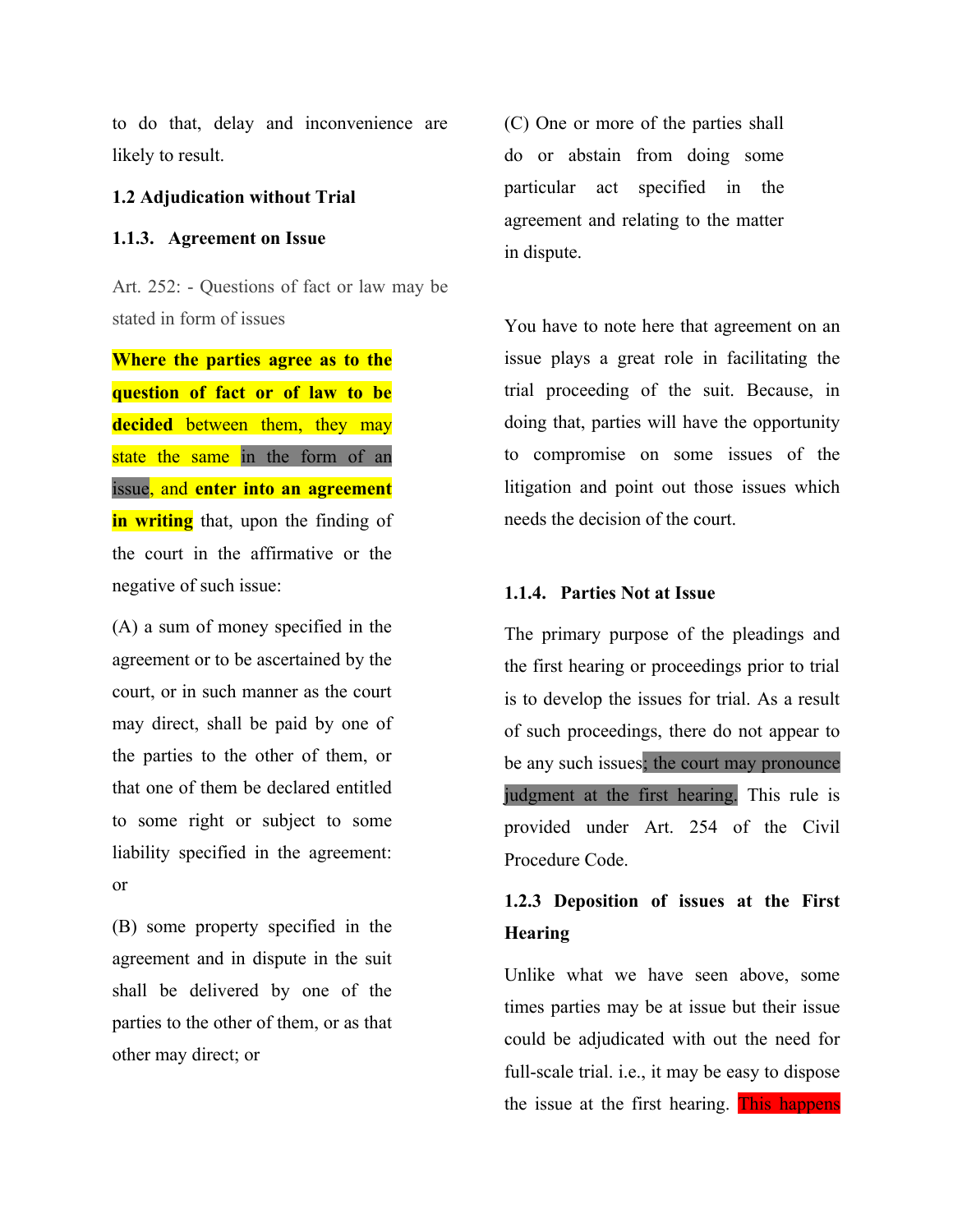where the court is satisfied that the issues framed for trial can be determined with out argument or evidence other than that which the parties can at once produce, and that no injustice would result from proceeding in this manner; the court is authorized under Art. 255 to determine the issues at the first hearing, and pronounce judgment accordingly.

In general, in determining whether the issue may be resolved at the first hearing, the crucial question is whether all the evidence that both parties can produce on that issue is available at that time. The court should ask the parties whether they have further evidence of other witnesses to be produced at the trial and decide accordingly.

### **1.3 Compromise and withdrawal**

The fact that the issue will have been formulated prior to trial may have the effect of persuading a party that he is not likely to prevail if the case comes to trial. The plaintiff might then decide that he wishes to discontinue the suit. Or, the parties might decide to compromise the case. This may happen not only before trial is conducted, but it may also be raised after trial is conducted and before judgment is rendered.

**1.1.5. Compromise (**Art. 274(1)**)**

Compromise is basically an agreement reached by parties to a dispute. Parties who are involved in dispute could settle it by agreement before taking the case to court or after the case is taken to court and before judgment is rendered.

The judgment will be res judicata and will prevent a further suit by the plaintiff on the claim

Valid requirements of compromise agreement: (Art. 276) of civ. P. code.

#### **1.1.6. Withdrawal of suit**

In the above discussion, we have already seen how parties to the litigation settle their disputes through compromise agreement. In cases where such compromise agreement made out of the court, we have already said that plaintiff must notify the court that he has withdrawn the suit. However, the code did not simply put compromise as the only means of discontinuance of the proceedings of civil litigation. A case may also be discontinued by a party by way of withdrawal or abandon any of his claim against any or all defendants.

Ordinarily, a party may withdraw the suit or abandon any of his claims against any or all defendants. Such withdrawal of suit can be made with the permission of the court or out of court permission. Hence there are two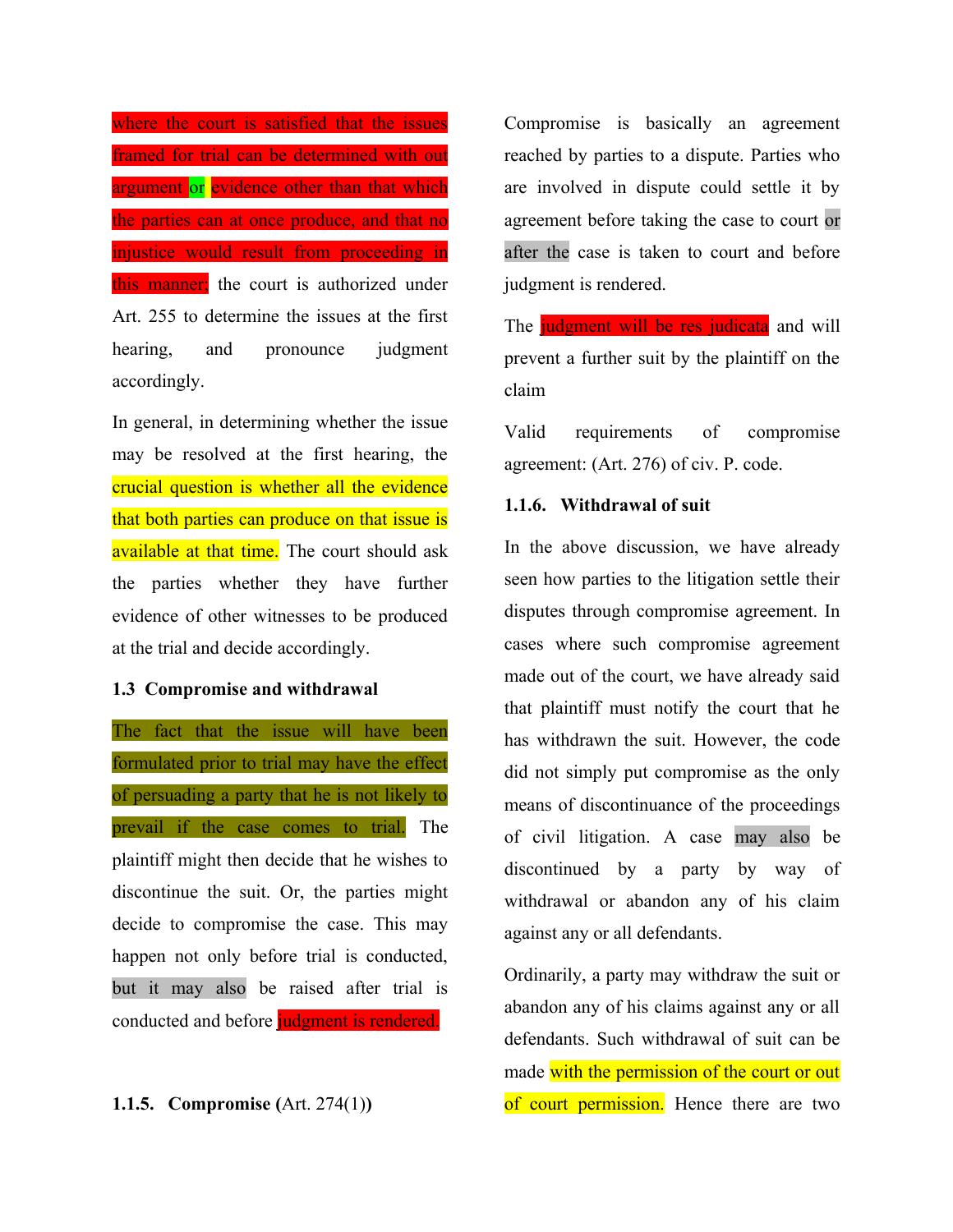types of withdrawal of suit; namely, *withdrawal with leave* and *withdrawal with out leave*. (Art. 278(2)(a)&(b).

However, once the court permits the plaintiff to withdraw or abandon with leave to institute fresh action on the subject matter of the suit, the plaintiff shall be bound by the law of limitation in the same manner as if the first suit had not been instituted.

On the other side space, a party may withdraw a suit with out leave for two reasons. The first reason is in case the reason he/she suggested to the court for permission to withdraw fail to satisfy and the party decide to withdraw regardless of the decision of the court on it. The other reason is also if the party simply withdraws the suit with out asking any permission to the court on that issue. Therefore, the ultimate outcome of withdrawal without leave to file a fresh suit is clear i.e., he can not institute a fresh suit in respect to the cause of action. However, according to Art. 279 of the civil procedure code, the plaintiff may institute a fresh suit against the defendant on the same subject matter with different claim.

 **CHAPTER TWO:**

# **THE TRIAL AND OTHER PROCEDURES**

## **2.1 Ordinary Proceedings**

#### **2.1.1 Production of Evidence to the Court**

Before we directly embark on the essence of the production of evidence, it is good to have a clear image on the purpose of Civil and Criminal Procedure Codes; accordingly let us have a bird's eye view on the following purposes:

1. Entrenching expedite trial by eliminating worthless evidence. This approach would ultimately enable the courts not to waste their time by receiving worthless information.

2. The second purpose is exclusion of prejudicing and inherently unreliable information from trial. Accordingly, if a piece of evidence, though relevant, could endanger or prejudice the trial of fact, it would not be admitted as evidence.

3. The third purpose of procedural law is protecting the privacy of the parties on learning the truth for purposes of litigation. Thus, some evidence, although valuable and non- prejudicial, will be inadmissible eventhough its exclusion might result in an incorrect factual determination at the trial. There are several kinds of privilege, which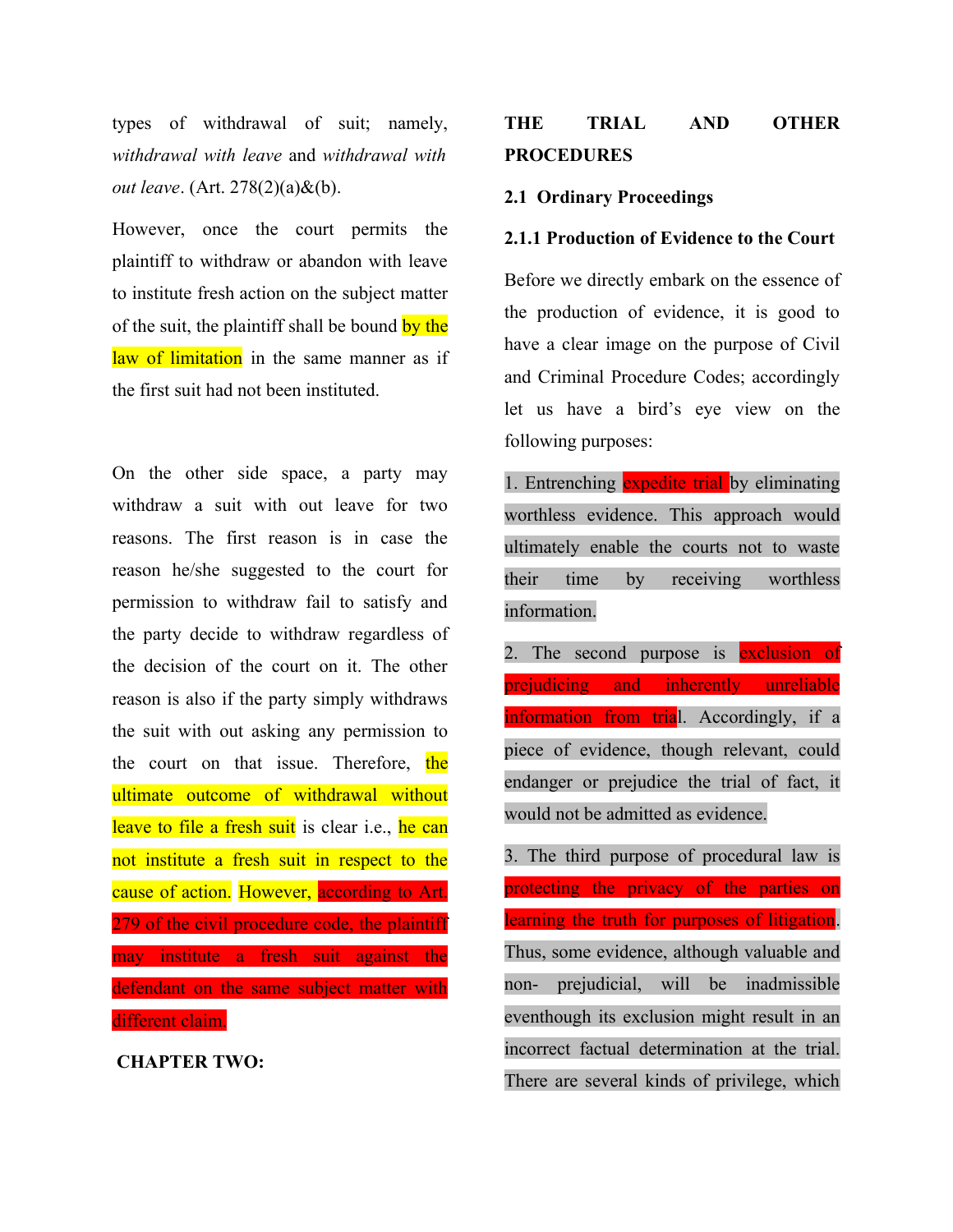contributed for the exclusion. The most common privileges that are incorporated in our laws are the so- called communication privileges that protect conversations between individuals who are in a special relationship.

Generally, the law does not exclude the relevant testimony of any person who has the capacity to observe and remember the matters on which that person testifies, the ability to communicate this knowledge and an understanding of the obligation to tell the truth. However, when any of these factors are in doubt, it is up to the judge to admit or exclude such whiteness.

# *What does a plaintiff or a defendant do when he files his pleading?*

According to Art. 223[1][a] and 234[1], when a party files his pleading, he includes a list of witnesses to be called at the trial, together with their address and the purpose for which they are to be called.

Art. 118 of civ. P. code is about summon to witness.

The whole purpose of summoning witnesses is to examine them what they testify as to what they know.

Where a witness is not in a position to testify in court because of physical

incapacity or because of other causes Article 122 provides that such witness may be examined on commission.

There is another way of hearing or admitting the testimony of a witness. This other way is that, if such witness is required by neither party to be examined, he may be permitted by the court to give his testimony by affidavit. This means that a witness may put what he knows about the fact in issue by an affidavit and submit the same to the court. However, if either party *bona fide* desires the production of a witness for crossexamination, and that such witness can be produced, affidavit may not be given. Note here that where evidence is given by affidavit, the witness is not present for crossexamination or examination by the court, the court or the parties would not have a chance to observe his demeanor and other factors that affect his credibility. So, the court should use its power of allowing a witness to testify by affidavit in rare and exceptional cases. [Art. 204]

So, affidavits can be employed in two situations. The first is that the party proved the facts to the best of his knowledge, and the second is that the party may prove some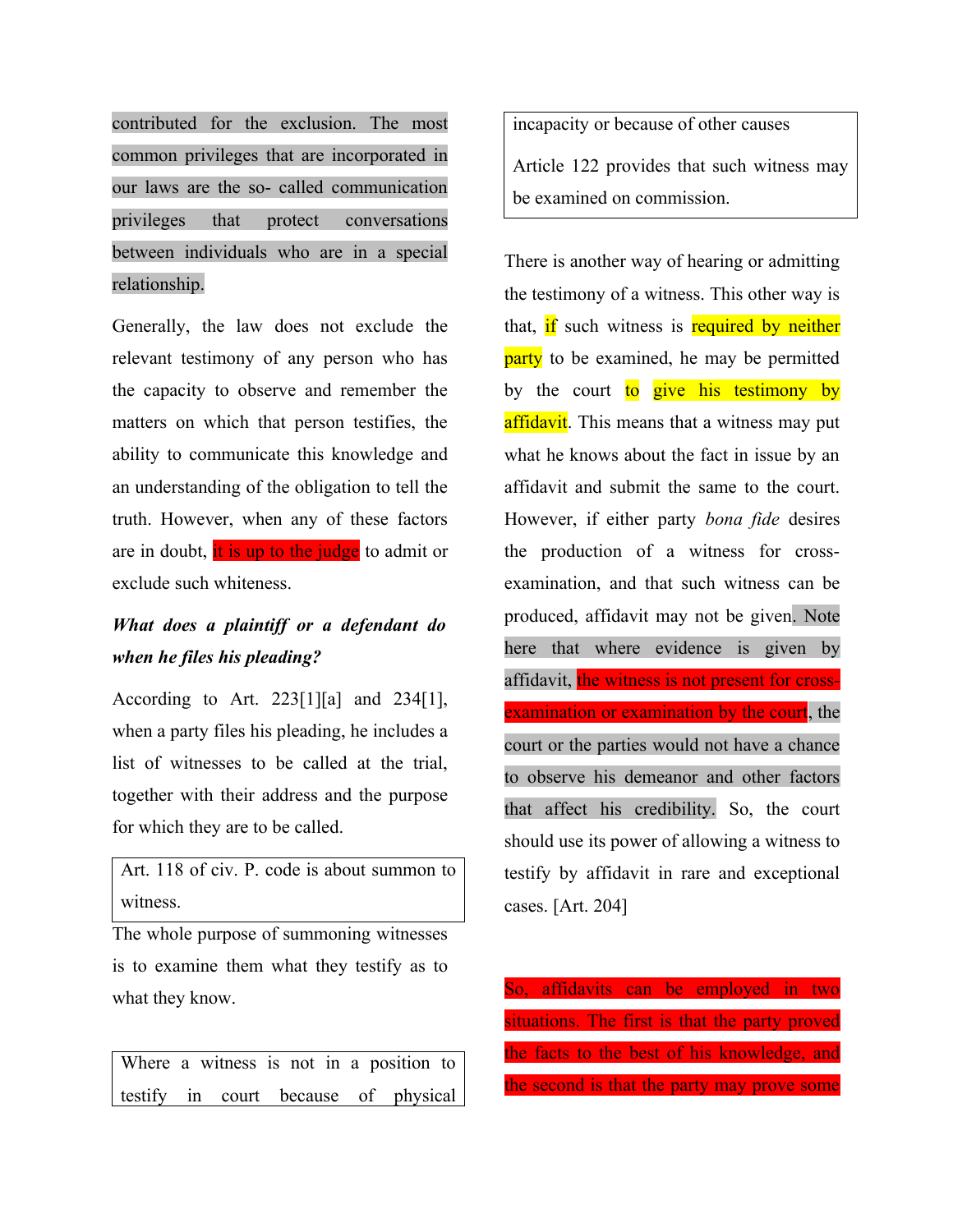# fact by affidavit where he believes that the facts are happening or will happen.

@@@@@@@@@@@@@@@@@@@ Documentary evidence is classified as real proof as opposed to oral testimony.

There are generally two special rules that govern the admissibility of documents under the procedure code and the new evidence draft law.

The first is the rule of authentication.

The second rule related to documents that is provided in the Civil Procedure Code is the So-Called best evidence rule. The best evidence rule requires a party to introduce the original document or to establish that the original has been lost or destroyed before other evidence of the document's content are to be admitted. [Art 140 and 223 of the Civil Procedure Code.]

*Art, 233(1), & 234(1), 264 (1)Art.267 of civ. P. code are related and about production of documentary evidendence*

Before we wind up this section let us discuss, the procedure of admission of documentary evidence by the court. The rules are provided in Arts.139-141 of the Civil Procedure Code.

*When (at what stage of the proceedings) should documentary evidence be introduced?*

The party will presumably seek to introduce in to evidence the documents on which he is relying during the presentation of his case at trial.

In a nutshell, the code bestows the court broad powers to compel the attendance of witnesses and the production of documents and generally to obtain evidence that it considers necessary to enable it to decide the issues at hand in the suit. Primary responsibility for the attendance of witnesses and the production of documents rests with the parties. However, the court, in the exceptional circumstance, may by its own motion, demand the production of evidence.

## **2.1.2 Conduct of The Trial**

In this section, we will consider the rules governing how this evidence is to be introduced.

1. Order of Proceeding

# *What is burden of proof?*

Burden of proof means the obligation to provide evidence necessary to establish a disputed fact or a degree of belief in the mind of the court. Two concepts are involved under burden of proof: burden of persuasion and burden of going forward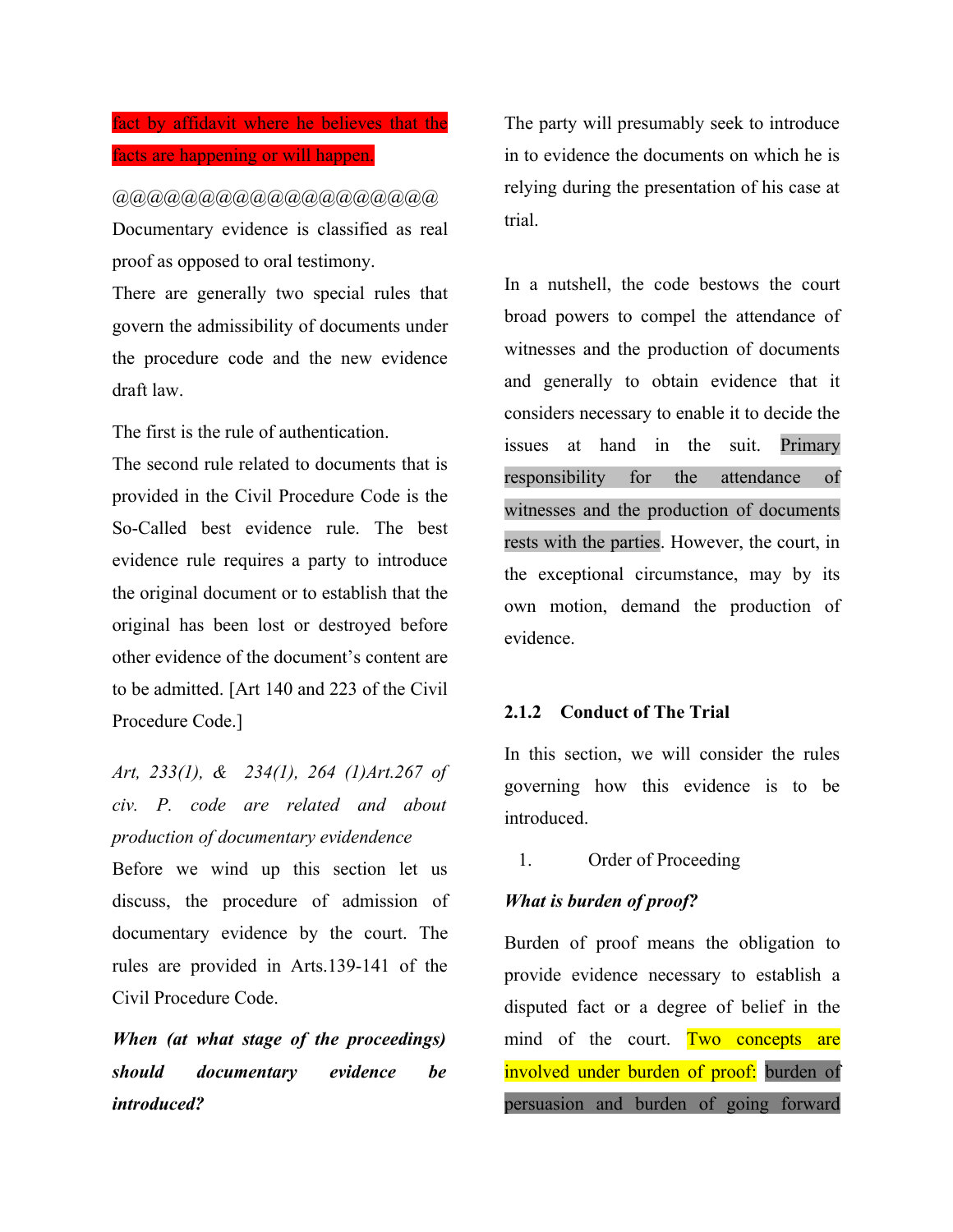with the evidence. Burden of persuasion is the ultimate burden of **convincing the court** of an issue, and it does not shift during the trial. The burden of going forward with the evidence is on the plaintiff at the start of the trial. But this burden may shift to the defendant if defendant admits the allegations of the statement of claim and has raised what we have called affirmative defences.

*Art. 258[1] of the Civil Procedure Code*

*Art. 259 of the Civil Procedure*

**2. Production of Evidence by the Parties**

*What is the manner of examining witnesses?*

 *With what manner witnesses are examined?* 

According to Art. 261 of the Civil Procedure Code, there are three stages to examination of witnesses. These are:

- 1. The examination-in-chief;
- 2. The cross-examination;
- 3. The re-examination

Art. 263 of the Civil Procedure Code stipulate the form of questions as follows:

1. Questions put in examination-inchief shall only relate to facts relevant to the issues to be decided and only to such facts of which the witness has direct or indirect knowledge.

2. No leading question shall be put to a witness with out the permission of the court.

3. Question put in cross-examination shall tend to show to the court what is erroneous, doubtful or untrue in the answers given in examination-inchief. Leading questions may be put in cross-examination.

4. No question shall be put in reexamination except for the purpose of clarifying matters, which have been raised in cross-examination.

According to Art.263 [2] of the Civil Procedure Code, there are three situations where the court could do so. These are:

1. When the witness is being examined as to what are called introductory matters. The evidence of each witness shall start with his name, age, occupation and address, and to save time, the examiner can simply start "your name is……, isn't it?" Obviously this is not objectionable, since the substance of the witness's testimony is not involved.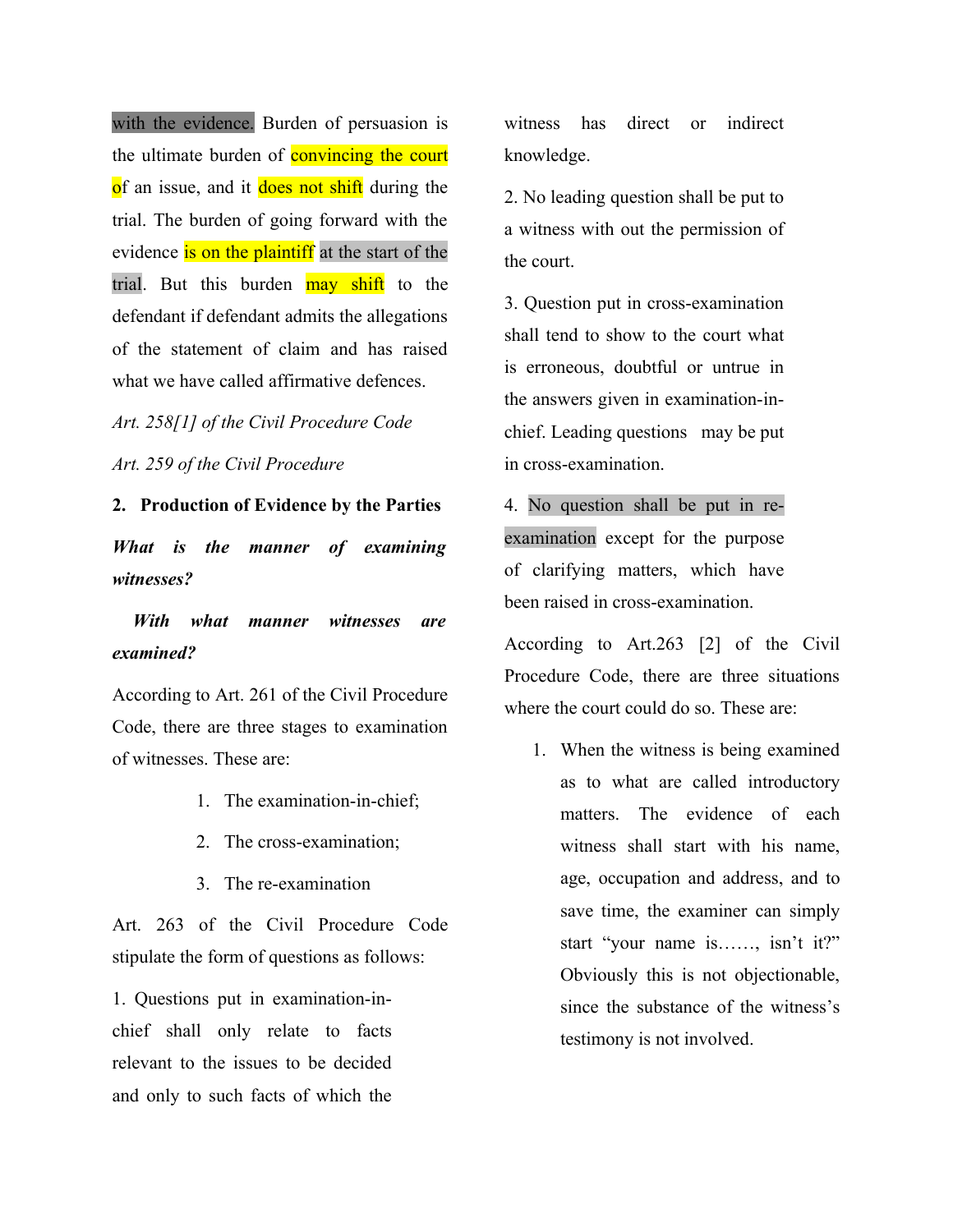- 2. The second situation is where the witness cannot remember some or all of the matters as to which the testimony is sought.
- 3. The third situation is to assist child witnesses who have difficulty in testifying.

In addition to every effort made to show that the witness has omitted facts or is not relating the facts correctly; there are methods of impeaching credibility. Some of these methods are: showing

- 1. That the witness is biased in favor of the proponent or against the opponent,
- 2. That he has made prior statements inconsistent with his testimony in court,
- 3. That he has a poor reputation for telling the truth,
- 4. That he has been convicted of certain criminal offences reflecting on his trustworthy.

When we come back to documentary evidence, there are no express provisions of the Civil Procedure Code governing the introduction of the documents into evidence. (However, Art.138 and 142 of the civil p. code are relevant.)

# **3. Power of the Court during production of Evidence**

Art. 266 of the Civil Procedure Code

#### Art. 267 of the Civil Procedure Code

If a person who is a party to a suit refuses to give evidence or to produce any document, the court may order, with or without a bail for the arrest of such person, as it considers the attendance of such person necessary. Note that this position is inferred from the very reading of Art. 268 in tandem with Art.118 [2] [b] of the Civil Procedure Code.

As to recording evidence, according to Art. 269 of the Civil Procedure Code:

*1. The evidence of each witness shall start with his name, age, occupation and address and an indication that he has been sworn or affirmed.*

*2. The evidence of each witness shall be taken down in writing by the presiding judge or, if he is for some reason unable to record, by a judge or clerk under his personal direction and superintendence.*

*3. The evidence shall be divided into examination-in-chief, crossexamination, and re-examination*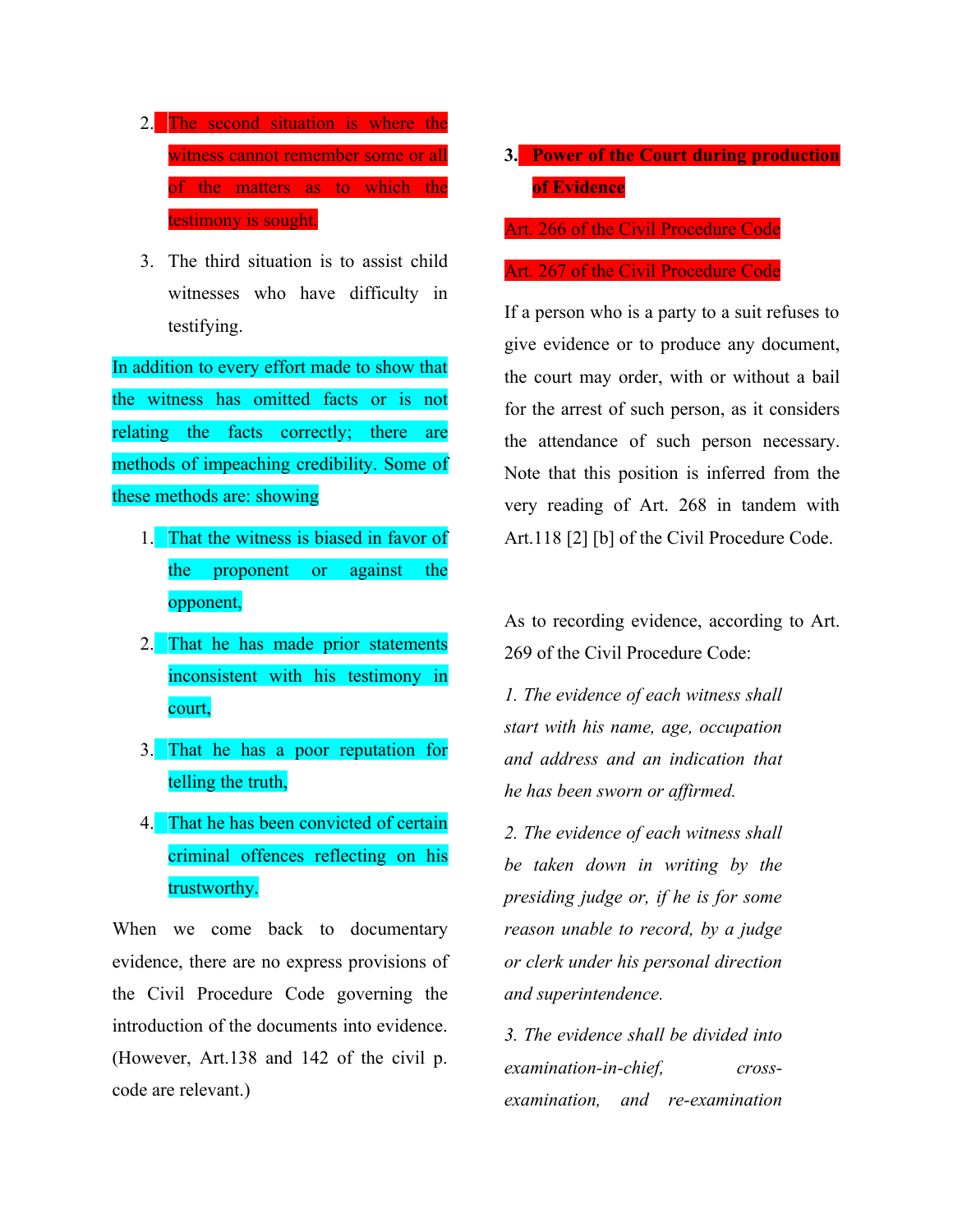*with a note as to where the crossexamination and re-examination begin and end.*

*4. The evidence shall ordinarily be taken down in the form of a narrative, but the presiding judge may in his discretion take down or cause to be taken down any particular question and answer.*

*5. When completed, the record shall be signed by the court.* 

### **2.1.3 Judgment and Decree**

On the basis of Art 273, we are coming closer to the culmination the life of a civil suit. That is, once we address issues with regard to pre-trial stage and trial stage; now we will embark on the final section which deals with judgment and decree.

According to Art 180 of the Civil Procedure Code, the court shall pronounce judgment in open court either at once or, as soon after as may be practicable, on some future day to be fixed by the court. Once the court renders judgment, the judgment shall be reduced to writing, signed by the member or members of the court and be pronounced by the judger or, where there are more than one judge, by the presiding judge.

Art. 181(1) is about dissenting opinion of the judge.

### *What should judgment contain?*

At this juncture, it is important to note that the court may not give judgment on any matter not specifically raised by the parties. Note, however, that the court has the power to frame additional issues, and if it believes that there is an issue that has not been raised and should have, it may frame that issue, require the parties to give evidence on it, and render judgment in light of its decision on the issue.

# *Which are the issues on which judgment should be given?*

Since the judgment itself cannot be executed, it is necessary that the court, after delivering the judgment, reduce the operative part of the judgment. Accordingly, the decree must contain(Art. 185 of civ.p.code)

- 1. The number of the suit,
- 2. The names and description of the parties,
- 3. The particulars of the claim,
- 4. A clear order to do or to abstain from doing something or to pay a definite sum of money or to deliver a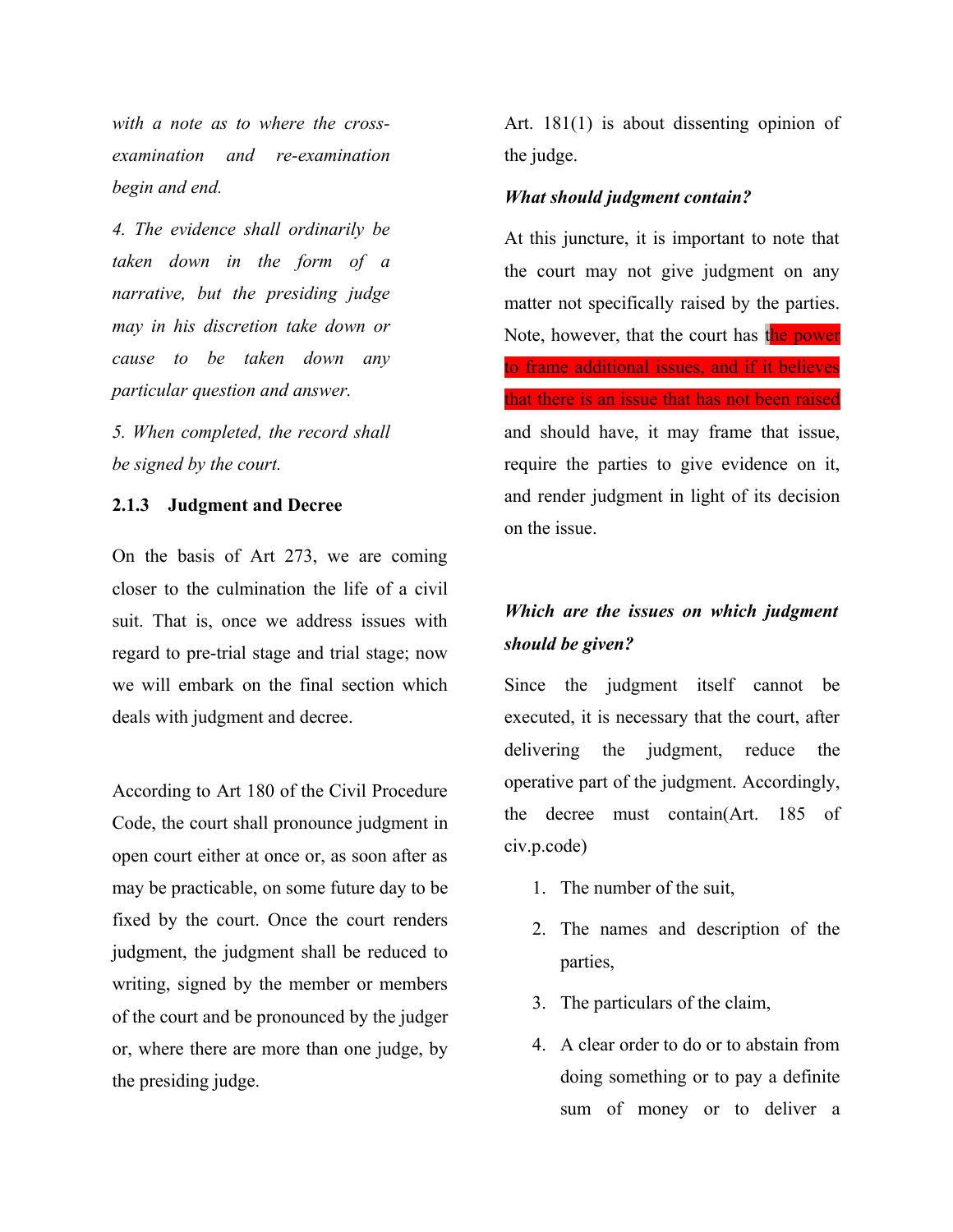particular thing or surrender or restore immovable property.

- 5. The amount of costs incurred, and by whom or out of what property they are to be paid,
- 6. Such particulars as are necessary to render the decree susceptible of execution; and
- 7. Where the decree can be executed by the personal obedience of the judgment debtor, the time within which it shall be executed.

If the judgment was for the defendant, it would seem that the decree should state matters  $(1)$ ,  $(2)$ ,  $(3)$  and  $(5)$  and that the judgment in the suit was for the defendant.

#### **Summary**

On the basis of Art 273 the stage of judgment and decree is the culmination of the life of a civil suit. That is, once issues addressed with regard to pre-trial stage and trial stage; it is inevitable to embark on the final section which deals with judgment and decree.

According to Art 180 of the Civil Procedure Code, the court shall pronounce judgment in open court either at once or, as soon after as may be practicable, on some future day to be fixed by the court. Once the court renders judgment, it shall be reduced into writing, signed by the member or members of the court and be pronounced by the judge or, where there are more than one judges, by the presiding judge.

As to the contents of the judgment, it shall contain the points for determination, the decision thereon and the reasons for such decision. And, in case where several issues have been framed, the court shall state its decision on each separate issue unless the decision on any one or more issues is sufficient for the decision of the case

Since the judgment itself cannot be executed, it is necessary that the court, after delivering the judgment, reduce the operative part of the judgment. Once the operative part of all judgments is reduced to the form of decree, it must be signed and dated by the judge or judges who passed it, exclusive of any dissenting judge.

Lastly, on the basis of Art 184(1) of the Civil Procedure Code, after the decree has been passed, certified copies of the judgment or decree or both shall be furnished to the parties on application to the registry of the court which passed it and the date be mentioned thereon.

### **2.2 Special Proceedings**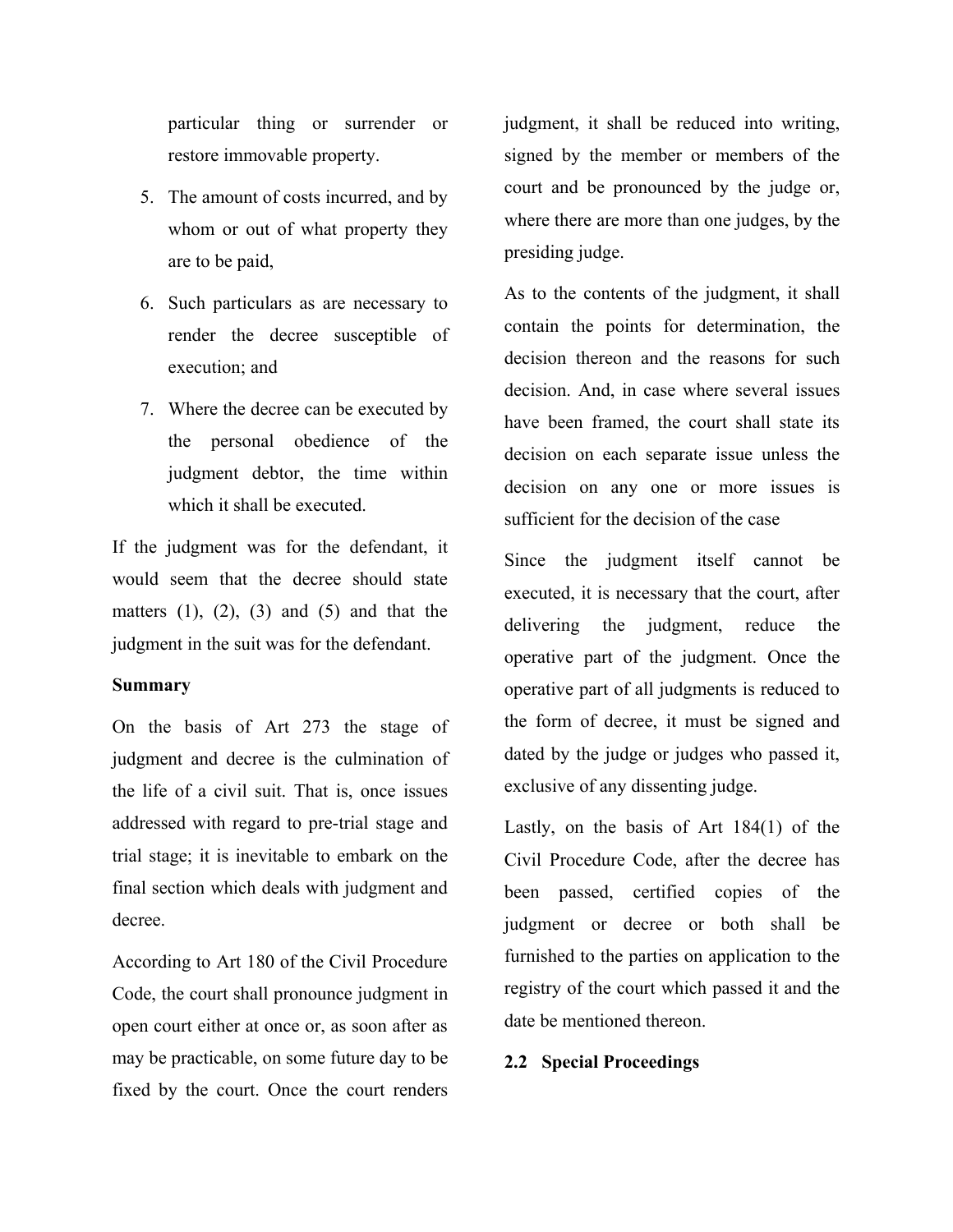Generally, summary procedure refers to a procedure by which the plaintiff may prosecute his claim without the necessity of instituting a full-scale suit. Similarly, accelerated procedure provides for the immediate hearing of certain kinds of cases speedily and without a full-scale suit, because the nature of the case requires and renders suitable an immediate disposition. Although the procedures are different and applicable in different kinds of cases, they are related in the sense that the questions involved in both kinds of cases may be determined without full-scale suit.

# **2.2.1 Summary Procedure**

Where summary procedure is available, the plaintiff has the option to employ it, but he/she is not obliged to do so.

In Ethiopia, on the basis of Art 284 of the Civil Procedure Code, summary procedure is available where the plaintiff seeks only to recover a debt or liquidated demand in money payable by the defendant and arising:

- 1. Upon a contract, express or implied such as on a bill of exchange, promissory note or other simple contract debt, or
- 2. On a bond or contract written for payment of a liquidated amount of money, or

3. On a guarantee where the claim against the principal is in respect of a debt or liquidated amount.

Therefore, a procedure is provided by which the plaintiff may recover the claim without the expense attendant upon bringing an ordinary suit. The crucial question is the liquidated amount of the debt. The plaintiff must be entitled to recover a specific sum of money ascertained at the time of suit. If the defendant accepted goods under a contract, but refused to pay the price, a summary suit for the price would be proper, since the amount claimed is liquidated.

In a nutshell, as we have discussed, summary procedure is designed for cases where the defendant is not likely to have any defence to the plaintiff's claim, and before instituting suit under this procedure, the plaintiff should be required to swear that he believes this to be so. The statement of claim is not served on the defendant. Instead the court serves a special summons in the form set forth in the Second Schedule No 17 or in such other form to be prescribed. The summons advises him that he has been sued for a sum of money on a specified obligation and that he must obtain leave to defend the suit. He may not appear and defend unless he applies and obtains such leave from the court. If the defendant or one of the several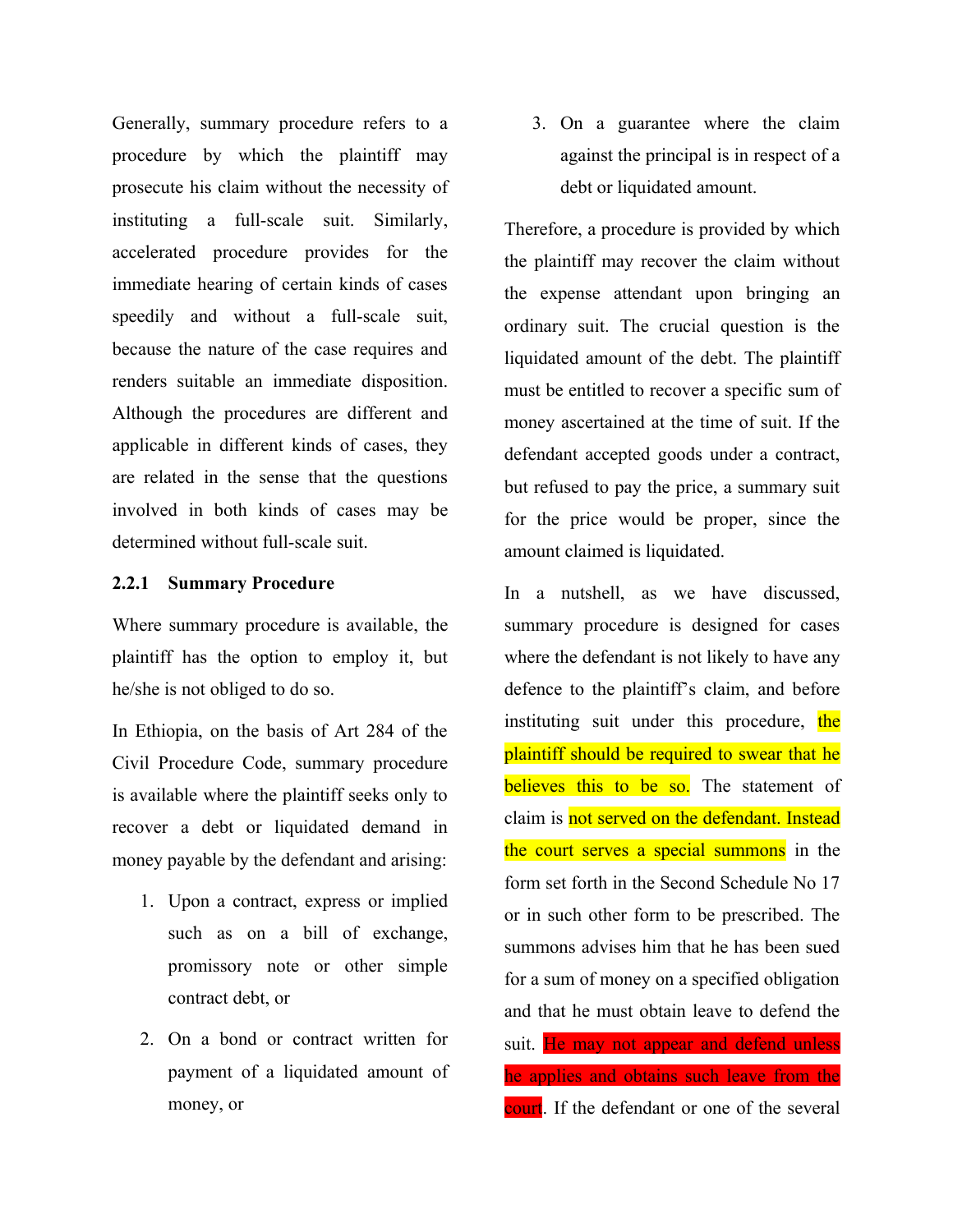defendants fails to make such an application within the time fixed by the summons, the plaintiff is entitled to a decree for an amount not exceeding the sum claimed in the statement of claim together with interest if any, and costs against the defendant or such of the defendants as have failed to apply for leave to defend.

The purpose of the procedure is to enable the plaintiff to avoid a full-scale suit, and this has been accomplished. Once the judgment has been entered in favor of the plaintiff, the court should be able to pass the same kind of decree as in any other case.

• (Art. 286 of civil procedure code)

Finally, on the basis of Art 292 of the Civil Procedure Code, if the court has entered judgment for the plaintiff, but subsequently discovers that the service of the summons was not effective or that there is good cause for doing so, it may set aside the decree in favor of the plaintiff and give the defendant leave to appear and defend, if it seems reasonable to do so. The court may also stay or set aside execution and impose terms as it sees fit.

## **2.2.2 Accelerated Procedure**

Accelerated procedure is available for the hearing of certain kinds of applications, and in our legal system there are directions for the disposition of these applications.

As it is clearly indicated under Art 301 of the Civil Procedure Code, a party entitled to have his case heard under accelerated procedure must file a written, dated and signed application within the period fixed by law for the making of such applications, or where no period is fixed, within fifteen days from the occurrence of the facts on which the application is based. Furthermore, the application must specify the capacity in which the applicant acts and must indicate the provisions of the law under which it is made; it must also be supported by an affidavit stating the reason of it. In addition, it has to include the required documentary evidences as the applicant wishes to submit.

• (Art. 300, 301, 302, 303, 304, 305, 306 of civil procedure code)

In a nutshell, you have to understand that, the provisions discussed in this section are designed to facilitate the disposition of cases where the claim is not likely to be disputed or where the nature of the claim is such that an immediate decision is required and feasible. They provide an expeditious remedy in appropriate cases and avoid full

scale proceedings where such proceedings are unnecessary and perhaps undesirable.

## **2.3 Other Procedural Matters**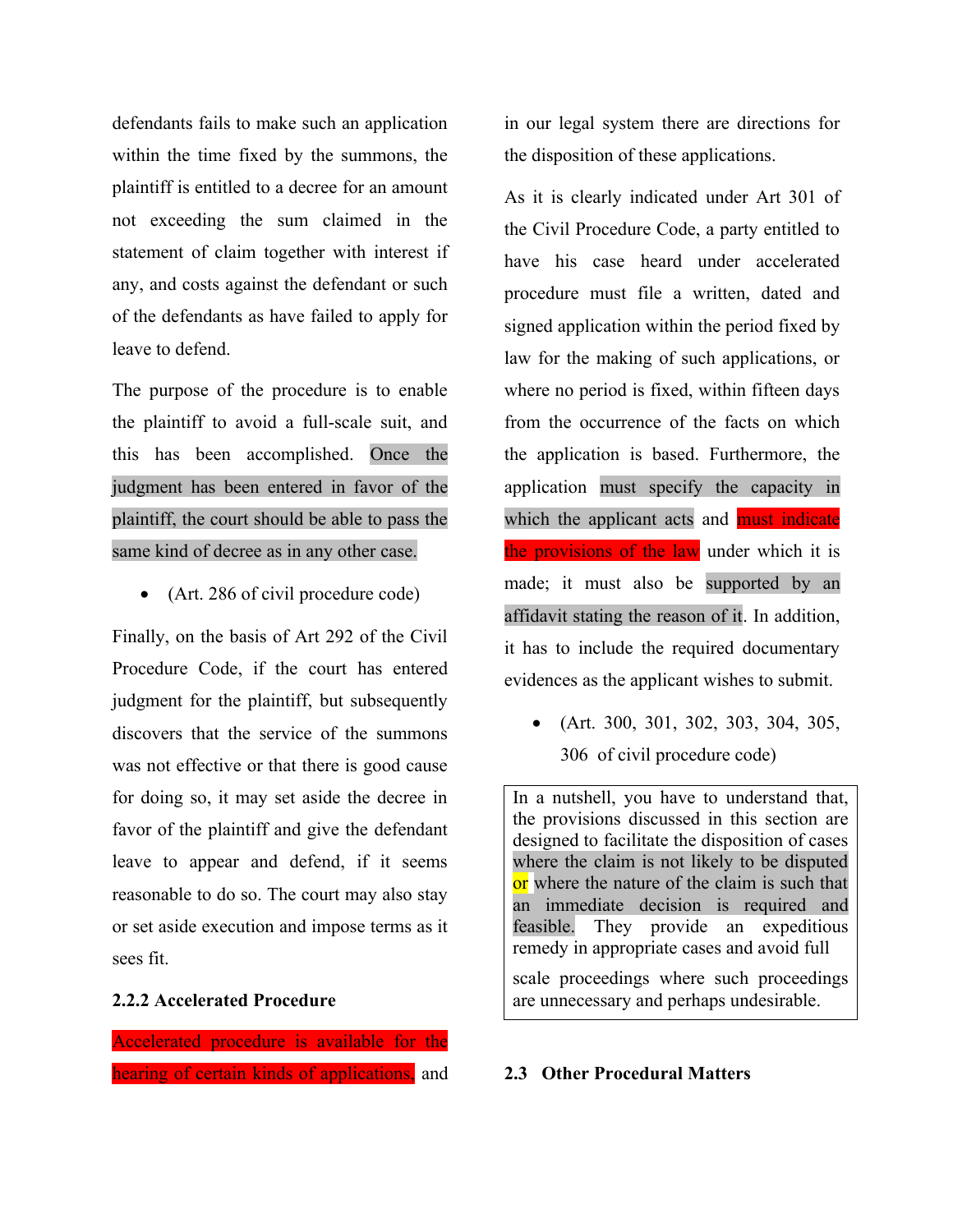These procedures come when a proceeding is initiated by the plaintiff and the plaintiff and the defendant demand a temporary relief until the case is disposed. The life of such relief depends on the original claim.

# **2.3.1 Arrest and Attachment before Judgment**

This section is different because it involves arrest and attachment prior to the time a judgment has been rendered

## **2.3.2 Arrest before Judgment**

Before we embark on the essence of the subject matter, notice that these rules are applicable only to suits not involving immovable property. If the suit involves immovable property, the defendant's interest in such property may be considered sufficient security for his appearance.

In line with Art 147 of the Civil Procedure Code, to bring about the legal penetration of this law, first and foremost a warrant of arrest may be issued against the defendant where the court is satisfied that the defendant:

1) With intent to delay the case or avoid the process of the court or obstruct or delay execution of any judgment that may be entered against him, has left or is about to

leave the local limits of the court's jurisdiction or has disposed of or removed property from such limits; or

2) Is about to leave Ethiopia under circumstances affording a reasonable probability that the plaintiff may be obstructed or delayed in the execution of any decree that may be passed against the defendant.

Note that the purpose of these provisions is to require the defendant to furnish security rather than to detain him. The defendant may avoid arrest by paying the officer entrusted with the execution of the warrant the sum specified in the warrant, sufficient to satisfy the plaintiff's claim, which is a sum specified in the warrant, sufficient to satisfy the plaintiff's claim, which sum will be held by the court until the suit is disposed of or until further order.

# @@@@@@@@@@@@@@@@

On the basis of Art 150 of the Civil Procedure Code, in case of refusal to furnish security:

> *In case of refusal to comply with an order under Art 148 or 149(4) the court may order the defendant to be detained in the civil prison until he*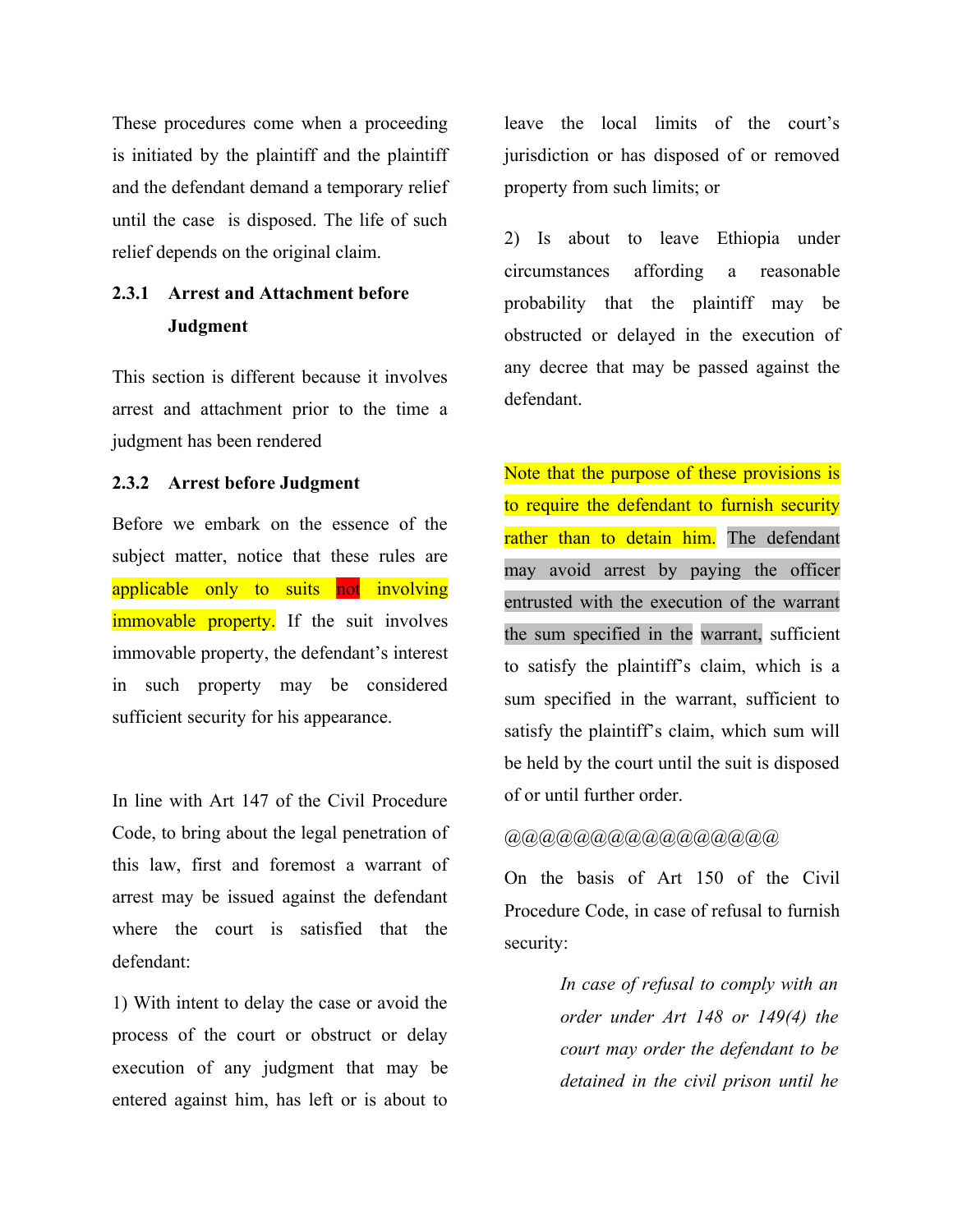*complies with the order or until the decision of the suit or where a decree is passed against the defendant, until the decree satisfied: Provided that the defendant may not be so detained for more than six months.*

#### **2.3.3 Attachment before Judgment**

The rules related to security for production of property are designed to prevent the defendant form disposing of or removing his property so as to prevent execution. Under this procedure, in line with Art 151 of the Civil Procedure Code, the action is taken entirely **against** the property, and it is applicable to all suits, including those involving immovable property.

When we come back to the attachment of property, according to Art 152 of the Civil Procedure Code:

*1.Where the defendant fails to show good cause why he should not furnish security, or fails to furnish the security required, within the time fixed by the court, the court may order that the property specified, or such portion thereof appears sufficient to satisfy*

*any decree which may be passed in the suit, be attached.*

*2.where the defendant shows such cause or furnishes the required security after the property specified or any portion of it has been attached, the court shall order the attachment to be withdrawn, or make such other order as it thinks fit.*

However, you have to note that on the basis of Art 153 of the Civil Procedure Code, in any event, the court will order the attachment to be withdrawn whenever the defendant furnishes the security required together with security for the costs of the attachment, or when the suit is dismissed.

# **2.3.4 Temporary Injunctions, Interlocutory Orders and Appointment of Receiver**

To achieve the objective of litigation, the following three remedies, that we are going to discuss hereunder, should be employed in the right manner.

#### **2.3.5 Temporary Injunctions**

An injunction is an order restraining a party form doing a particular act or requiring him to do such an act; and the plaintiff may ask for injunctive relief as part of the final decree. A temporary injunction is issued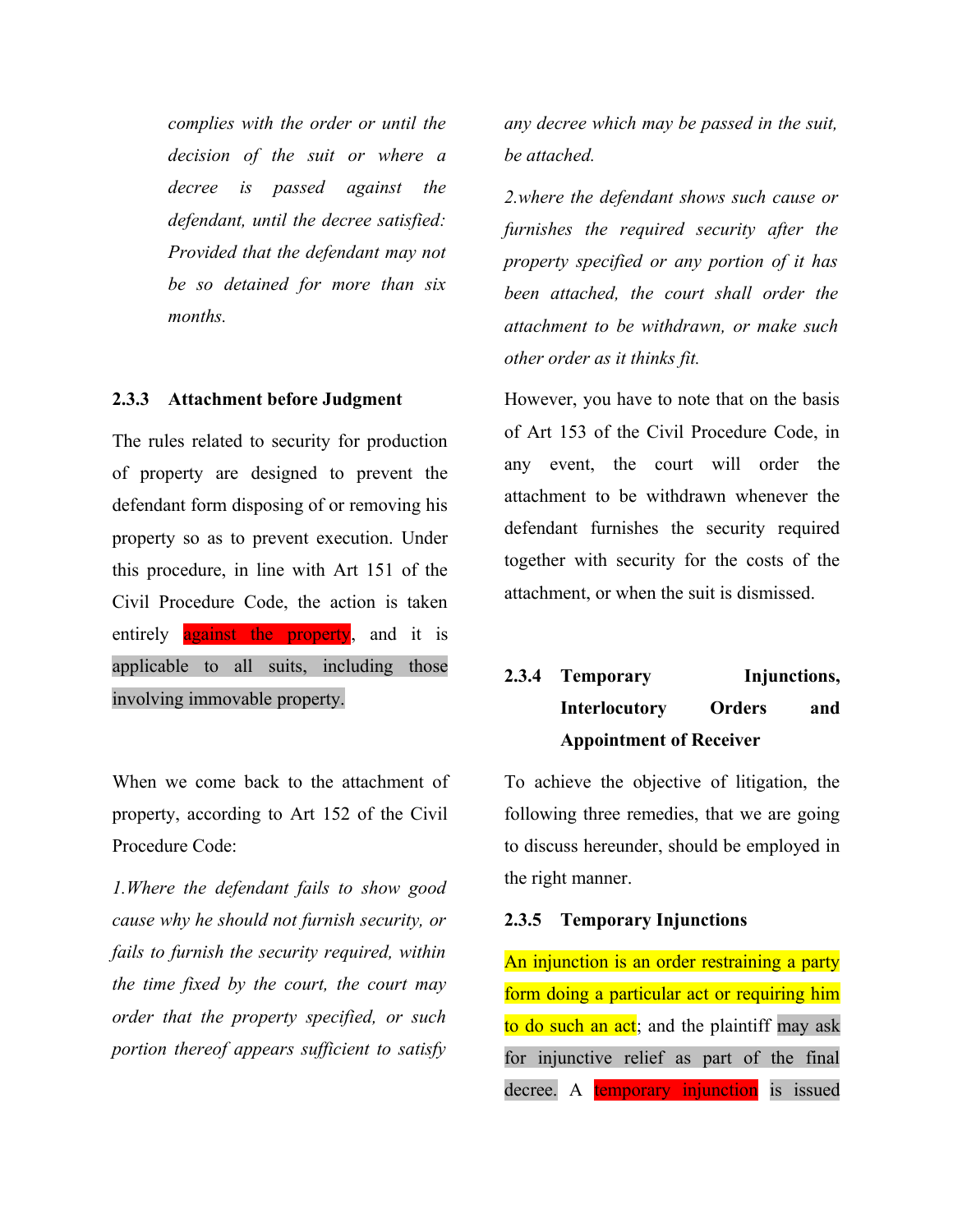during the pendency of the suit to prevent certain action from taking place that would prejudice the other party to the suit. The Code authorizes the issuance of a temporary injunction in two kinds of situations:

- 1) Where action taken with respect to property will prejudice the other party;
- 2) Where, in a suit to restrain the breach of a contract or the commission of an act, the defendant is threatening to breach the contract or do the act pending litigation.

We will first consider the issuance of a temporary injunction to prevent dealing with property. In this regard, an injunction may be granted if the court is satisfied that:

- 1) The property in dispute is in danger of being wasted, damaged or alienated by a party to the suit;
- 2) The property in dispute is in danger of being wrongfully sold in execution of a decree, or;

3) The defendant threatens or intends to remove or dispose of this property with a view to defraud his creditors.

(Art. 154 of civil procedure)

With regard to injunction to restrain repetition or continuance of breach, Art 155 of the Civil Procedure Code provides that: …………………

(Art. 157, 158, 159 of civil procedure code)

On the basis of Art 156(1) of the Civil Procedure Code, ultimately violation of an injunction may be punished in two ways: by the attachment of the property of the person or by contempt proceedings under article 449 of Criminal Code.

Finally you have to note that on the basis of Art 156 (2) of the Civil Procedure Code, where property has been attached, the attachment remains in effect for a maximum of one year, and if the disobedience or breach continues, the property is sold, and out of the proceeds the court awards such compensation to the other party as it thinks fit.

# **2.3.6. Interlocutory Orders**

On the basis of Art 165 of the Civil Procedure Code, an interlocutory order may be broadly defined as any order that the court considers necessary or expedient to be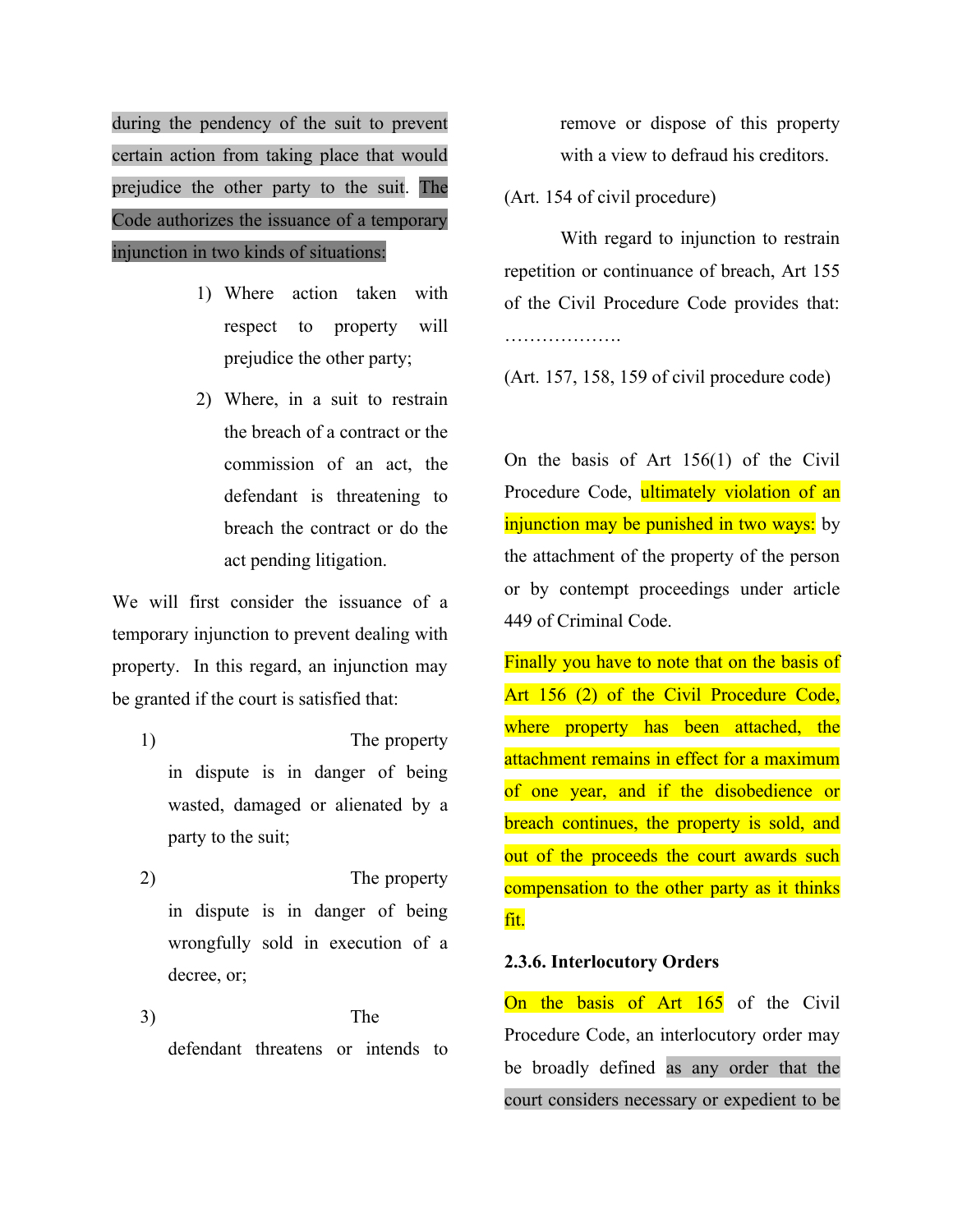made pending the determination of the suit. The court may at any time make such orders upon application by one party and notice to the other; this includes orders for the custody of a minor and the payment of alimonies.

(Art. 160, 161/1(b), 162, 163, 164 of civil procedure code are related to this issue).

## **2.3.7. Appointment of a Receiver**

In order to preserve the subject matter of the suit pending a determination of the rights of the parties, the court may appoint a receiver to deal with property during the pendency of the suit. On the basis of Art 166 of the Civil Procedure Code the court may appoint a receiver whenever it appears to be just and convenient both before and after the decree.

To achieve its objective, in considering whether a receiver should be appointed after an application to that effect is made, the court is directed to consider:

- 1) The amount of the debt claimed by the applicant;
- 2) The amount which may possibly be obtained by the receiver when dealing with the property and;

3) The probable cost of his appointment.

#### **2.3.6 Habeas Corpus**

A Habeas Corpus petition is a petition filed with a court by a person who objects to his own or another's detention or imprisonment. The petition must show that the court ordering the detention or imprisonment made a legal or factual error.

According to Article 15(2)i of the Ci.Pr.C, we can see that the High Court is given an exclusive jurisdiction to try suits regarding to Habeas Corpus. On the other hand, the Federal Courts Proclamation No. 25/1996 in its Article 5(10) clearly stated that the power of adjudication to application for Habeas Corpus is vested on the Federal Courts. Furthermore, inferring from the cumulative understanding of Articles 11 & 14 of the proclamation, we can understand that the material jurisdiction is given to the High court of the Federal.

The procedure how this application being entertained by the court of law. The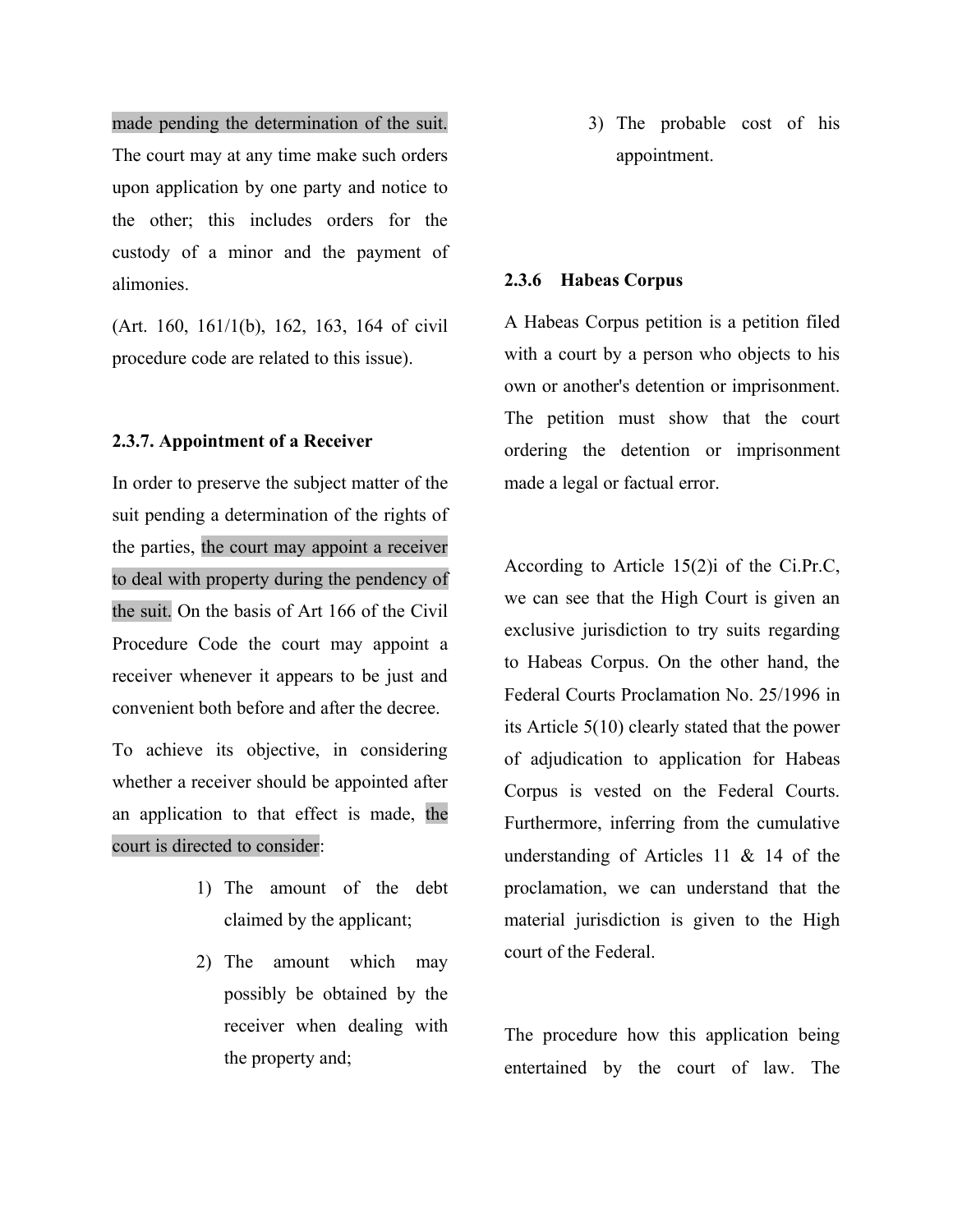procedure is governed by Articles 177-179 of Ci.Pr.C of Ethiopia.

# **2.3.7. Procedure in Arbitration and conciliation**

Arbitration is a dispute resolution process in which the disputing parties present their case to a third party intermediary (or a panel of arbitrators) who examine all the evidence and then make a decision for the parties. This decision is usually **binding.** Like courtbased adjudication, arbitration is adversarial. The presentations are made to prove one side right, the other wrong. Thus, the parties assume that they are working against each other, not cooperatively. Arbitration is generally not as formal as court adjudication, however, and the rules can be altered to some extent to meet the parties' needs.

Arbitration is most commonly used for the resolution of commercial disputes, particularly in the context of international commercial transactions. Arbitration can be either voluntary or mandatory and can be either binding or non-binding.

 Advantages and disadvantages of arbitration………………

According to Art. 316 of the Ci.Pr.C, the court may appoint an arbitrator, if the law requires it. Once the arbitrator is assigned, the procedure to be followed by arbitration tribunals will be governed by art. 317 of the Ci.Pr.C.

# **2.3.7 Cost**

It is obvious that court litigation requires cost. This cost includes all expenses which the court litigation requests. This could be related with payment of court fee, attorney fee, transportation fee, clerical expenses and other costs, which are directly related with the very existence of the litigation. Normally, it is the judgment creditor who claims for recovering the costs of litigation. However, it is not all the time that the judgment creditor succeeds to get what he claimed. According to Art. 462 of the Ci.Pr.C of Ethiopia, it is the discretionary power of the court to decide as to whom or out of property and to what extent such costs are to be paid.

# **Summary**

The law of evidence is concerned with one of the most complex undertakings in the entire litigation process. This complex undertaking is the reconstruction of past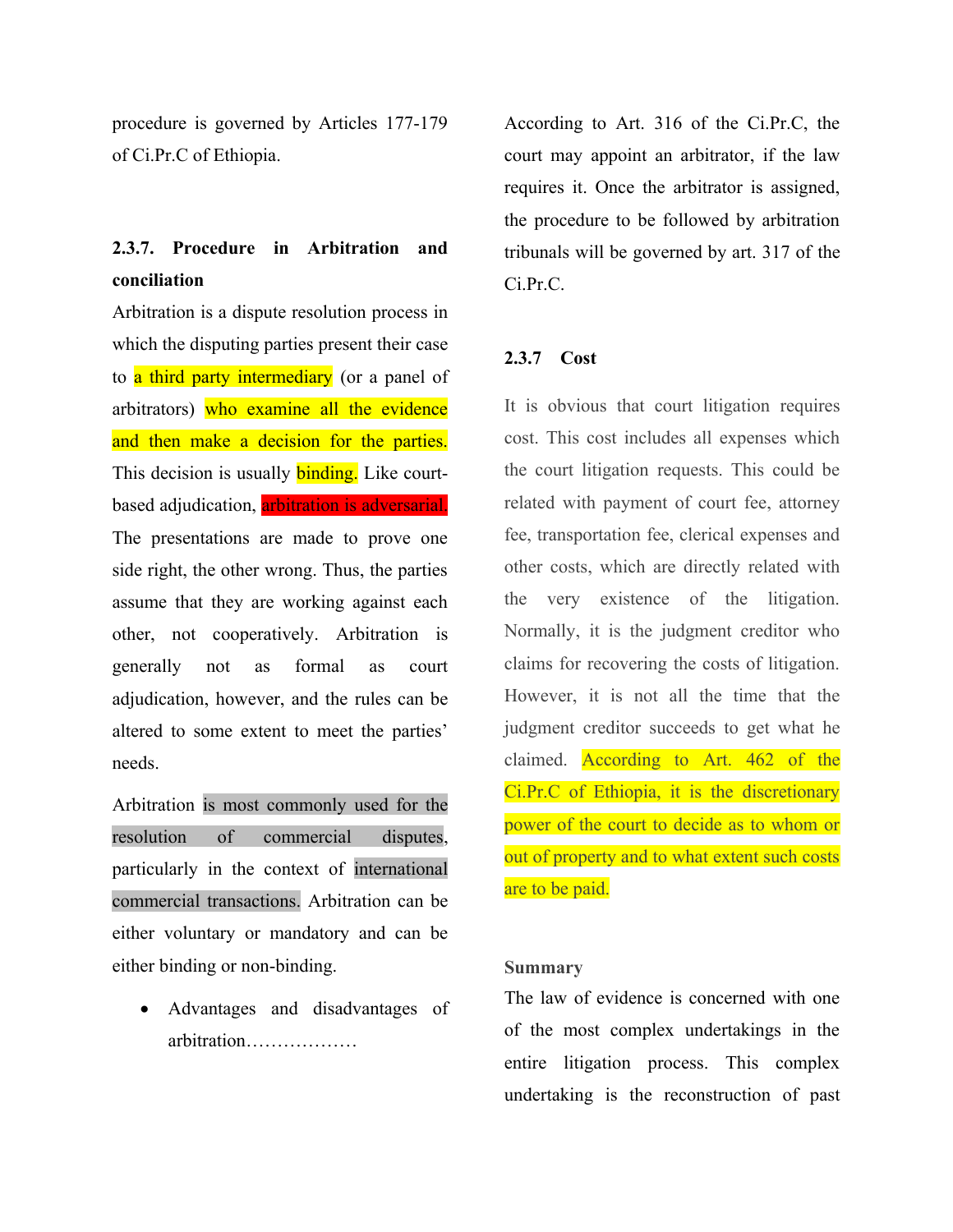events to arrive at the truth. Truth is not sought in an absolute sense. Evidence is produced to prove factual allegation/s that is/are affirmed by one party and denied by the other. Since the trial stage is basically the stage where oral testimony and documentary evidence are examined, it is necessary to have a procedure by and through which all necessary oral evidence and documentary can be brought before court.

At this juncture, it is important to note that, since the parties have the primary responsibility for presenting their cases, the court shall evidence in its own motion only in exceptional circumstances, that is, only where a witnesses or documents who is/are likely to be able to prove the alleged fact has not been called or mentioned by either party.

Accordingly, on the basis of Art. 112[1] where the summons is issued at the request of a party, before the summons granted with in period to be fixed, he shall pay into court a sum of money as it appears to the court to be sufficient to defray the travelling and other expenses of the witness for one day's court attendance. Where the court finds that the sum is not sufficient to cover the

expenses or that the witness must be detained for more than one day, the court will order the party who has requested the issuance of the summons to pay an additional sum in to the court

Unless the court otherwise directs, in line with Art. 120 of the Civil Procedure Code, a witness who has been summoned shall attend each hearing until the suit has been disposed of, and the court may require a witness in attendance to execute a bond that he will attend until the suit is disposed of.

Where a witness is not in a position to testify in court because of physical incapacity or because of other causes, Article 122 provides that such witness may be examined by commission. Furthermore, where the witness resides outside the local limits of the court issuing the commission, the commissioner may apply to any court within the local limits of whose jurisdiction a witness resides for the issue of any process which he may find it necessary to issue to or against such witness, and such court may, in its discretion, issue such process as it considers reasonable and proper.

As you know, documentary evidence is classified as real proof as opposed to oral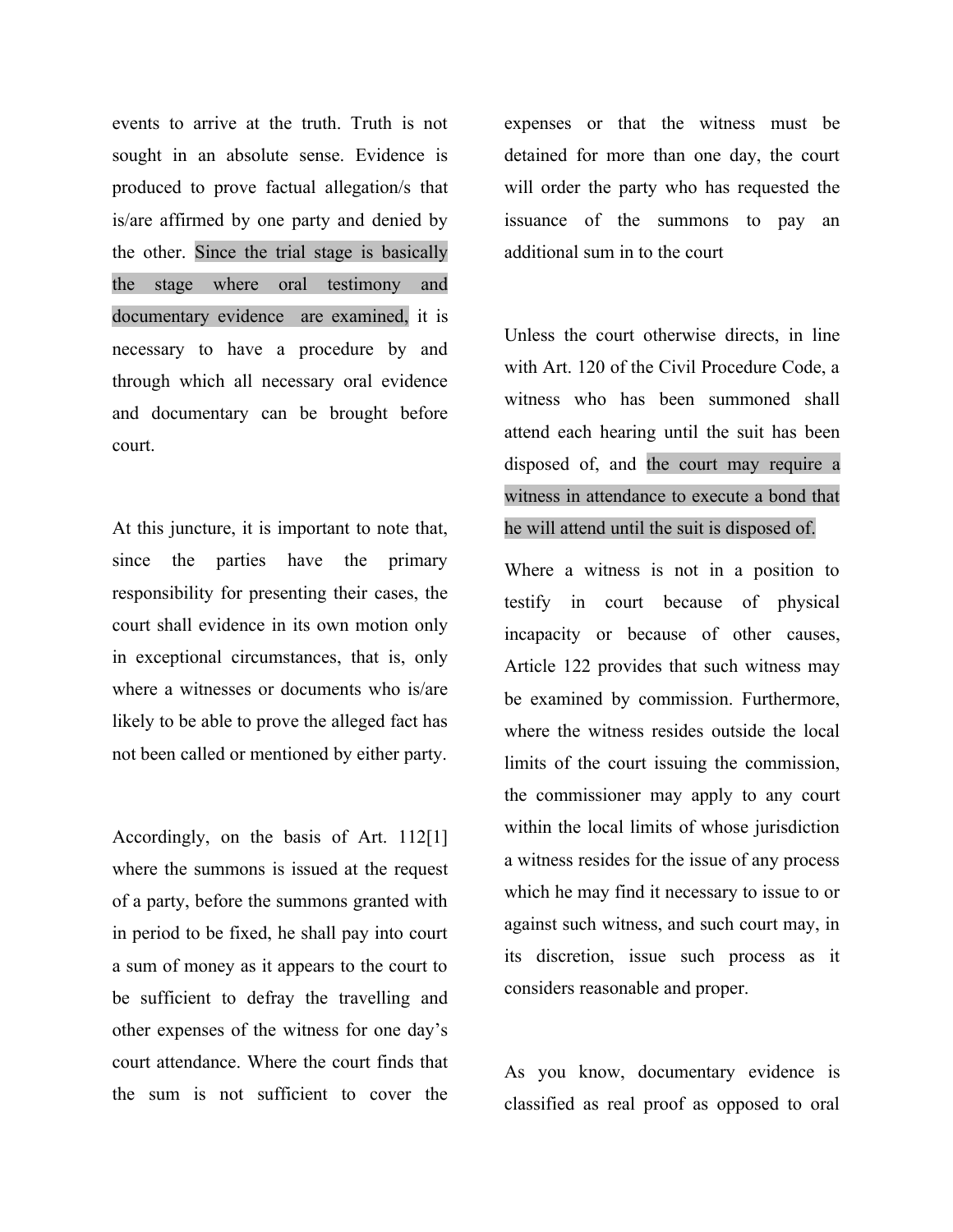testimony. Real evidence includes written documents and demonstrative evidence. Where a person is summoned for the sole purpose of producing a document, he may simply produce the document without personally appearing in court.

At the trial, each party introduces the oral and documentary evidences they think necessary to support their side of the issue. In this regard the party who initiates the case has the burden of proof to provide evidence necessary to establish a disputed fact or a degree of belief in the mind of the court. This reflects the general rule that the party who has the burden of proof has the right to begin. However, if the defendant raises a counter claim or any affirmative defence, the burden of proof for the existence of the claim (if not admitted) or such affirmative defence, will shift to the defendant. In all other cases, the plaintiff has the burden of proving that he has a cause of action, and the defendant has the burden of proof on the question of whether he has a valid defence.

According to Art. 261 of the Civil Procedure Code, there are three stages to examination of witnesses. These are:

1. The examination-in-chief;

- 2. The cross-examination;
- 3. The re-examination

So much so that, the three stages of examination of witness are expected to be employed at different times, in different ways and for different purposes.

The rationale behind this investigation is that as a result of the process, everything the witness knows about the case will be brought to the attention of the court, and the court will be in a better position to determine whether or not the witness is telling the truth than if he merely testify in a narrative manner.

Thus, during the examination-in-chief, the proponent tries to develop the testimony of the witness in the light most favorable to him, during-cross-examination, the opponent tries to discredit that testimony, and during re-examination, the proponent tries to minimize the effect of crossexamination.

In this regard, the primary responsibility for the examination of witnesses rests on the parties, though as we will see, the court is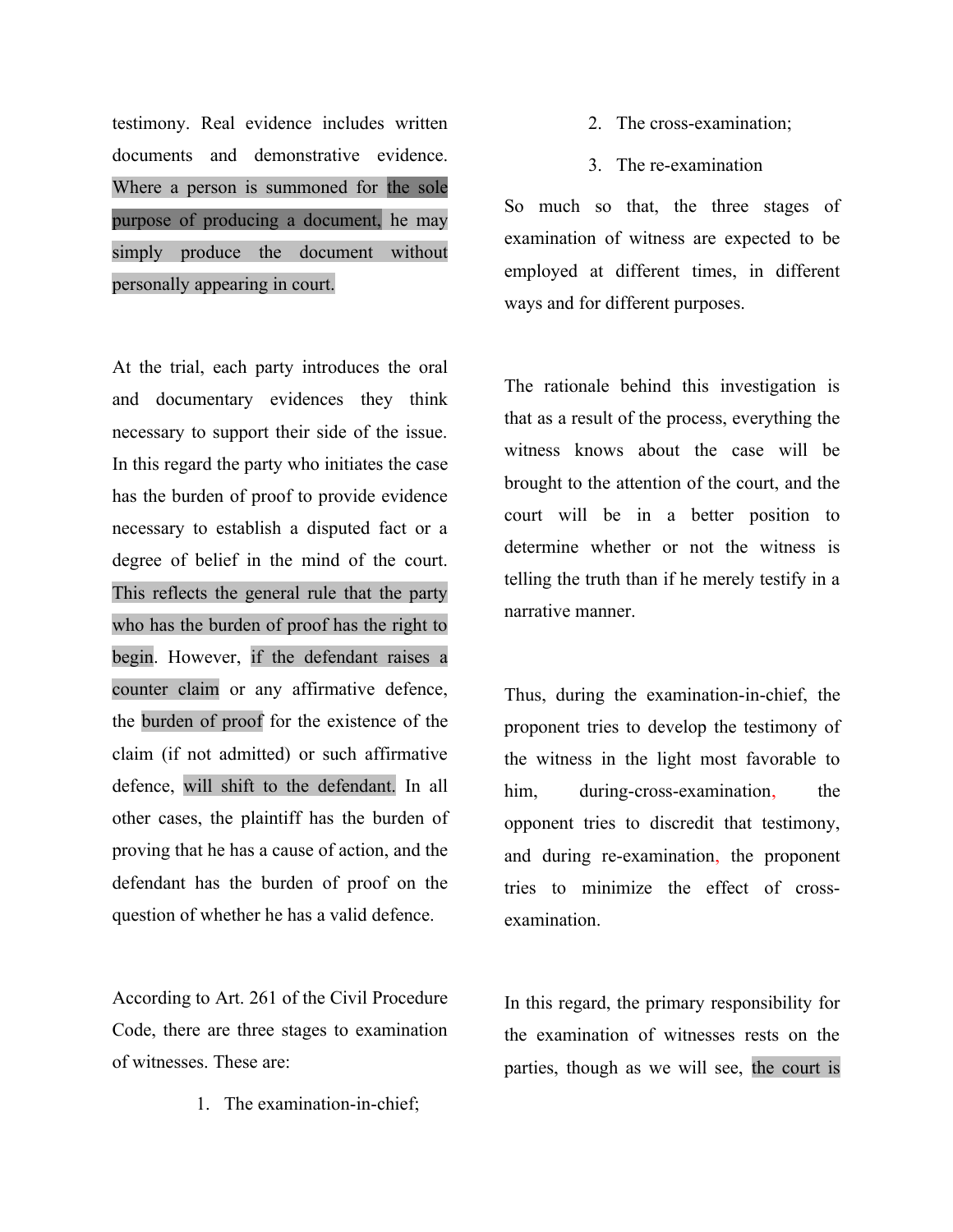# also given **broad** power with respect to the examination of witnesses.

When we come back to the role of the court, under the adversarial system of litigation, which our system of litigation has adopted, the role of the court is minimal. Although Ethiopia has adopted the adversarial system of litigation and the principle of party presentation, this is modified by giving the judge a potential degree of control over the conduct of the litigation.

The principle of party presentation which is one of the hallmarks of the adversarial system is modified in our code and the court has the power to order **amendment** of pleadings on its own motion, and it has the power to frame issues for trial. With regard to the examination of witnesses, the court has the power to put a question to a witness at any time during the examination. In addition to this, the court has the power to call evidence, which is not mentioned by either party.

Taking in to consideration the role of the court, at this juncture it is important to note that Art. 262 of the Civil Procedure Code is now applicable in a manner that is suitable to the Federal Arrangement adopted by the FDRE Constitution. This means, every state is empowered to use its language as a working language of its courts. The Constitution also gives a right to individuals who do not know the language of the court to have an interpreter. So currently, it is not only the inability to speak Amharic but also other working language of the court that will entitle to have interpreter.

With regard to the manner of production of evidence, a word should be said about the kind of evidence that the court may consider in arriving at its decision. In line with Art. 261[3], witnesses must give their evidence in open court, unless the court otherwise directs, for good cause to be recorded. If it is found necessary, evidence may only be heard in camera, that is, the judge will take evidence in chambers in the presence of the parties or their advocates.

Finally, the court has to primarily base its decision on the evidence that has been presented in open court or in camera and the evidence presented on commission in accordance with the provisions of the code. Secondly, the judge may only base his decision on evidence that he believes to be competent and relevant.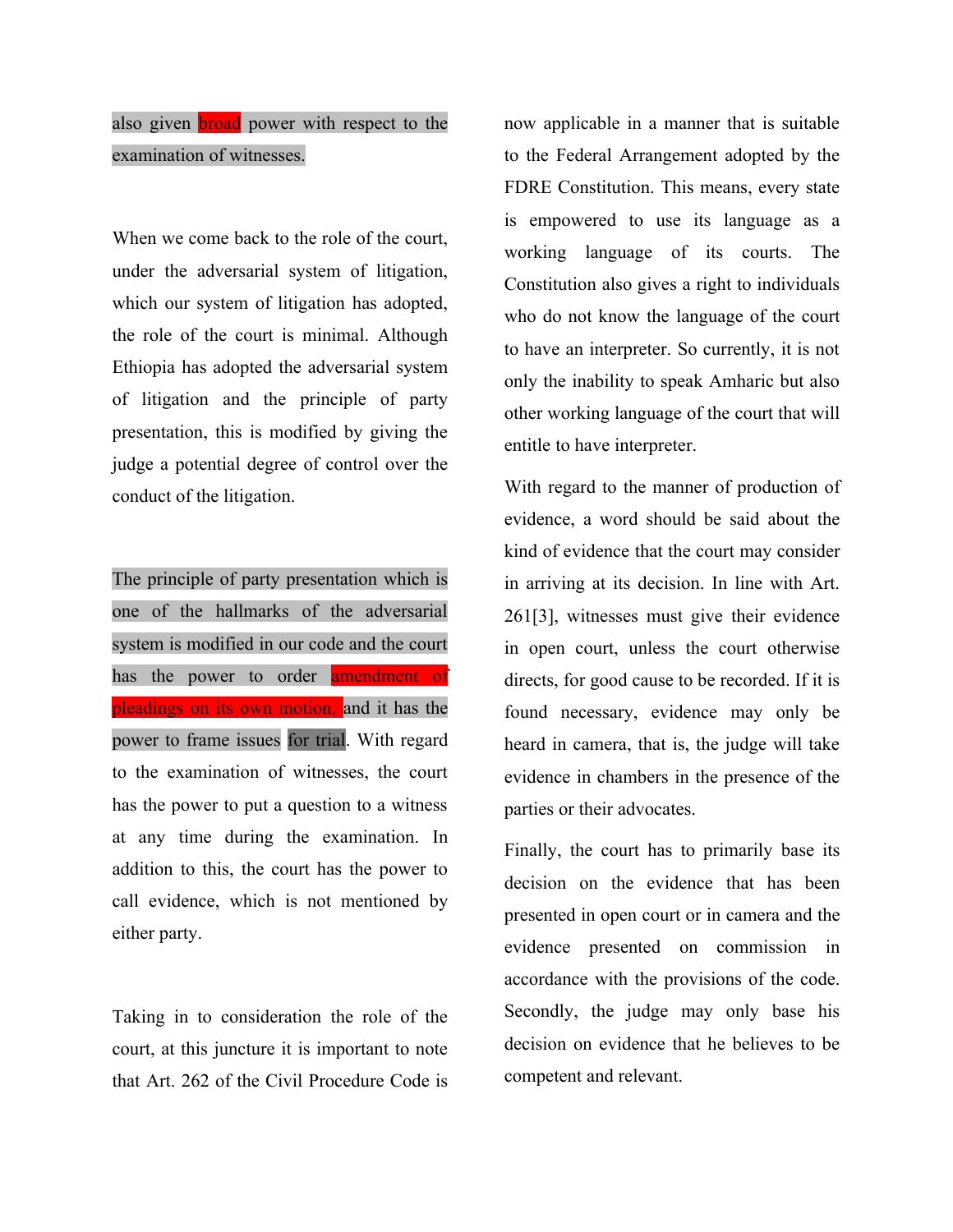### **CHAPTER THREE**

# **REVIEW OF JUDGMENTS**

Basically, there are three ways of reviewing a judgment. These are reviewing before the court; which rendered the judgment, before an appellate court and before the court of cassation.

# **3.1 Reviews by Court of Rendition**

The judgment rendered by the court of first instance court may sometimes be exposed to review for different reasons. Depending on the reason behind revision of the judgment, the court of rendition, the appellate court or the court of cassation may revise the judgment of the court of rendition. Following this we are going to see the conditions whereby the court of rendition revises its own judgment. Generally, there are three bases; namely, Procedural Irregularity, Newly Discovered Evidence and Opposition in which the court of rendition will revise its own decision.

#### **3.1.1 Procedural Irregularities**

Procedural irregularity is quite different from mistake, both in its concept and effect. If the court, which rendered the judgment, understands that there were procedural irregularities, i.e., non-compliance with the provisions of the Code, and such

irregularities have *substantially affected* the disposition of the case to the determinant of one of the parties, it may, on its own motion or on motion of either party, set aside the proceedings in whole or in part as irregular, amend them, or make such other order as may be appropriate.

The very existence of procedural irregularity by itself will not guarantee the revision of the judgment of the court of rendition. In order for the court of rendition to review its judgment; such irregularity must *substantially affect* the decision of the case on the merits. However, if the irregularity does not affect the court's decision on the merits, the proceedings will not be set aside. On the other hand, also, even if the irregularity might have affected the judgment that was given, the proceedings

#### corrected.

One important thing as far as setting aside of judgment is, concerned where the proceedings are set-aside only some part, any step taken prior to the occurrence of the irregularity shall not be affected. For instance, if an irregularity occurred at the trial, the proceedings of the trial would be

will not be set aside if the irregularity can be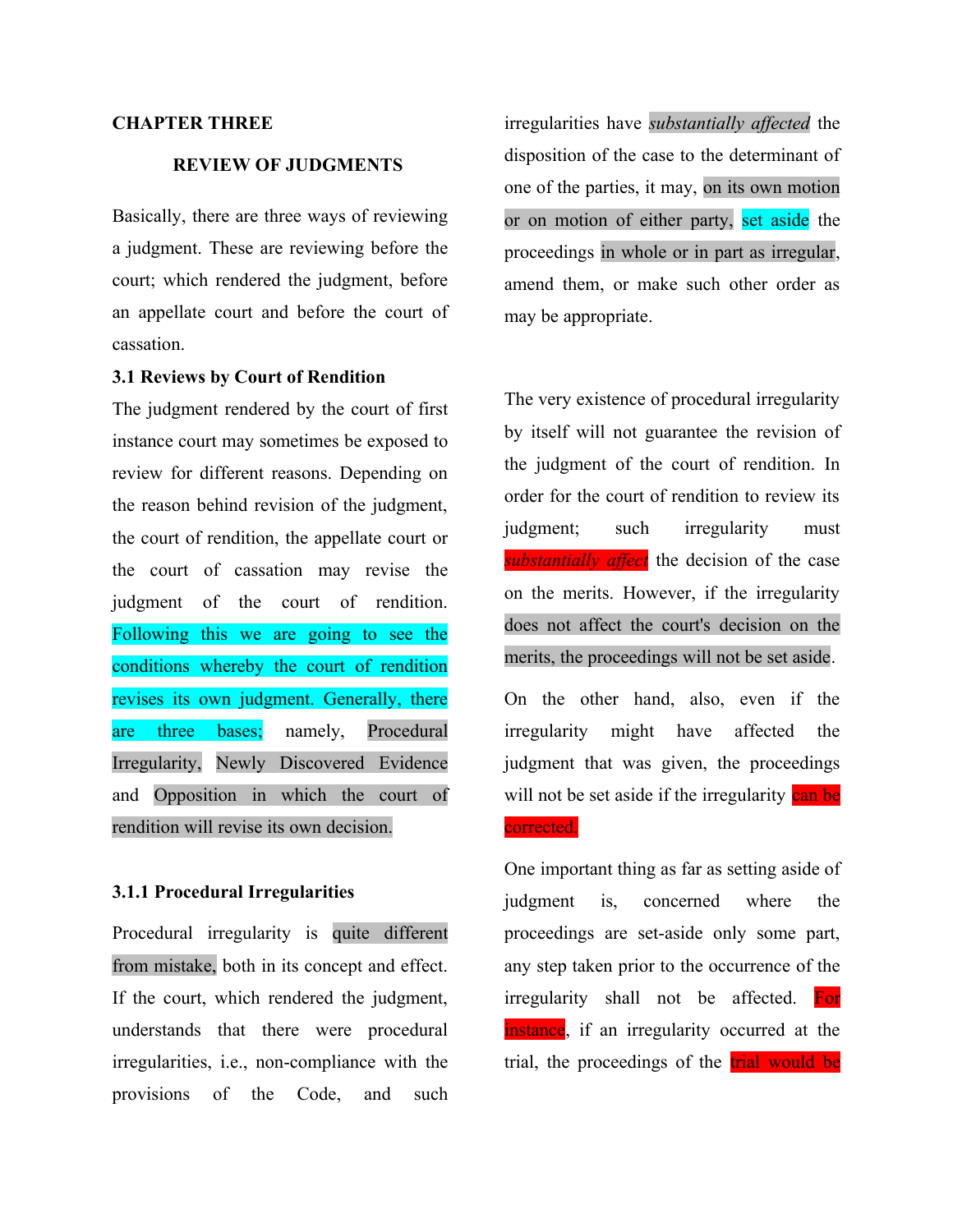set aside, but those which took place at the first hearing will remain binding.

Another important point that we have to remind at this point is, unless an application to set aside the proceedings on grounds of irregularity has been made to the trial court, the occurrence of the irregularity may not be taken as a ground of appeal. The only exception would be an irregularity arising from an alleged lack of *material jurisdiction* or *one alleged to exist in the judgment or decree*.

F Any irregularity is deemed to have been validated where no appeal is taken from the judgment or where the judgment is confirmed by the appellate court.  $\blacksquare$ 

# **3.1.2 Newly Discovered Evidence**

The more common proceeding in the lower court will be one to obtain review of the judgment on the ground of newly discovered evidence. (Art. 6 of civ. P. code)

Just like what we have seen in procedural irregularity, discovering of new evidence by itself is not enough for some one to claim for revision of the judgment of the trial court. There are three criteria that should be fulfilled, so that the court of rendition can review its own judgment.

These are:

- $\triangleright$  the evidence must be discovered *after the judgment is rendered*,
- $\triangleright$  the newly discovered evidence *must affect the decision*, and
- the evidence *must be of such nature as to suggest improper conduct*, which tainted the judgment with fraud. i.e., forgery, perjury, bribery or the like.
- These three conditions are cumulative.

Therefore, it should also be stressed that the evidence must not have been within the knowledge of the applicant at the time the judgment was given. Moreover, the evidence must be of the nature such as to materially affect the substance of the decree and the evidence must be such as to suggest improper conduct, which tainted the judgment with fraud. i.e., forgery, perjury, bribery or the like.

# **3.1.3 Opposition**

Opposition can be raised by a person who, though not a party, is affected by the judgment. Any person who *should or could*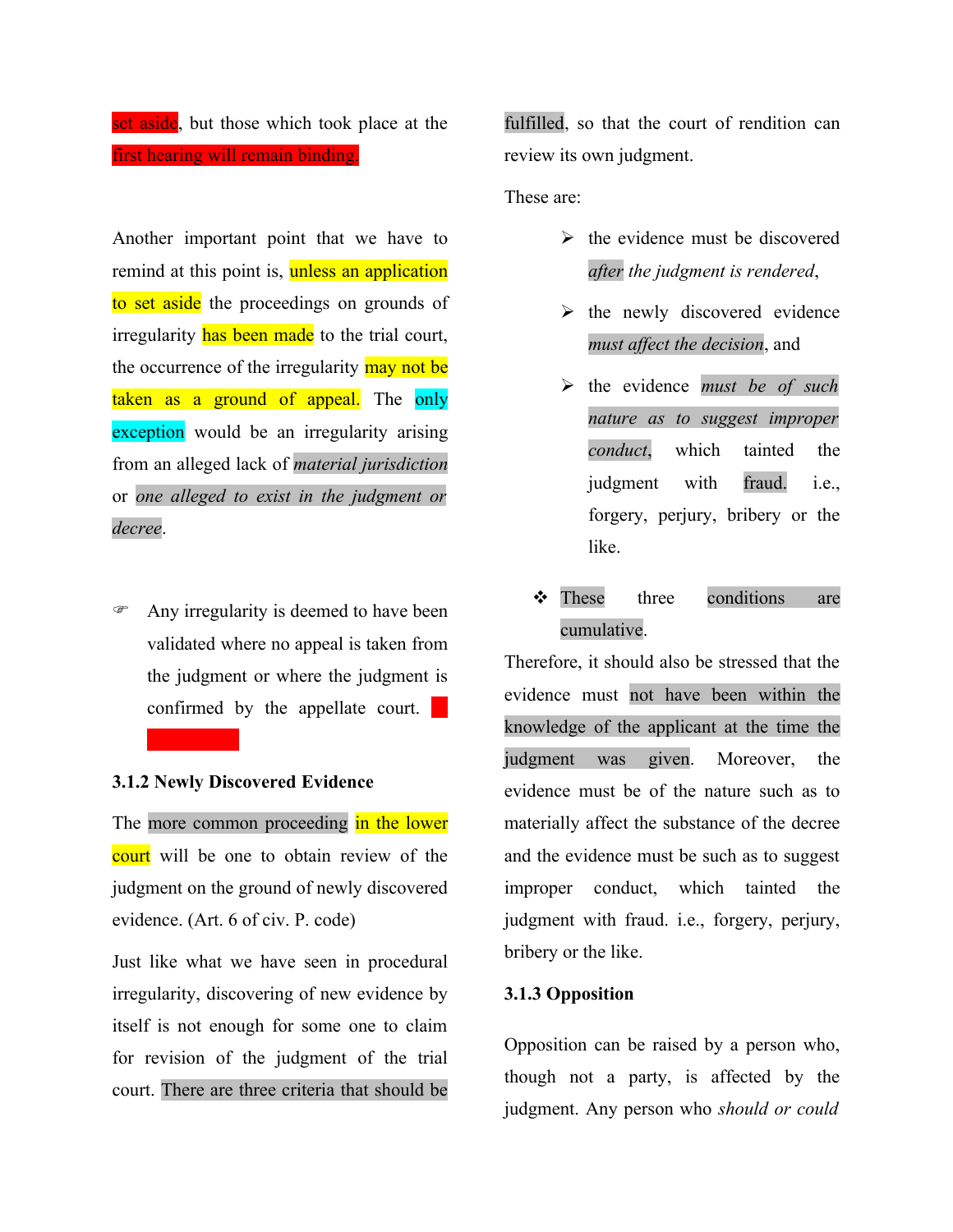*have been made a party to a suit* and *whose interests are affected* by a judgment in the suit may, if he was not a party to the suit, file opposition to the judgment before the judgment is executed

Per article 358 of the Cv.Pr.C, there are three conditions required where by a party filing opposition should fulfill. These are:

- 1. He/she should or could have been made a party;
- 2. His/her interests are affected by the judgment rendered in his absence; and
- 3. He/she is filed prior to execution of the decree

If we go through those requirements, it would seem that three classes of persons would be able to file opposition; *indispensable parties*, persons who are the *real parties in interest*, and persons who, as a result of the decree, will be *liable for contribution or indemnity* to the unsuccessful party.

The purpose of the rule permitting the filing of opposition is to enable a person who is affected by the judgment, but who was probably unaware of it at the time of rendition, to prevent the interference with

his interests that will result if the judgment is executed.

# F *What if such party was aware of the existence of such suit prior to judgment?*

Although there is no requirement to this effect in the Code, it is submitted that, except for indispensable parties, the application to file opposition should be rejected if the applicant was aware of the suit prior to judgment. This is because; this article is one of the provisions of the civil procedure code that cause the delay of court litigations. A party with interest knowing the proceeding purposely fails to act before the judgment. He or she will wait until judgment is entered. After the judgment has entered, he or she will wait until the judgment reach to the point of execution. It will oppose the judgment when the judgment is about to be executed that nullifies the former proceeding.

However, it is also hard to deny a party with real interest which opposes the judgment of the court before it is executed because of two reasons. First, eventhough he or she was aware of the litigation, it is hard to prove its awareness of the litigation. Second, if it is found that he was aware of the proceeding,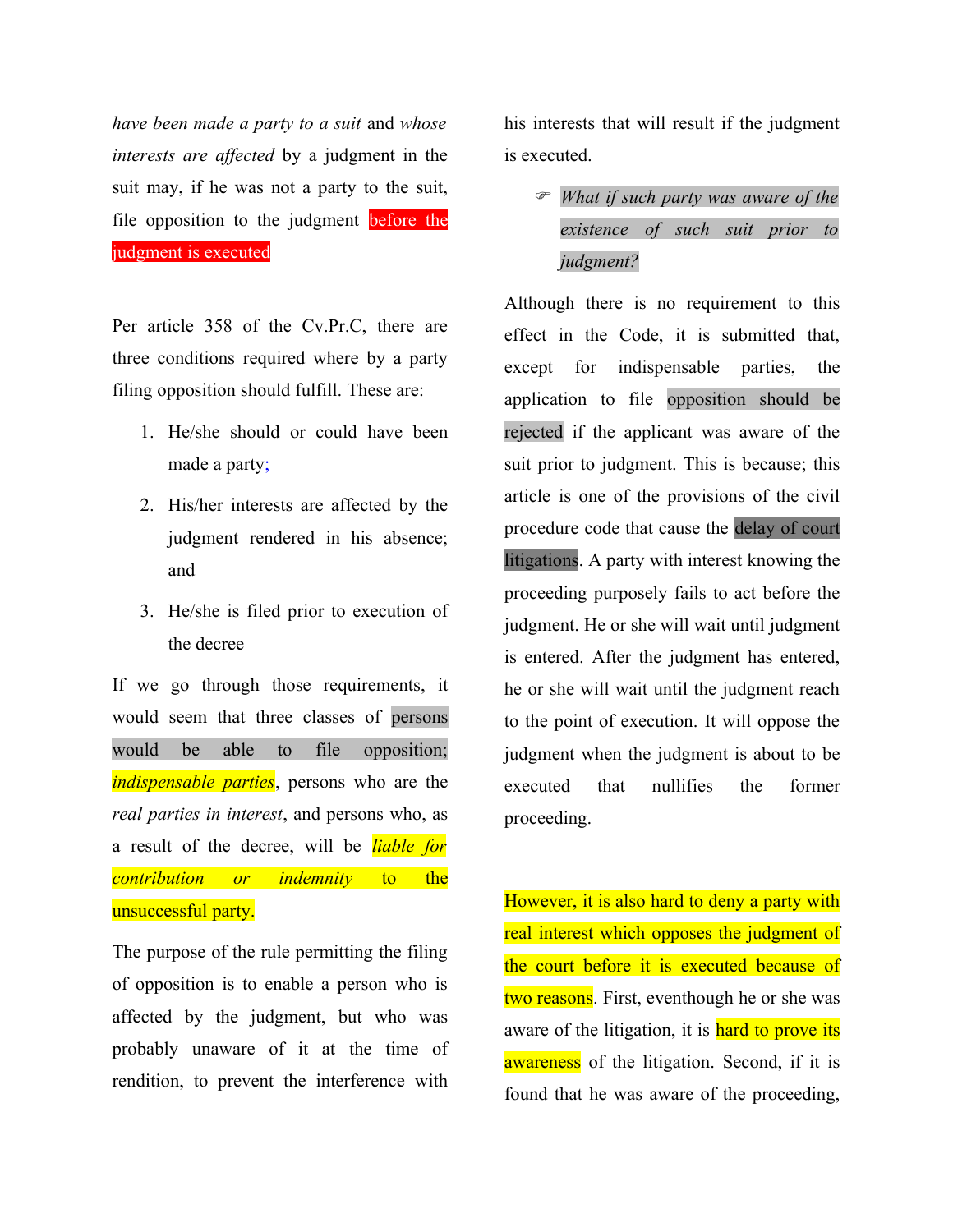it is difficult to deny him opposition as the code does not deny him to file opposition when he is aware of the litigation.

To sum up, a judgment rendered by trial court, may be reviewed in three ways. Those are: by court of rendition, by appellate court or by court of cassation. The court of rendition may review its own judgment if it is proved that there was procedural irregularity, discovery new evidence and opposition.

### **3.2 Reviews by Appeal to a Higher Court**

The most common method of obtaining review of a judgment is by way of an appeal.

An appeal may be defined as an application by a party to a higher, or as it is called, an appellate court, asking that court to set aside or revise a decision of a subordinate court. When an appeal has been taken, the appellate court reviews the decision of the subordinate court to determine whether that court committed such errors in its hearing and disposition of the case, which guarantee the appellate court to reverse the decision.

An appeal, then, means a review of the case and *not a retrial* of the case by the appellate court. Frequently, the grounds for appeal will involve errors of law allegedly

committed by the subordinate court. As a rule, the appellate court does not hear additional evidence on the appeal, and where the introduction of additional evidence is permitted, it is limited to exceptional circumstances.

The party must make his application to set aside the proceedings in that court, and if his application is denied, he may then appeal. Under Art. 211(1), it is provided that an error in the judgment or decree may be made a ground of appeal, evengthough an application was not made to the subordinate court. However, since a remedy is available in the subordinate court, it would seem that the appellate court could not hear the appeal until that remedy was exhausted, so that even where the irregularity occurs with respect to the judgment or decree, an application would have to be made to the subordinate court before the appeal could be taken

### **3.2.1Right of Appeal**

There is one appeal as of right. Where the case was tried in the First Instance Court, an appeal lies to the High Court in whose area of jurisdiction that the First Instance Court lays; where the case was tried in the High Court, an appeal lies to the Supreme Court. Where, on appeal, the appellate court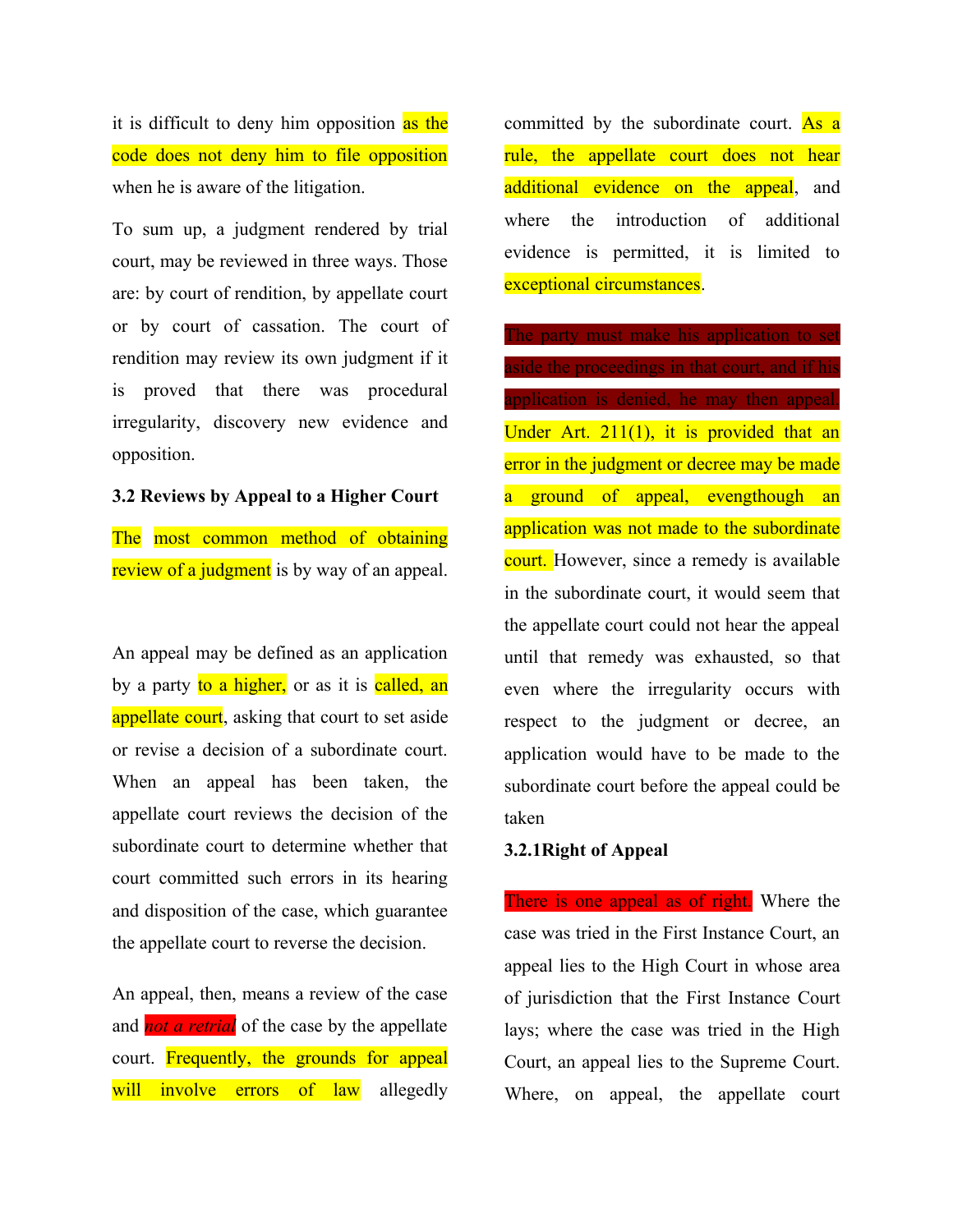confirms the judgment, a further appeal does not lie. If, however, the judgment is varied or reversed, a second appeal lies to the next highest court,

**3.2.2 Types of Appeal**

An application to the appellate court may be of two types. These are Appeal on Judgment and Appeal on Orders (Interlocutory Appeal).

# **1. Appeal on Judgment**

As we have seen earlier, a case may be adjudicated in the first hearing or it may require full-scale trial. The judgment rendered by the court could also be on interlocutory matters or on the merit of the case. So, regardless of the length of the procedure, i.e., with out trial (at the first hearing) or after trial (full-scale trial), if the case is adjudicated on its merits, then any application for appeal on such judgment can be considered an appeal on Judgment.

# **2. Appeal on Orders (Interlocutory Appeal)**

An interlocutory appeal is simply an appeal from an interlocutory matter, a matter on which the court has rendered a decision, but the decision does not finally dispose of the case.

Examples of interlocutory matters would be an order on a motion for adjournment, a decision on preliminary objections, a ruling on the admissibility of evidence and a decision on an application to sue as a pauper.

Under the Civil Procedure Code, interlocutory appeals are not permitted. No appeal lies from any decision or order of any court on interlocutory matters, but any such decision or order may be raised as a ground of appeal when an appeal is made against the final judgment. Thus, there can be but one appeal that form the final judgment, and at such time all objections, both as to interlocutory matters and the final disposition, may be raised. See article 320(3) of Cv.Pr.C

However, a person may appeal from any order directing his arrest or detention, or transferring property from one party to another or refusing to grant an application for Habeas Corpus. See article 320(4) of Cv.Pr.C. Although such orders may be considered interlocutory in nature, they do involve restraint of a person or deprivation of property, and it was decided that a person should be entitled to an immediate ruling on the validity of the detention or transfer.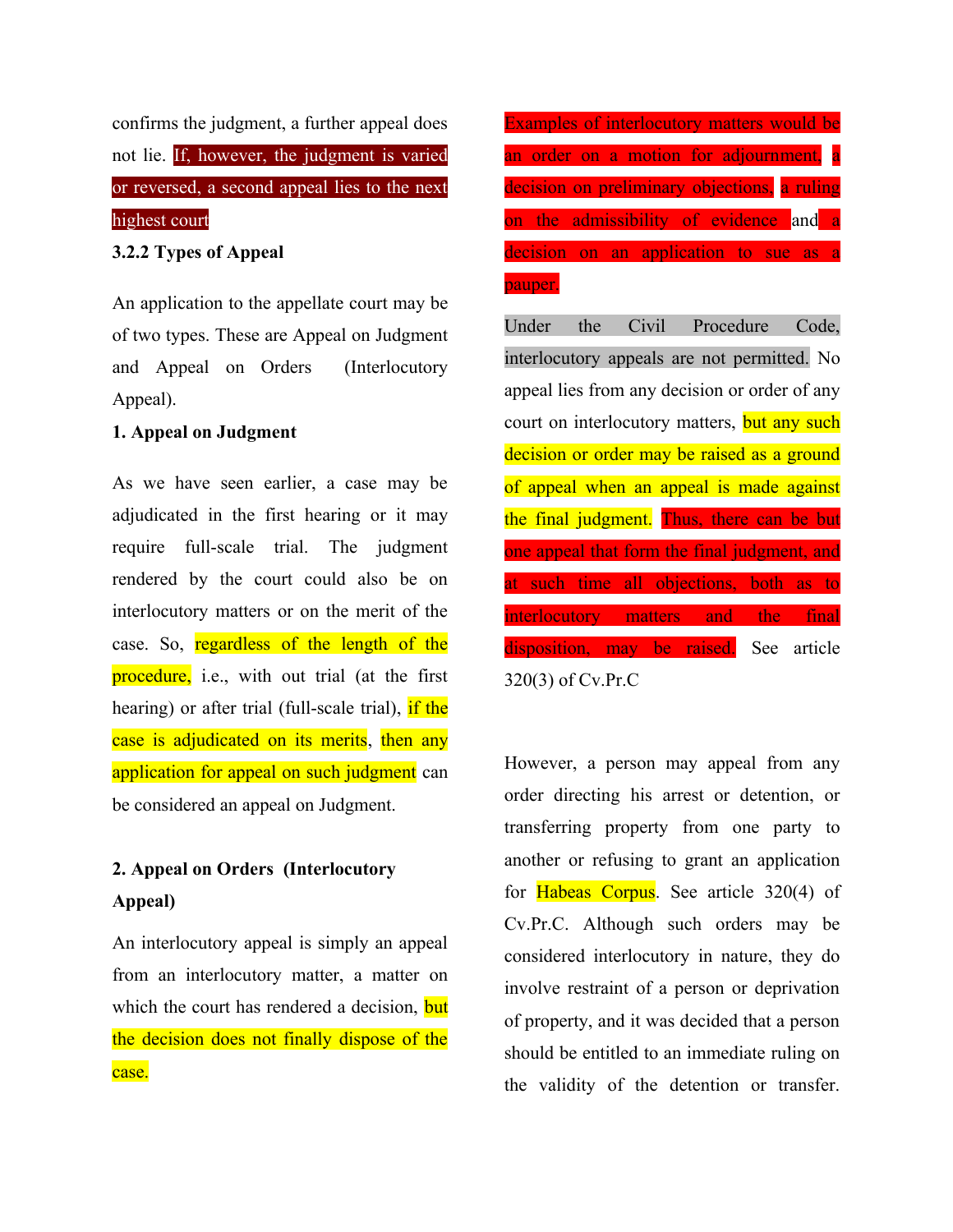These are the only exceptions permitted, and in all other cases the court must reject any appeal taken on an interlocutory matter.

#### **3.2.3 Grounds of Appeal**

(Art. 327 & 329 of civ. P. code)

In appeal the appeallant cannot raise a new evidence except court permission.

Objection as to jurisdiction and indispensable parties are raised before the appeallate court.

## **3.2.4 Instituting Memorandum of Appeal**

## **1. Memorandum of appeal**

Art. 327 of civil procedure code.

# **2. Time for appeal**

The other important requirement to apply for reviewing of judgment in the appellate court is period of limitation. Normally, the memorandum must be filed within 60 days from the time of the delivery of judgment. See article 323(2) of the Cv.Pr.C. However, this may not be true all the time. Some substantive laws may fix the period of limitation even less than 60 days. (for example the provisions of labour proclamation No. 377/2004 Art. 154(1)  $&$ 138(3), within 30 days).

**Effect failure to apply the memorandum within the period of limitation (art. 324(1) of cvp, 325 and 326 of the same code).**

#### **3. Cross-objections**

The party in whose favor judgment on the merits was entered may have certain objections to the decree, which he may want to raise in the appellate court, and if so, he may file what is called a cross-appeal. However, the objections may be such that he is unwilling to file an appeal in order to raise them; he is relatively satisfied with the judgment as it is. But, when the other party appeals from the decree, he may decide that he now wants to raise such objections.

*Question*: can you identify the distinction between cross-objection and cross-appeal?

There is no substantive distinction between a cross-objection and a cross-appeal, and the same grounds of attack may be raised by both methods. The distinction refers solely to whether the successful party filed an appeal to challenge certain aspects of the decree, in such case i.e., cross-appeal or whether he made his attack only in response to an appeal filed by the other party, that is, by a cross-objection.

### **4. Additional Parties**

As you can remember from your previous knowledge, we considered the power of the trial court to bring in additional parties. The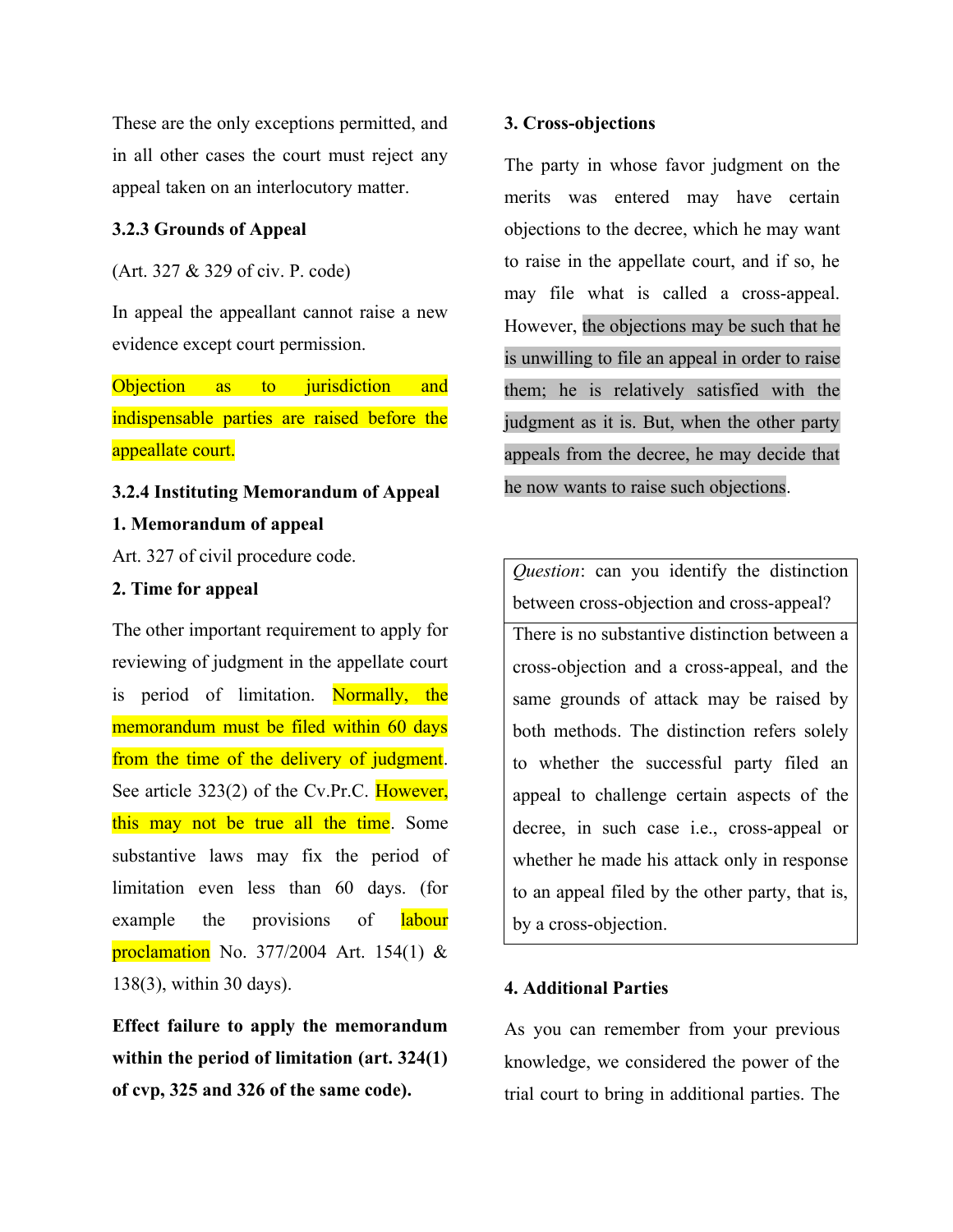appellate court has the same kind of power with respect to persons who were parties to the original suit but who were not made parties to the appeal. Where it concludes that such a person is interested in the result of the appeal, it may direct that he be made a respondent. See article 40(5) of the Cv.Pr.C

# **5. Stay of execution**

The fact that an appeal has been taken does not operate to stay the proceedings or to prevent execution of the decree. Execution can be stayed only upon a showing that substantial loss will result if the stay is not granted and that appellant's furnishing security for the performance of the decree. A stay of execution may be ordered by the appellate court or by the subordinate court or by the president of the court, which rendered the decree if an application, is made to that court before the expiration of the time allowed for appeal. See article 332- 334 of the Cv.Pr.C

The court or presiding judge may only issue a stay if satisfied that;

> 1. Substantial loss may result to the party applying for the stay unless the order is made;

- 2. the application has been made without unreasonable delay, and
- 3. money has been deposited, security given or a surety produced by the applicant, guaranteeing due performance of the decree as may ultimately be binding upon him. The parties must be heard on the application although the court may, on application supported by affidavit, make an ex parte order of stay pending the hearing of the application.

In summary, there are two approaches to the granting of a stay: granting a Stay as of course and granting a stay only in exceptional cases. The Civil Procedure Code adopts the latter approach. The fact that an appeal has been taken does not prevent execution of the decree, and it is only where the appellant demonstrates that substantial loss will result if execution is not stayed that the appellate court will interfere with the execution of the decree.

**3.2.5 Procedure on Appeal 1. Hearing of Appeal (Art. 337, 338 and 339 of civ. P. code)**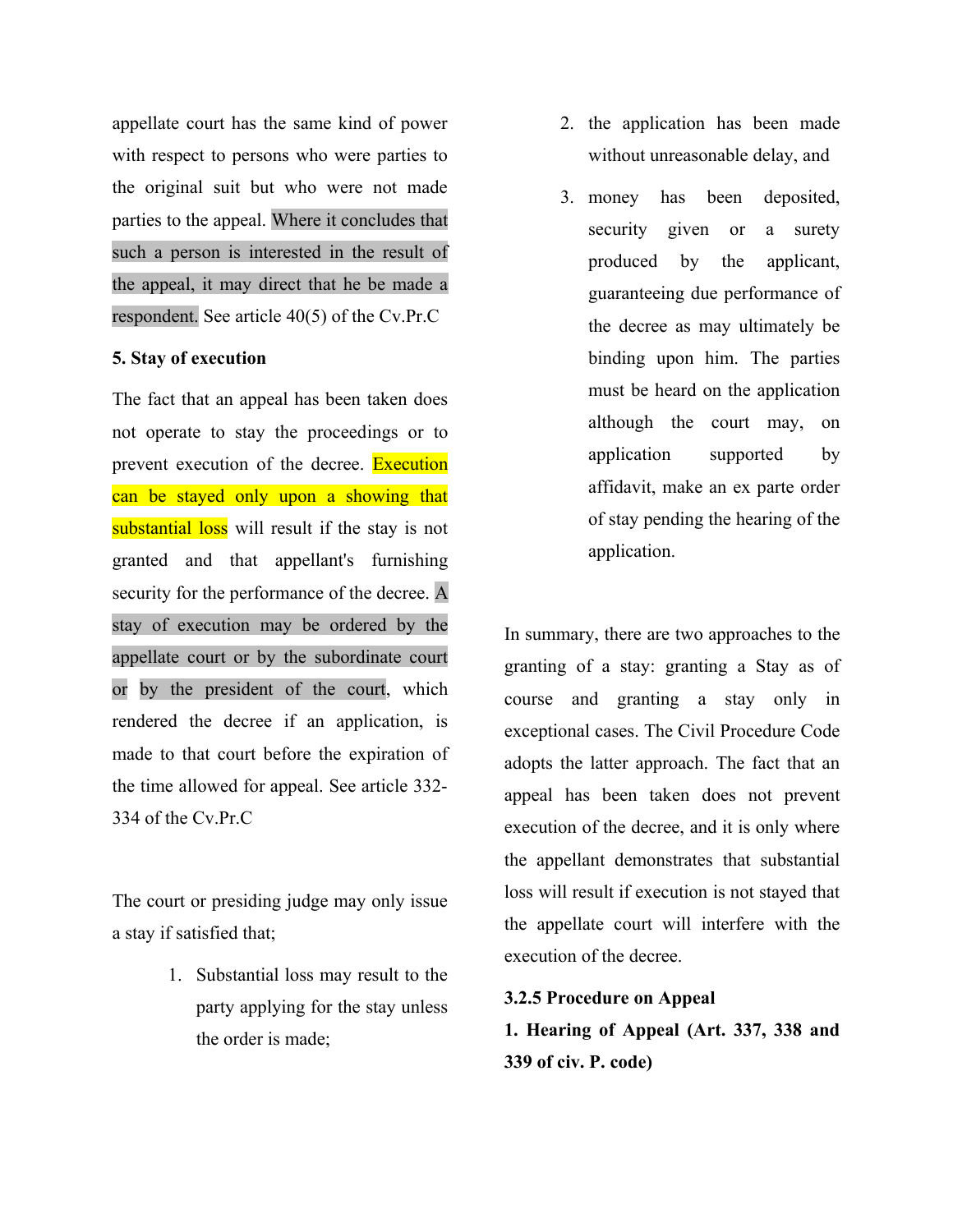**2. Framing of Issues (Art. 343 of civ. P. code)**

# **3. Additional Evidence**

In principle the introduction of a new evidence by the parties before the appeallate court is not permissible.

However, there are three situations where the introduction of new evidence on appeal is authorized. These are where:

- 1. the subordinate court refused to admit evidence that ought to have been admitted;
- 2. the appellate court requires and document to be or any witness to be examined to enable it to pronounce judgment; or
- 3. There is 'substantial cause,' justifying the production of the evidence. See article 345of the Cv.Pr.C

# **4. Review of Findings of Fact**

Basically, there are two approaches on this issue. The first approach is, that the appellate court will be dependent on the findings of fact made by the subordinate court. The other approach is, the appellate court may determine on the findings of facts. In Ethiopia, the appellate court is not bound to accept all findings of fact made by the subordinate court, and there are no express provisions of the Code dealing with the effect that is to be given to such findings.

## **3.2.6 Judgment on Appeal**

# **1. Reversal for substantial error**

The judgment may confirm, vary or reverse the decree or order from which the appeal is taken. . See article 348 of the Cv.Pr.C

See article 211 of the Cv.Pr.C It follows that the decree should only be reversed or varied if the subordinate court committed "substantial error" which affected its decision.

It is only where the error substantially prejudiced the unsuccessful party that the judgment will be reversed or varied. Where procedural errors have been committed, the decree is not to be reversed unless the errors were such as to prevent a valid judgment from being given. In such a case the appellate court is directed to quash the proceedings and order a retrial.

The point to stress is that a decree should be reversed because of procedural errors only where those errors affected the power of the trial court to hear the case or denied a party a fair trial. Such errors prevent a valid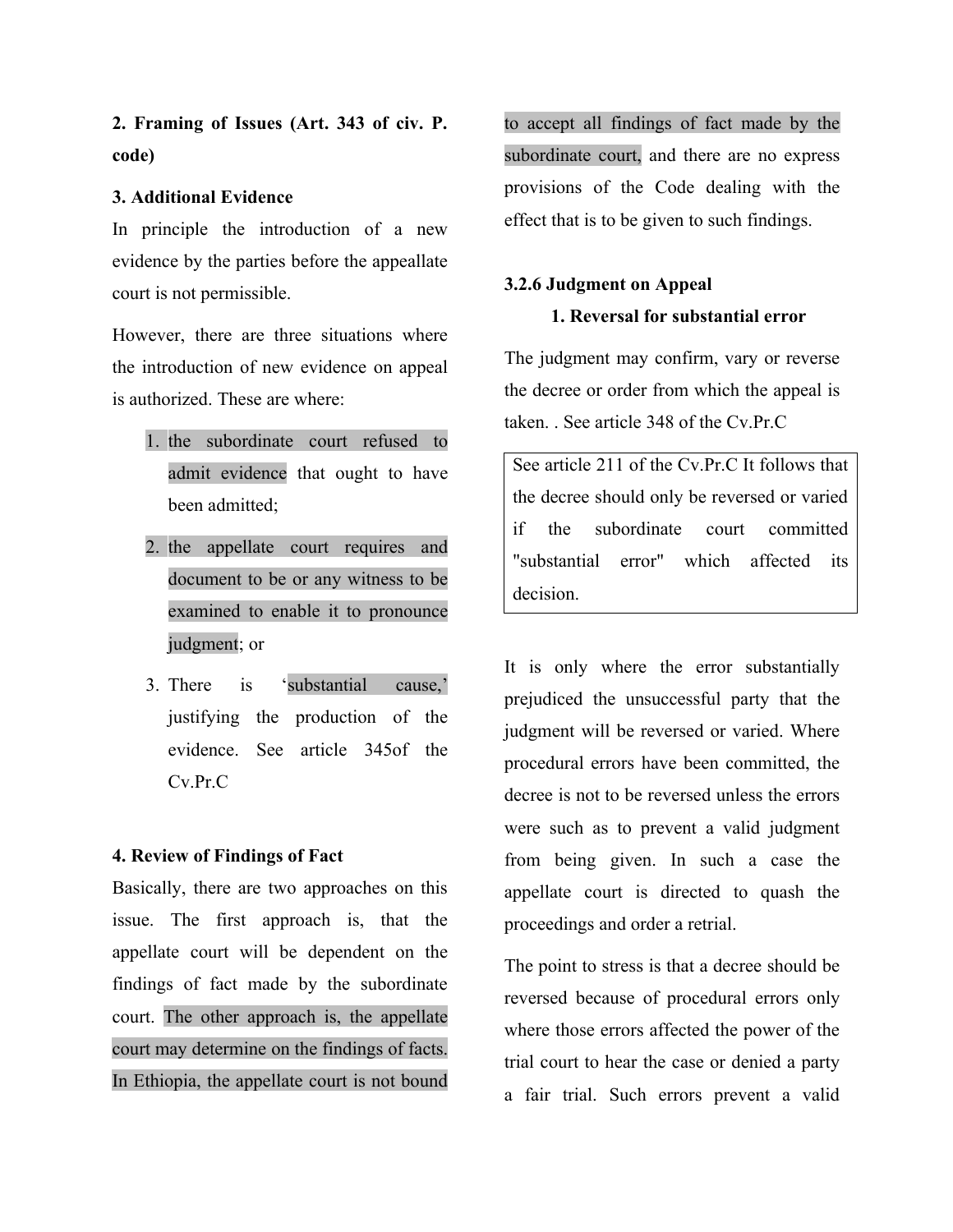judgment from being given, not be construed to have this effect, and even though committed, should not result in a reversal.

### **2. Remand (to send back)**

One of the powers of the appellate court is to remand the suit to the trial court. Remand is a legal term which has two related but distinct usages. Its sourse is from the Latin *re-* and *mandare*, literally "**to order**."

Remand is, therefore, an action by an appellate court in which it remands, or sends back, a case to the trial court or lower appellate court for action

According to article 341 of the Ci.Pr.C. of Ethiopia, the appellate court may, if it thinks fit, remand the case and may direct which issues shall be tried on remand. This happens if the subordinate court disposed of the case on a preliminary point and its decision on that point is reversed by the appellate court. It is because the decision was on a preliminary point and the substantive issues in the case have not yet determined. On the other hand, the appellate court may try those issues itself, in which case the parties will present their evidence to the appellate court.

Therefore, before the appellate court ordering remand, it must have concluded that the decision on preliminary point should be reversed. It must also conclude that the disposition of the case, as a result of the decision on the preliminary point, was erroneous.

# **3. Powers of Appellate Court (**Art**.** 342 of Cv.Pr.C)

The appellate court may pass any decree or order, which ought to have been made by the subordinate court and may make any order or decree that the case may require.

#### $(Art. 40(5))$

The only limitation on the power of the appellate court to issue a decree is that it cannot take away from a party relief which he was granted by the subordinate court and which is not challenged on appeal nor inconsistent with the final decree to be rendered.

Finally, the court may reverse or vary the decree in favor of a person who is not a party to the appeal.

## **3.2.7 The Second Appeal**

When we say second appeal, it is to mean that it is an appeal against the judgment of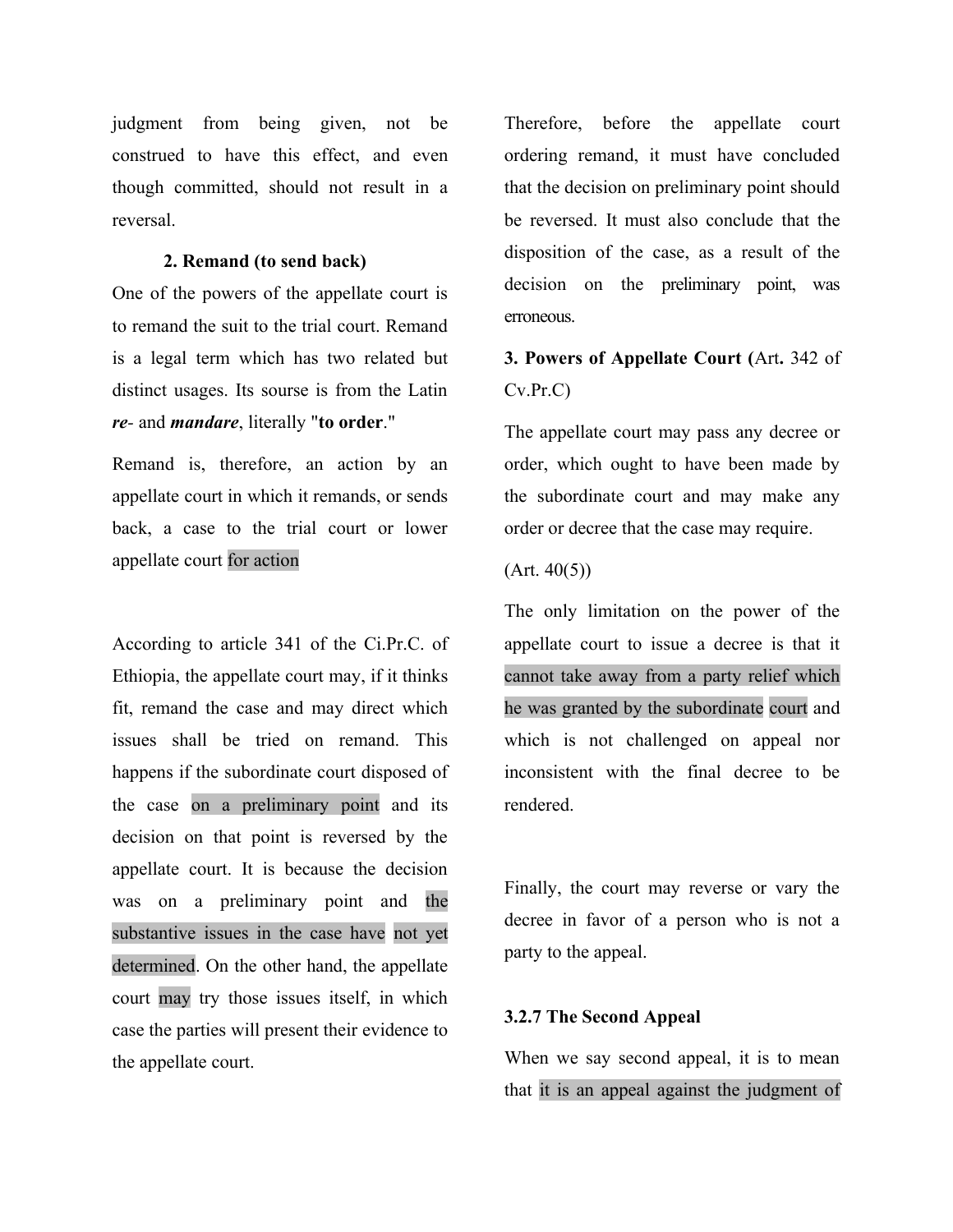the appellate court, which **varied or reversed** the judgment appealed from. If the appellate court **confirmed** the judgment of the first instance court, although on a different ground, a second appeal does *not* lie. Therefore, to understand the concept, the application for reviewing the judgment of the first instance court, is considered here as first appeal.

The Civil Procedure Code as well as the Federal Court Establishment Proclamation 25/96 does not contain any specific provision regulating the second appeal, and the provisions applicable to the first appeal are therefore, as a general proposition, applicable to the second appeal.

On the second appeal, the party appealing is considered the appellant and the party, in whose favor the previous judgment was varied or reversed, is considered the respondent. The second appeal is to be a review of the decision of the first appellate court varying the judgment appealed from and not a review of the decision of the trial court. The question is whether the appellate court commits error in varying or reversing the judgment from which the appeal was taken. The second appeal should be limited to that aspect of the decision of the appellate

# court varying or reversing the judgment of the first court.

### **3.2.8 Restitution**

As we saw, the taking of an appeal does not prevent execution of the decree unless a stay is ordered for sufficient cause. It may be, then, that the judgment in favor of one party will have been executed, and, on appeal, that judgment will have been reversed. In such a case the successful appellant is entitled to restitution, and he must make his application for restitution in the court of first instance. That court must cause such restitution to be made, as will, so far as possible, place the parties in the same position as they would have occupied but for the decree or part of the decree that has been varied or reversed. See article 349 of the Cv.Pr.C

# **3.3 Revision in Court of Cassation**

*Question*: Do you think that the power of Federal Supreme Court extends to exercise its power of Cassation over cases that are State subject matter? Should the State Supreme Court have power to exercise its court of Cassation?

We can see different views forwarded on this issue. While some said that the Federal Supreme Court should not have the power to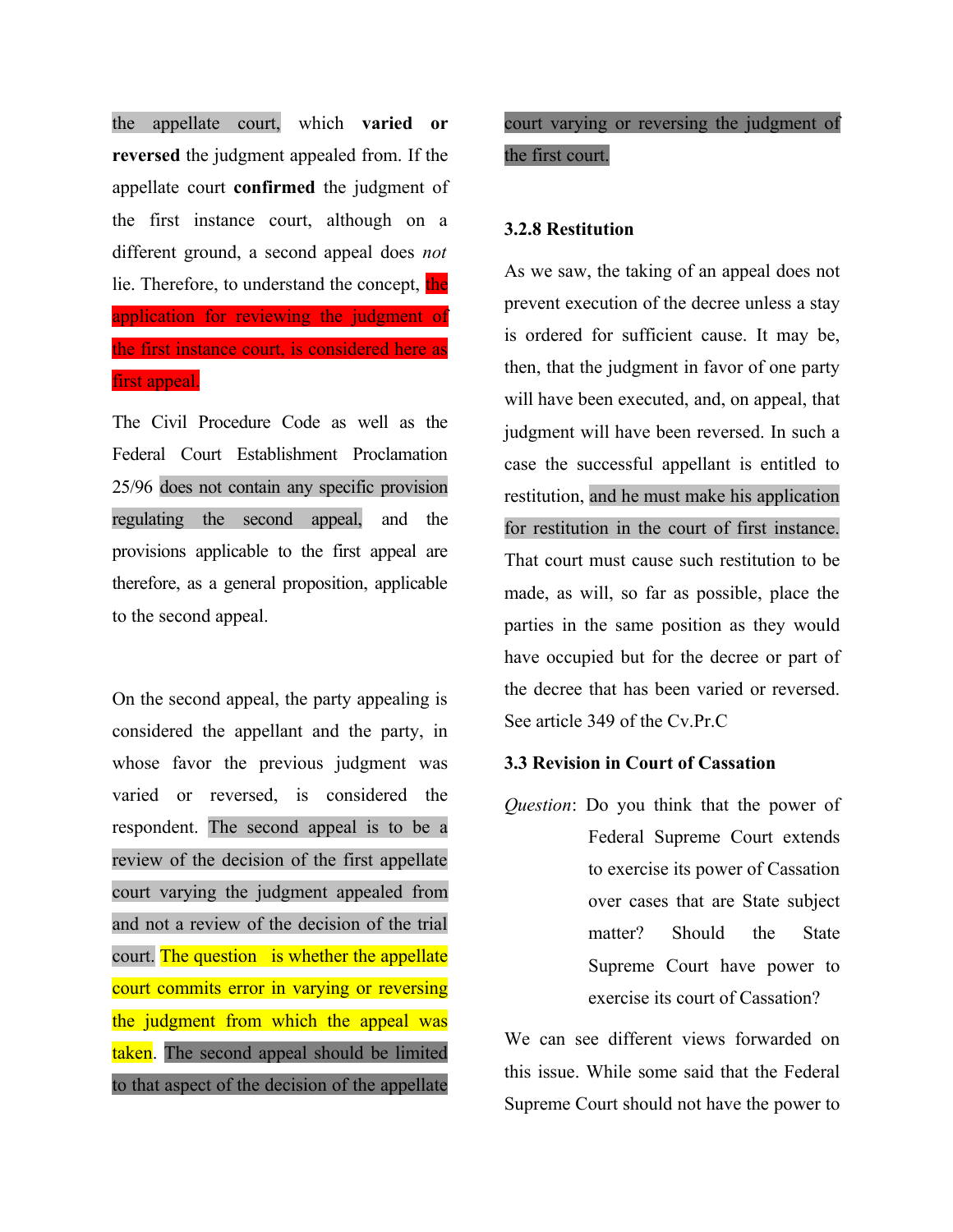exercise its court of cassation over state matters. For their argument, they cite the constitutional provision which indicates that the State Supreme Court has the *highest and final judicial power on state matters*.

The other argument which strongly suggests the exercise of power of Cassation by Federal Supreme Court against State matters also base its argument on the same constitutional provision which states that "the Federal Supreme Court has a power of cassation *over any final court decision* …."; by broadly interpreting its meaning which includes the decision of the court of cassation of the State Supreme Court.

If we look at the Federal Proclamation no. 454/2005 also, it clearly defines that the decision made by the Federal Supreme Court on issues of law has a binding effect not only on Federal matters but also on State matters. This indicates that the Federal Supreme Court has a power to exercise its court of Cassation even on cases that are purely State matters.

In court of cassation both at Federal and State Courts, a party may take an application for revision in Court of Cassation, only after he/she has exhausted all his rights of appeal. More over, unlike the appellate court, the court of cassation only reviewed the decision of the lower courts if it has an *error of law*, not error of fact. The parties to the court of cassation are named as "applicant," the one who claims reviewing of the judgment of the lower court, and "respondent," the other litigant party.

## **CHAPTER FOUR**

## **EXECUTION OF DECREES**

Generally, 'execution' may be defined as the process by which a *decree*, the operative part of the judgment, is enforced against a person who has failed to comply with its terms.

This chapter will be interested in discussing briefly on three important points, namely, jurisdiction in execution, procedure in execution, and attachment and sale of property.

#### **1.1. Jurisdiction in Execution**

It is important to remember that **execution is** essentially a separate proceeding. A decree can be executed either by the good will of the judgment debtor or by the order of the court. In most of the time, the judgment debtor is not willing enough to execute the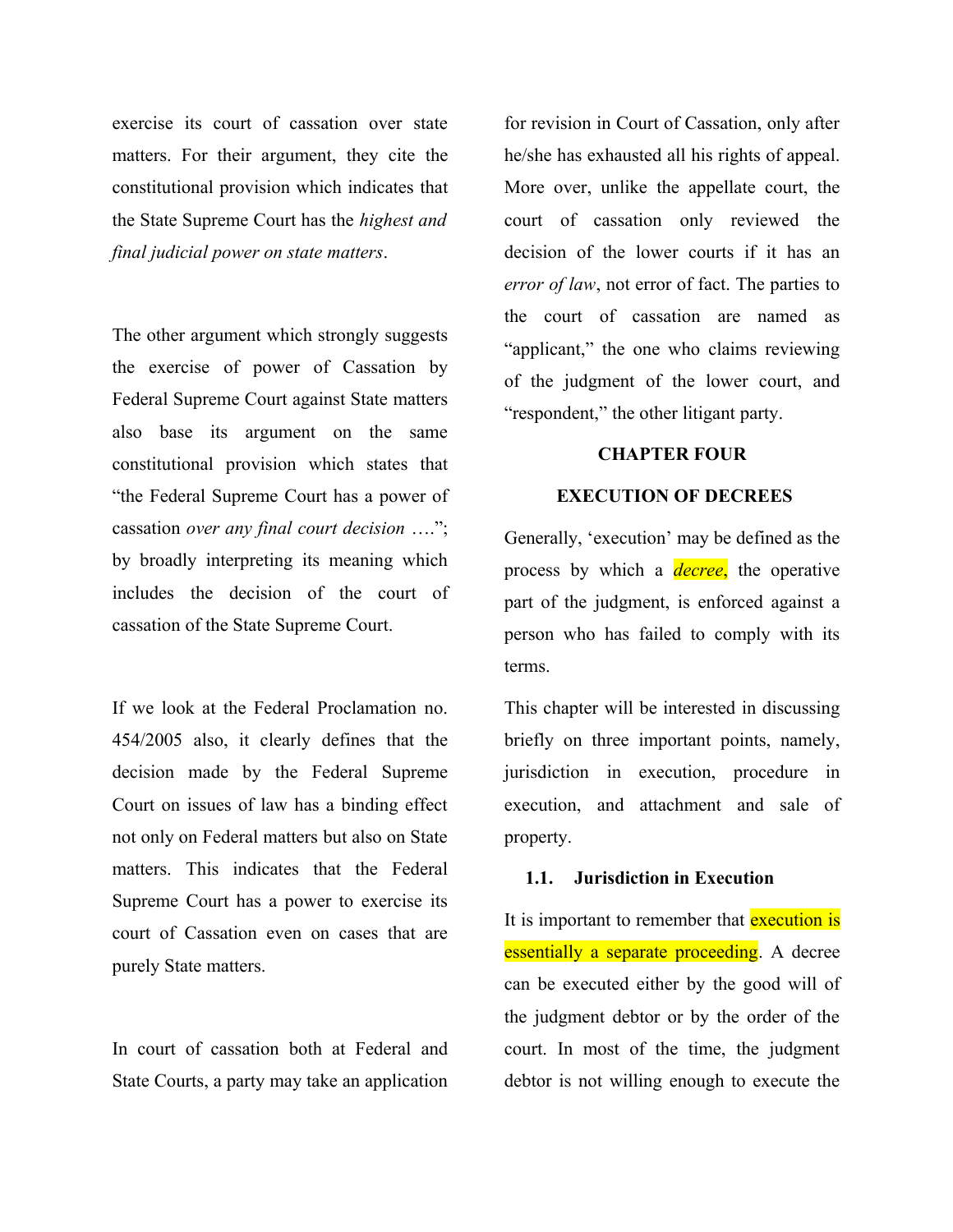decree. For that purpose the role of the court to execute the will be vital.

Normally, the court, which passed the decree, has a jurisdiction to execute such decree. However, in certain circumstances, it may be transferred for execution to another court.

## **4.1.1 Transfer for Execution**

Art. 372 of civil procedure.

Therefore, if the court, which has a jurisdiction to execute a judgment, decided to transfer its power to any other court based on this article.

*Question*: Do you think that the court, which has no local jurisdiction, can execute a judgment? Explain.

Since the lack of local jurisdiction is waived if not raised and does not constitute grounds for reversal on appeal unless it has caused injustice, the transferee court should not refuse to execute the decree on that ground. So too, if the decree is clearly illegal, it would seem that the transferee court should be able to refuse to execute it. Except in these circumstances, the transferee court should execute the decree without further inquiry.

Other important thing that we should raise at this stage is, the transferee court cannot alter, vary or add to the terms of the decree. The only exception is where the decree is ambiguous.(Art. 374)

# **4.1.2. Powers of the Court upon Execution**

The court can not execute a decree **simply** because it has a jurisdiction to that effect. Hence, an application by the decree-holder to the court which issued the decree is **important**. However, once an application is made the court executing the decree has complete control over the proceedings, and all questions arising between the parties in the suit in which the decree was passed concerning the execution, discharge or satisfaction of the decree must be determined by that court and not by a separate suit.

Following are some other examples of questions that must be raised before the court executing the decree:

1. Claim of compensation for damage caused by the judgment-debtor to property prior to surrendering possession;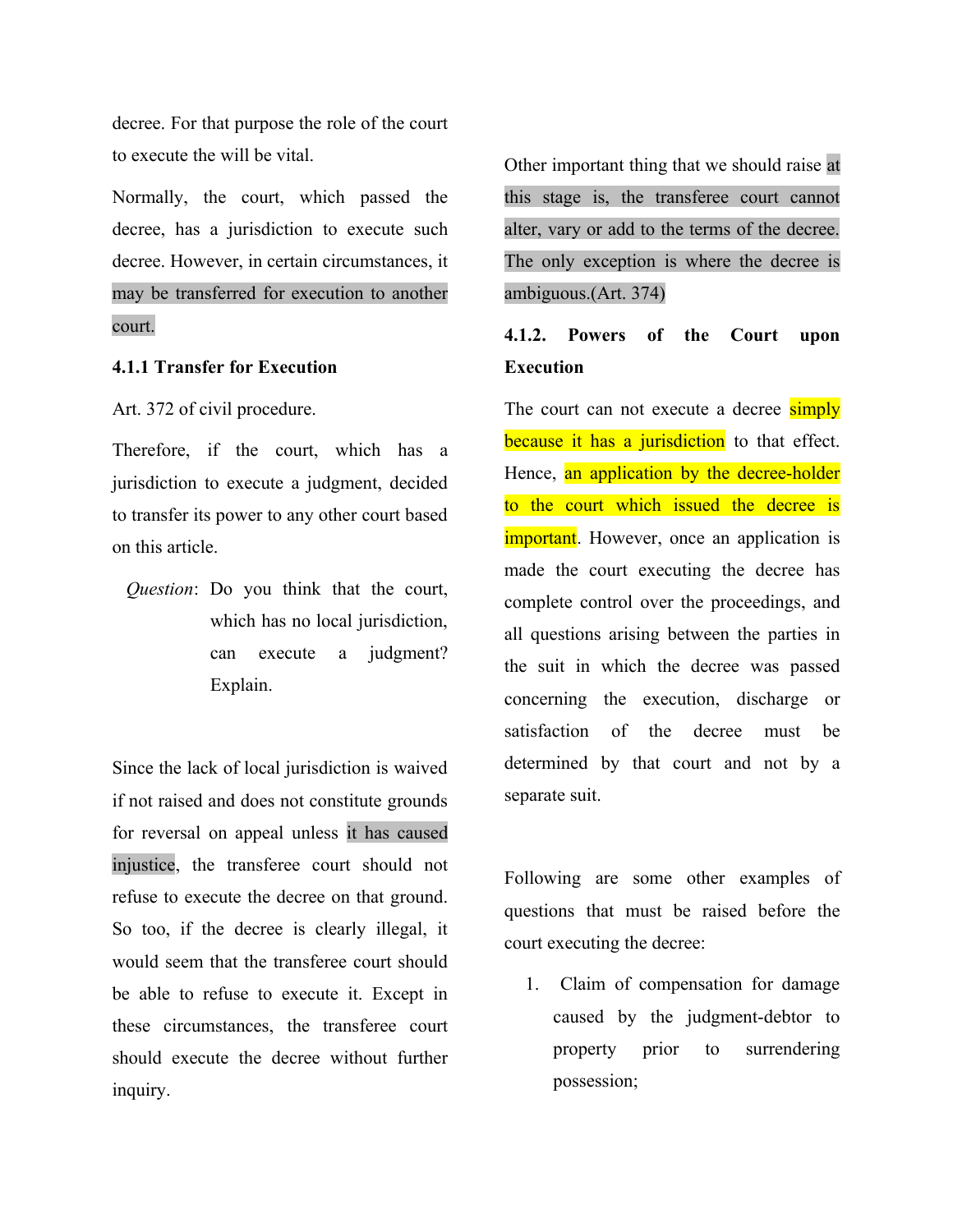- 2. Claim by the judgment-debtor that the decree-holder took in execution property not included in the decree or in excess of the decree;
- 3. Claim for refund or deficiency following execution on mortgaged property where an error in the amount of mortgage is subsequently discovered.

### **4.2. Proceedings in Execution**

Once an application for execution is instituted, the court that executes the judgment has to apply certain procedure.

# **4.2.1 Application for Execution**

1. General provisions

As we have repeatedly saying an application for execution is the first step to proceeding for execution, in case the decree is not satisfied by the judgment-debtor. Note that he does not file a separate suit and that the general provisions applicable to the institution of suits are not applicable to proceedings in execution. In a sense the proceedings in execution are a continuance of the original suit, and the original suit is not finally closed until the decree is satisfied.

There is no fixed time stated for application may be made as soon as the judgmentdebtor is in default.

Art. 379 is about formal requirement of application/ for execution.

A transfer of the decree by operation of law may arise in any of the following ways:

- the decree-holder has died, and the decree has passed by devolution succession,
- decree-holder has nsolvent, and the decree has passed to the assignee or receiver:
- A judgment has been entered against the decree-holder in another suit, and he decree has been transferred in execution proceedings against him.

# **4.2.2 Limitation**

The Code does provide a period of limitation for a second application, and all matters relating to a second application are governed by the Code. Per article 384 of the Cv.Pr C, once an application to execute a decree, other than one granting an injunction, has been made, no fresh application may be entertained after the expiration of ten years from

> 1. the date of the decree sought to be executed, or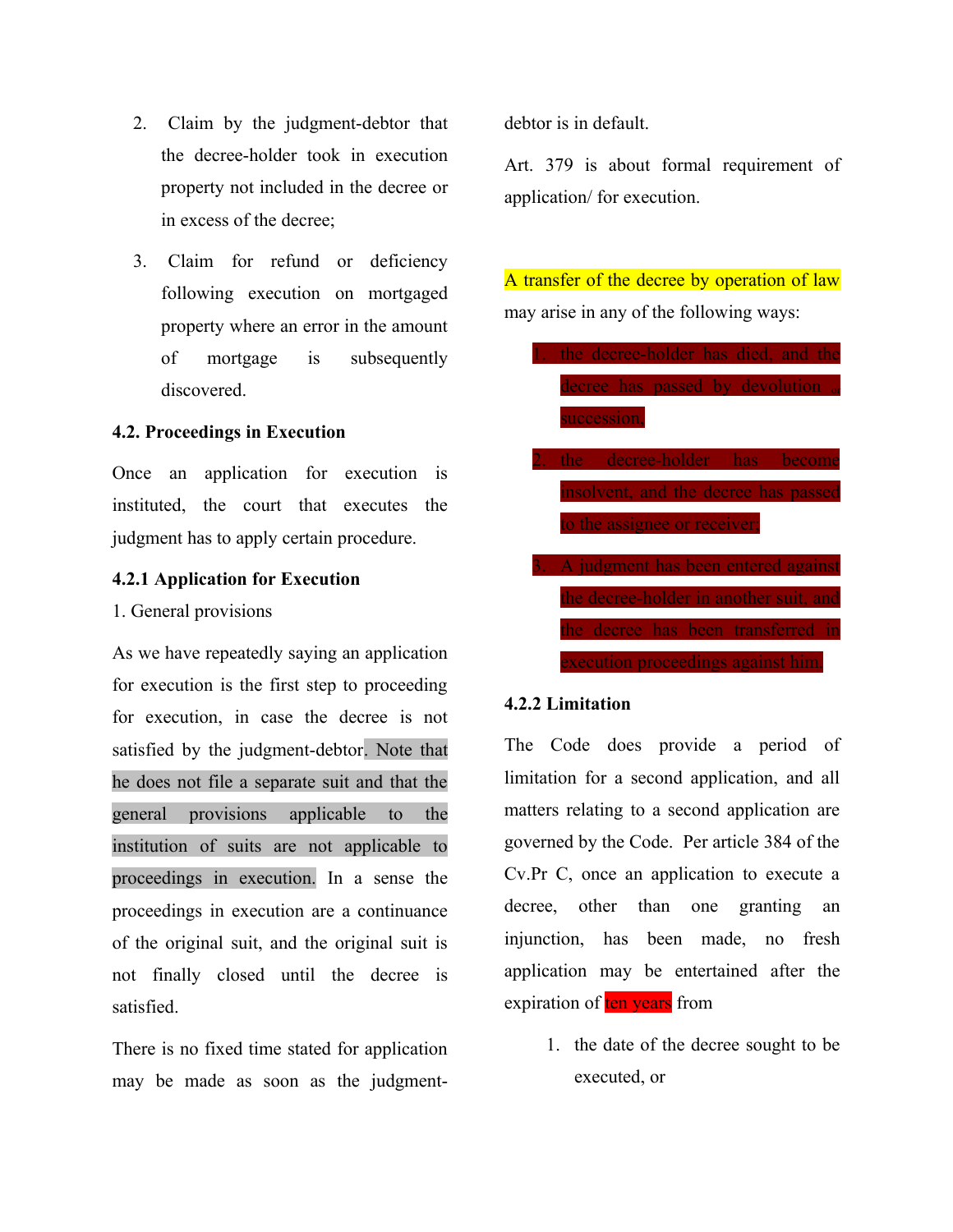where the decree or any subsequent order directs the payment of money or the delivery of property to be 'made at a certain date or at recurring periods, the date of the default.

# **4.2.3. Process of Execution**

# 7. Execution of cross-decrees

Where both parties have made such applications, their decrees are called crossdecrees, and the execution of such decrees is governed by special rules. In order for the rules relating to cross-decrees to apply, the following conditions must be satisfied:

- 1. Both decree-holders must make application to the same court for execution of their decrees;
- 2. The decrees must be obtained in separate suits;
- 3. Both decrees must be for the payment of definite sums of money;
- 4. The parties must be the same in the sense that the decree-holder in one of the suits was the judgment-debtor in the other suit and the parties were involved in both suits in the same capacities; and
- 5. Both decrees are capable of execution at the same time by the court. The holder of a decree passed against several persons jointly and

severally may also treat it as a cross-decree in relation to a decree passed against him singly in favor of one or more of such persons.

## **4.3. Attachment and Sale**

# **4.3.1. Methods of and Objections to Attachment**

# 9. Methods of attachment

There is no minimum amount of property that the judgment-debtor can retain but exemptions are made so that the judgmentdebtor will not be deprived of the necessities of life and the opportunity to earn a livelihood. See article 404 of the Cv.Pr.C. Those properties which are exempted from attachment are:

- 1. the necessary wearing-apparel, cooking vessels, bed and bedding of the judgment-debtor and his family;
- 2. tools, instruments or implements of any kind used by the judgmentdebtor in his profession, art or trade;
- 3. where the judgment-debtor is an agriculturalist, such cattle and seedgrain as may, in the opinion of the court, be necessary to enable him to earn his livelihood;
- 4. such amount of food and money as may, in the opinion of the court, be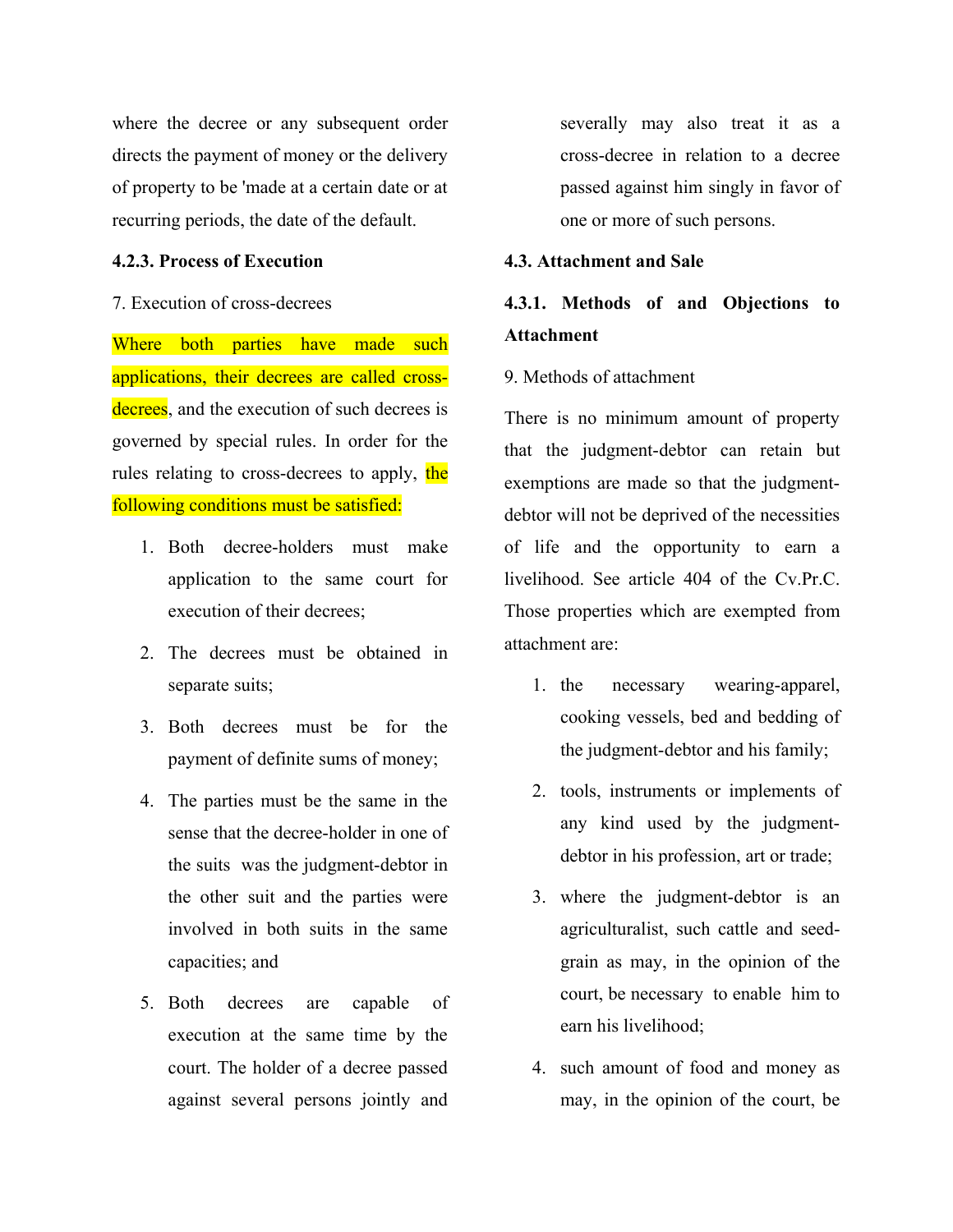necessary to sustain the judgmentdebtor and his family for a period of three months;

- 5. pensions and alimonies;
- 6. two-thirds of the judgment-debtor's salary, or where the salary does not exceed Eth.\$ 2 per day, and the judgment-debtor has no other income, the entire salary;
- 7. any other property declared by law to be exempt from attachment or sale.

### 10. Objections to attachment

The most important part of the attachment procedure is that relating to the investigation of claims to the attached property and objections made to the attachment. Property may not be subject to attachment either because it is exempted from attachment or because it is not the property of the judgment-debtor. See article 418 of the Cv.Pr.C

The judgment-debtor may file an objection to the attachment on the ground that the property is exempted from attachment, and the person claiming that the property belongs to him rather than to the judgment-

debtor may prefer a claim to it. So too, where a debt allegedly owing to the judgment-debtor, a share in the capital of a corporation or property in the possession of a third party has been attached, the garnishee, officer of the corporation or party in possession may file an objection to the attachment or prefer a claim to the property.

#### **4.3.2 Sale of property**

Once a property has been attached and, in case of objection, found to be subject to attachment, the court proceeds to order the sale of the property of such portion as may be necessary to satisfy the amount of the decree, and the proceeds of the sale or a sufficient portion thereof, will be paid to the decree-holder. While there are general rules governing all sales, there are some procedures especially applicable to the sale of movable property and other procedures especially applicable to the sale of immovable property.

# **1. Special Provisions as to the Sale**

## **A. General rules**

(Art. 422, 424, 423, 426, 430, 427, 428 of civil p. code)

#### **B. Sale of Movable Property**

(Art. 432, 401(4), 436- 438 of civil p. code)

## **C. Sale of Immovable Property**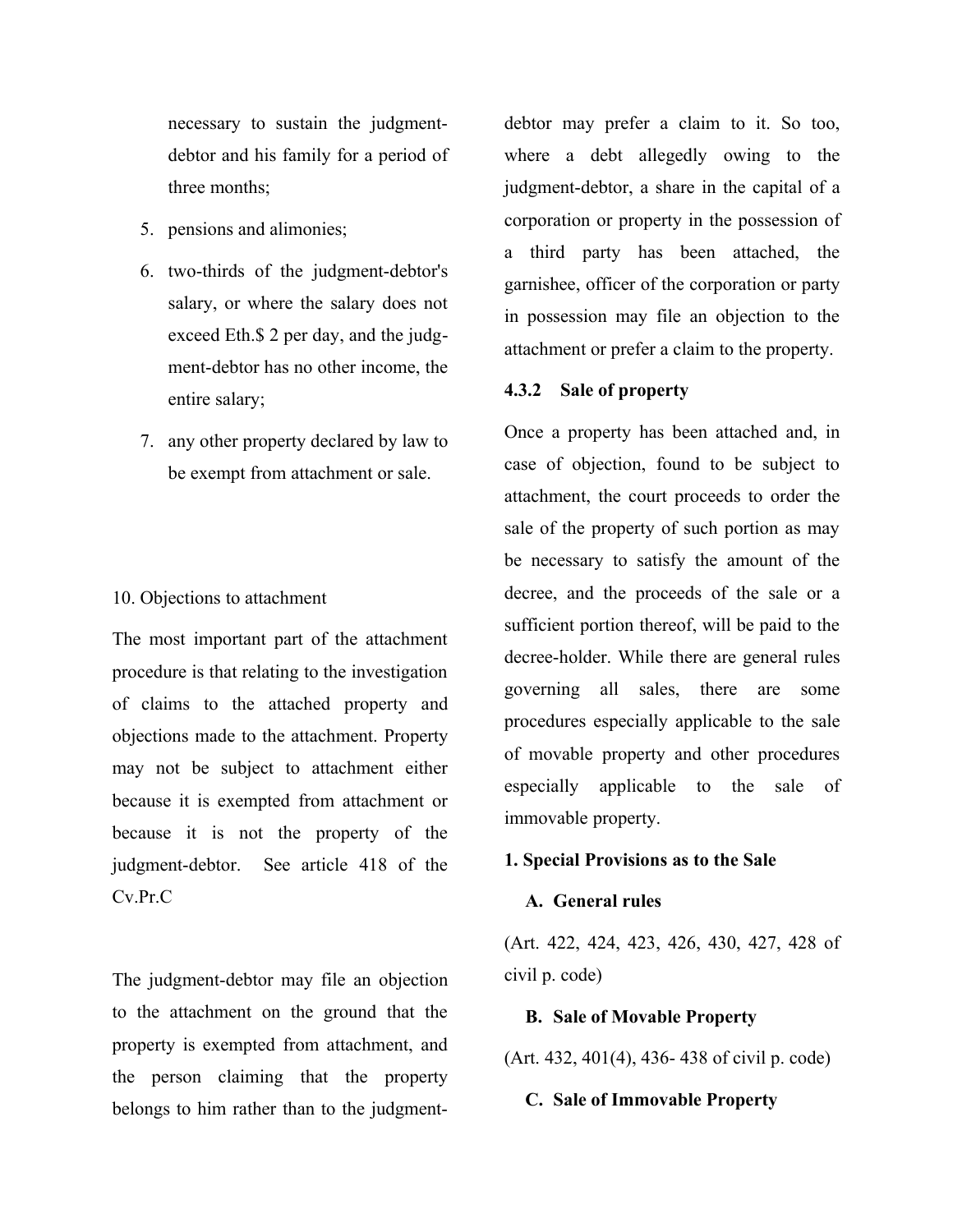If the property which is attached for the satisfaction of decree is an immovable property, we will follow different rules or procedures for selling it. These rules are designed to achieve the following purposes.

- 1. To enable the judgment-debtor to "save" the property if at all possible;
- 2. To protect the interests of all persons having a claim to the property;
- 3. To protect persons who would be adversely affected by a fraudulent or improper sale of the property;
- 4. To establish the ownership of the property in the purchaser;
- 5. To enable the purchaser to gain possession of the property without the necessity of a separate suit;
- 6. To determine all claims to possession of the property expeditiously.

## **2. Setting Aside the Sale**

The most significant difference between a sale of immovable property and a sale of movable property is that in certain circumstances a sale of immovable property

can be set aside. Once the immovable property is sold, the court for the following reasons set aside the sale. There are basically three situations where this can be done. Those are where:

- a. The judgment-debtor has no saleable interest in the property;
- b. Another person has an interest in the property;
- c. There is material irregularity or fraud in the conduct of the sale, resulting in substantial injury to the applicant.

(Art. 445 of civil p. code)

# **3. Confirmation, Delivery of Possession and Resistance**

#### **A. Confirmation**

(Art. 447(1-3) of civil p. code), Art. 446(4)

## **B. Delivery of Possession**

(Art. 448 & 449 of civil p. code)

#### **C. Putting into Possession**

(Art. 450, 451 & 452 of civil p. code)

## **CHAPTER FIVE**

# **RES JUDICATA AND SPLITTING OF CLAIMS**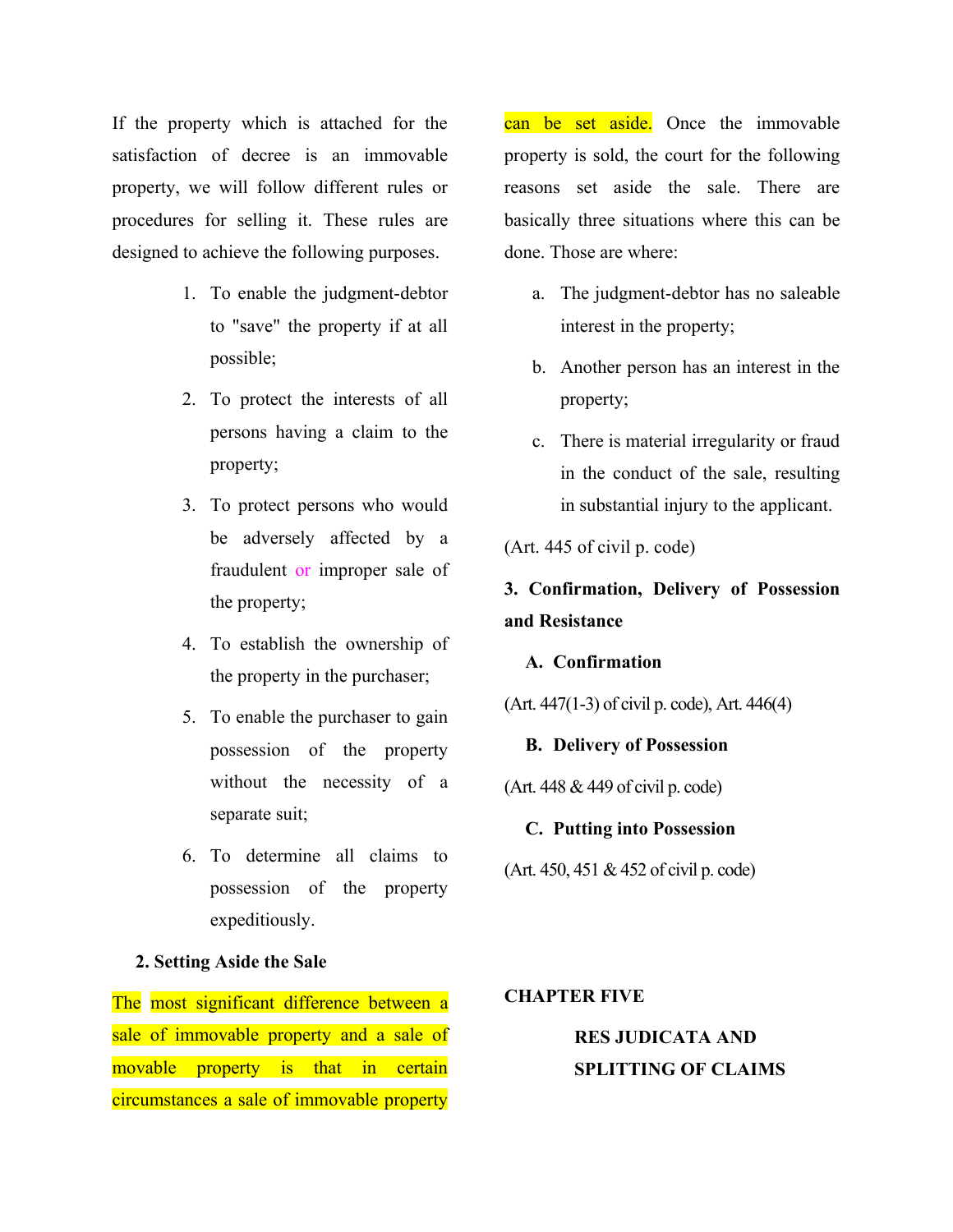## **Res Judicata**

## **5.1 General Principles**

Res Judicata is a Latin term which literally means "the matter having been litigated." The principle is that once a matter has been litigated, it may not be re-litigated, and issues that have been determined once may not be determined again in subsequent suit.

According to Art 8 of the Civil Procedure Code:

No court shall try any suit in which the matter in issue is also directly and substantially in issue in previously instituted civil suit between the same parties, or between parties under whom they or any party claim, litigating under the same title, where such civil suit is pending in the same or any other court in Ethiopia having jurisdiction to grant the relief claimed.

The **general condition** for the application of the rule of res judicata is stipulated under Art 5 of the Civil Procedure Code. Accordingly:

1.No court shall try any suit or issue in which the matter directly and substantially in issue has been directly and substantially in issue in a former suit between the same parties, or between parties under whom they or any of them claim, litigating under the same title, and has been heard and finally decided.

2. Any matter which might and ought to have been made a ground of defence or attack in the former suit shall be deemed to have been directly and substantially in issue in such suit.

3. Any relief claimed in the former suit which has not been expressly granted by the decree passed in such suit shall, for the purpose of this article, be deemed to have been refused.

4. Where persons litigate in good faith in respect of public or private rights claimed in common for themselves and others, all persons interested in such right shall, for the purpose of this article, be deemed to claim under the persons so litigating.

## **5.1. Persons Bound**

#### D. Parties to suit

All parties must be litigating under the same title.

In line to our procedural set up, a party who withdraws or whose name is struck off ceases to be a party, and is not bound by the judgment. The same is true as to a party who dies and as to whom the suit abates, eventhough his name erroneously remains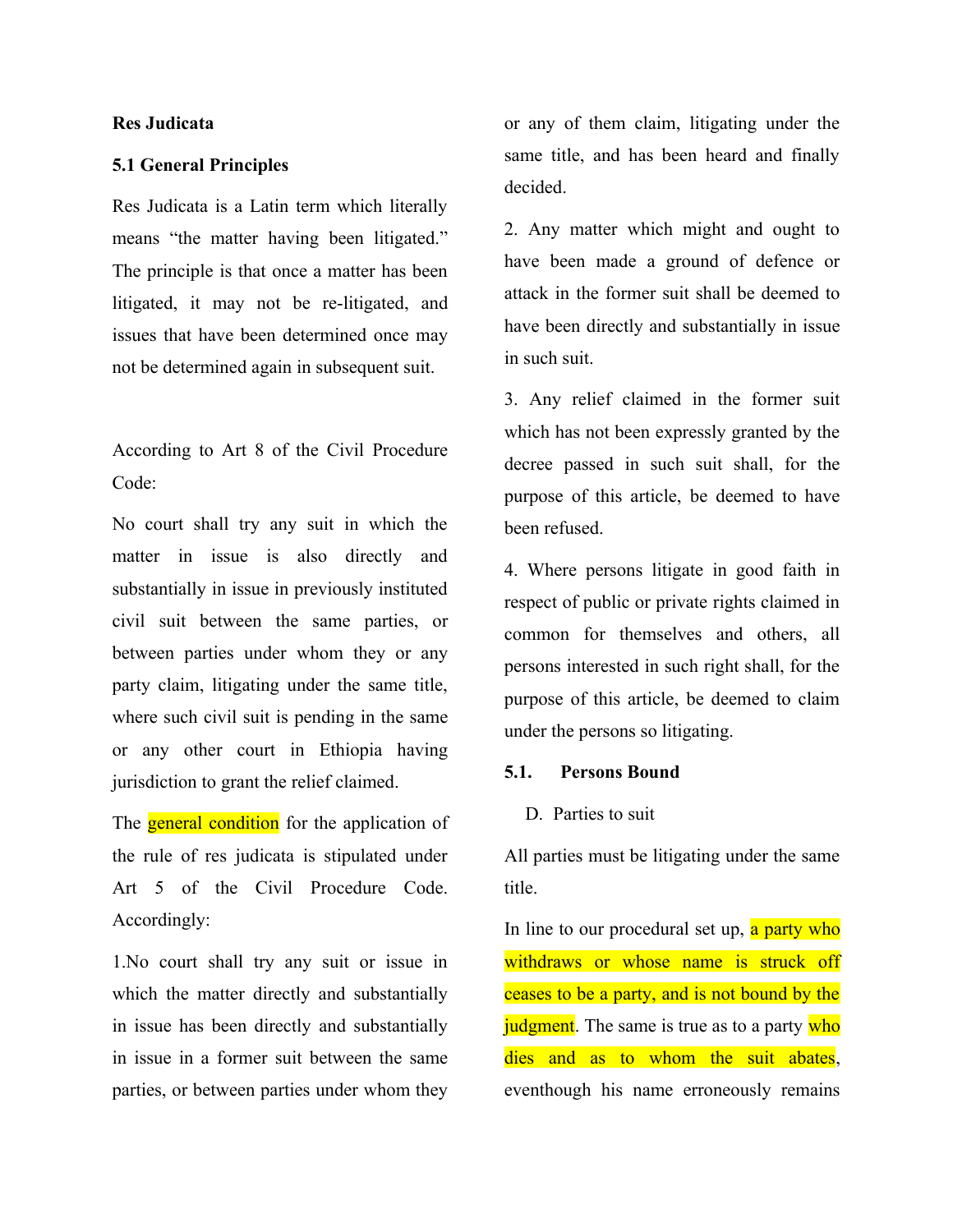on the record. By the same token, a person who was not named in the suit is not a party, although his rights may have been asserted.

Res judicata may also apply between codefendants. This will be so where:

- 1. there is conflict of interest between them,
- 2. it is necessary to resolve that conflict in order to give the plaintiff appropriate relief, and
- 3. There is actually a decision of the question as between the co-defendants.

# **B.--Persons Claiming Under the Parties to Prior Suit**

The most troublesome questions revolve around what persons are bound because they are claiming under parties who litigated the question under the same title in a previous suit.

In order for a person to be bound as a priority, he must have acquired an interest in the subject matter of the suit by inheritance, succession, or purchase subsequently to the former suit or must hold the interest subordinately in the sense that his interest is entirely dependent on the interest of the

superior holder and automatically comes to an end after the interest is extinguished.

#### **C. ----Other Situations**

The next question we have to consider is whether a person should be bound by a judgment in a prior suit where the party in the subsequent suit was not a party to the former suit, and is not claiming under a party to that suit.

A party who has litigated a question once should not be able to litigate the same question again in a subsequent suit even against a different party. This is a desirable solution in that it prevents re-litigation of a question once decided.

# **2. Matters Directly and Substantially in Issue**

The principle of res judicata is applicable only where the matter directly and substantially in issue in the subsequent suit was also directly and substantially in issue in the former suit.

Res judicata operates only as to the issues decided in the first suit, it follows that where a suit is dismissed on a ground not related to the merits of the plaintiff's claim, a subsequent suit on the same claim is not barred by res judicata.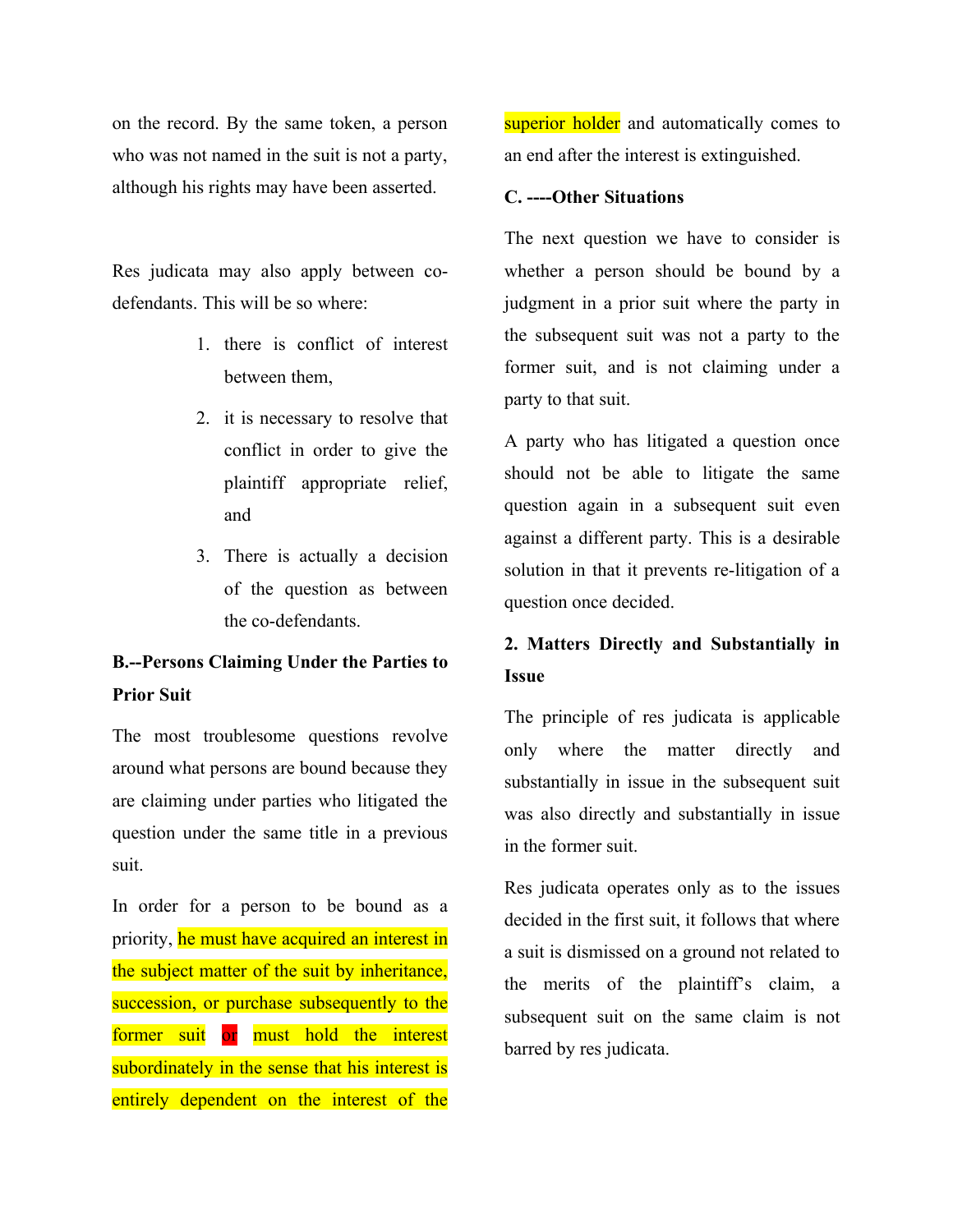# 5.1.1 **Matters Which Has Been Heard and Finally Decided**

1. Issues Decided by the Court

A number of issues may have been raised in the case, but not all of them may have been decided. That is, if an issue has been raised, but has not been decided, that issue is not res judicata irrespective of the result.

In summary, it is submitted that the following rules should apply whenever two or more issues have been decided. Where two grounds were asserted to the support the claim or defence, and only one of them were decided in favor of the successful party, the decision on the other ground should not operate as res judicata against him, since he could not have appealed from that decision. Where the case has been appealed, the appellate court should only decide only as many issues as are necessary for the confirmation or reversal of the judgment, and its decision on an issue not necessarily for this purpose should not operate as res judicata notwithstanding that the party in whose favor the case was ultimately decided raised that issue. Where two issues were decided and the case was not appealed, the decision on both issues should operate as res judicata only if both issues involved the

merits; if one issue involved the merits and one did not, only the decision on the nonmerits issue should operate as res judicata.

### **2. Res Judicata and Issues of Law**

Another aspect of the problem of "heard and finally decided" concerns the res judicata effect of a decision on an issue of law where the rule of law on which the decision was based has subsequently been changed. The change may occur as a result of newlyenacted legislation or a later decision of a higher court contrary to the prior decision of a lower court or a later decision of the court that decided that case, which overrules its prior decision.

The question is *whether the former decision on the question of law is res judicata in a subsequent suit or not?*

The general principle is that once an issue has been decided, it cannot be re-litigated in a subsequent suit by parties bound by the prior decision notwithstanding that the law is changed or the prior decision is found to be erroneous.

As to rights acquired under repealed legislation, Art. 3348 of the Civil Code. We can infer from this article that when law is changed by subsequent legislation, the former decision operates as res judicata. This is true because legal situations and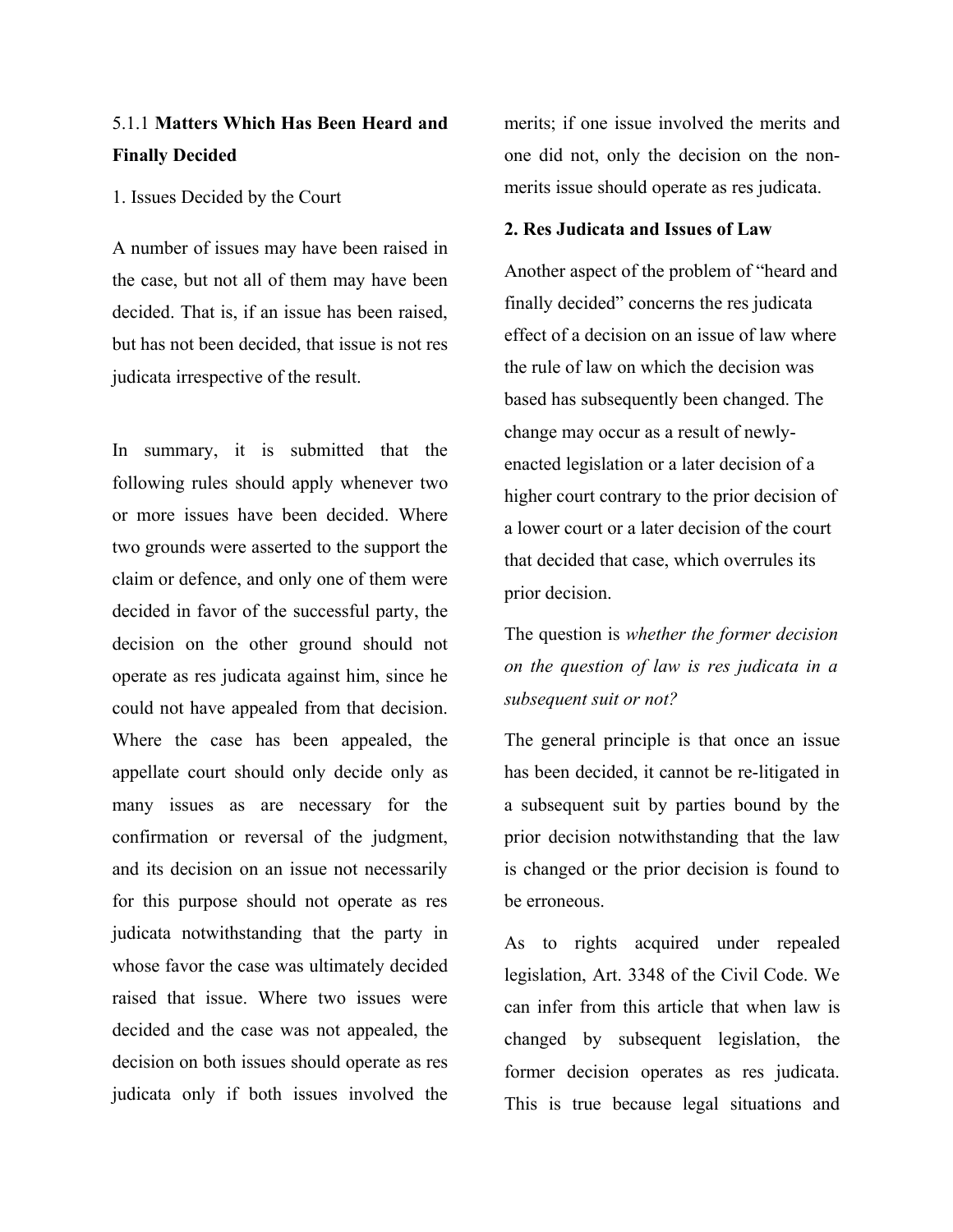rights existing prior to the enactment of the new legislation are not generally affected by such enactment. This principle coupled with the general principle of res judicata prevents the re-litigation of a legal issue decided under repealed law.

However, it is important to observe that the prior decision is not res judicata where at the time of subsequent suit other facts have been occurred which brings the subject matter of the suit under the new legislation.

In a nutshell, once an issue of law has been decided, the decision operates as res judicata with respect to the cause of action involved in the suit in which it was rendered. However, it is not res judicata in a subsequent suit between the same parties involving a different cause of action. The important point to remember at this stage is that a change in the law or the interpretation of the law on which a decision on an issue was based does not affect the operation of the rule of res judicata.

## **5.1.2. The Scope of Res Judicata**

There are two aspects of this broad scope. First, any matter on which might and ought to have been made a ground of defence or attack in the suit shall be deemed to have been substantially and materially in issue.

Secondly, any relief claimed in the suit which has not been expressly granted by the decree passed in the suit shall be deemed to have been refused.

Res judicata applies not only to the issues that were expressly decided, but also to the issues that would have been decided if raised by the parties.

The failure to raise such grounds in a former suit means that they cannot be raised in any subsequent suit. In effect, they are deemed to have been decided adversely to the party seeking to raise them in subsequent suit, and a case may not be re-opened to permit a party to raise a new claim or defence that he would have raised in the first suit.

# **2. Relief not Granted**

The second aspect of the scope of res judicata is provided under Art 5(3) of the Civil Procedure Code. According to this article: "Any relief claimed in the former suit which has not been expressly granted by the decree passed in such suit shall be deemed to have been refused."

The present rule deals with the situation where relief was in fact asked for, but was not expressly granted nor refused. In other words, the present rule applies when the decree is silent as to the relief claimed. In such a case the relief is deemed to have been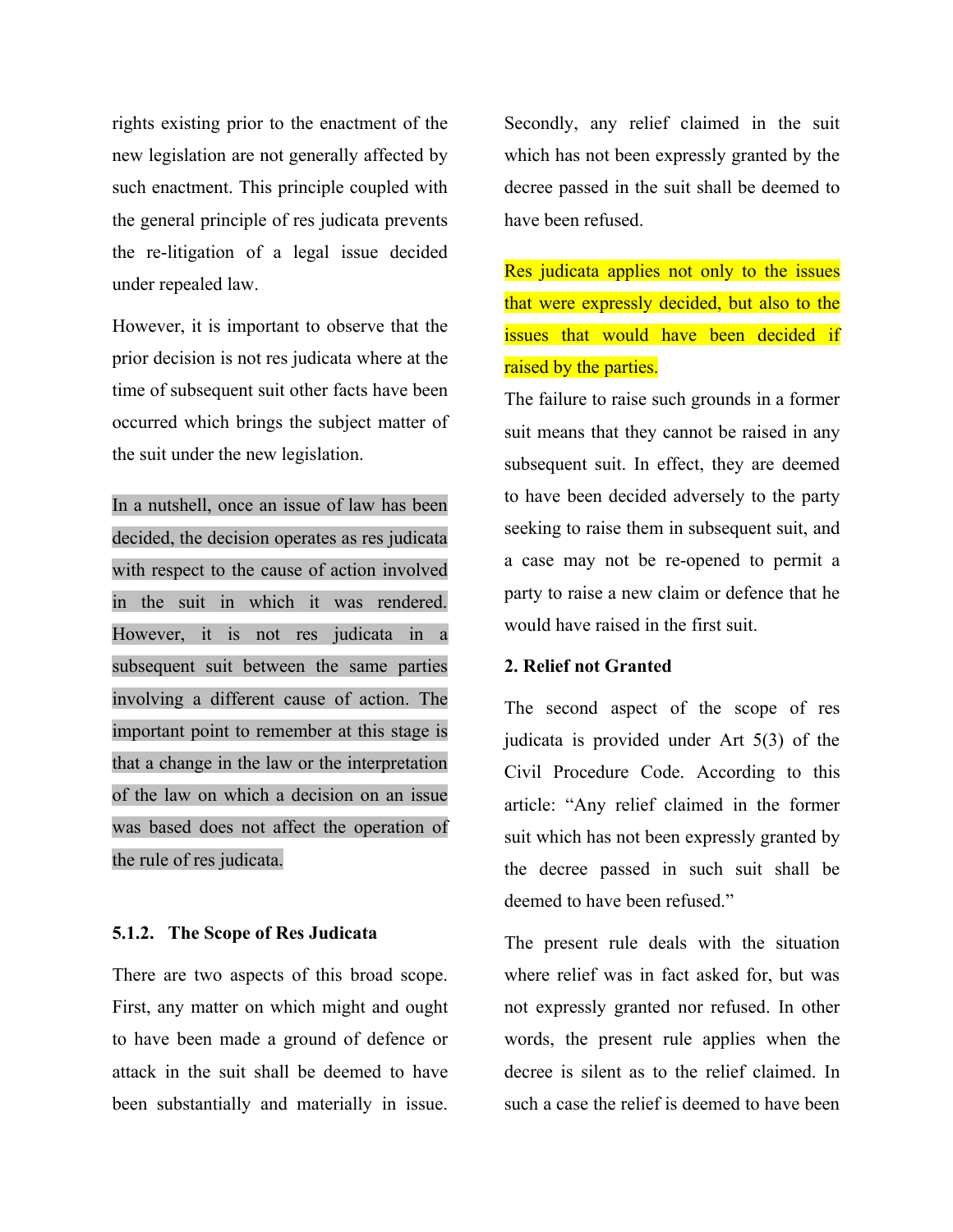refused notwithstanding the absence of an express ruling to this effect.

### **5.2 Splitting of Claims**

## **1.2.1. General Principles**

According to Art 216 of the Civil Procedure Code:

1. Every suit shall, as far as practicable, be framed so as to afford ground for final decision upon the subject matter in dispute and to prevent further litigation concerning them.

2. Every suit shall include the whole of the claim, which the plaintiff is entitled to make with respect to the cause of action unless he intentionally relinquishes any portion of his claim so as to bring the suit within the jurisdiction of any court.

3. A plaintiff who omits to sue in respect of, or intentionally relinquishes, any part of his claim shall not afterwards sue with respect to the portion so omitted or relinquished.

4. A person entitled to more than one relief with respect to the same cause of action may sue for all or any of such relief, but if omits, except with the leave of the court, to sue for all such relief's, he shall not afterwards sue for any relief so omitted.

Every suit must include the whole of the claim, which the plaintiff is entitled to make with respect to the cause of action. If the plaintiff omits to sue in respect of any portion of his claim, he may not afterward sue with respect to the portion so omitted.

Stated simply, a plaintiff may not split his cause of action. In this regard, we can safely say that the rule is designed to prevent the courts from being burdened by multiple suits on what is essentially one wrong and to protect the defendant from harassment by repeated suits. It is not difficult to picture a vindictive plaintiff bringing a number of suits against a defendant who has committed a wrong against him.

Thus, there are two aspects to the rule against splitting a cause of action:

1. The plaintiff must include the whole of his claim with respect to the cause of action on which he sues, and

2. The plaintiff must seek all the relief to which he is entitled under that cause of action.

Besides, that the plaintiff having a number of causes of action against a defendant is not required to join them in a single suit. A plaintiff may unite several causes of action against a single defendant but he is not